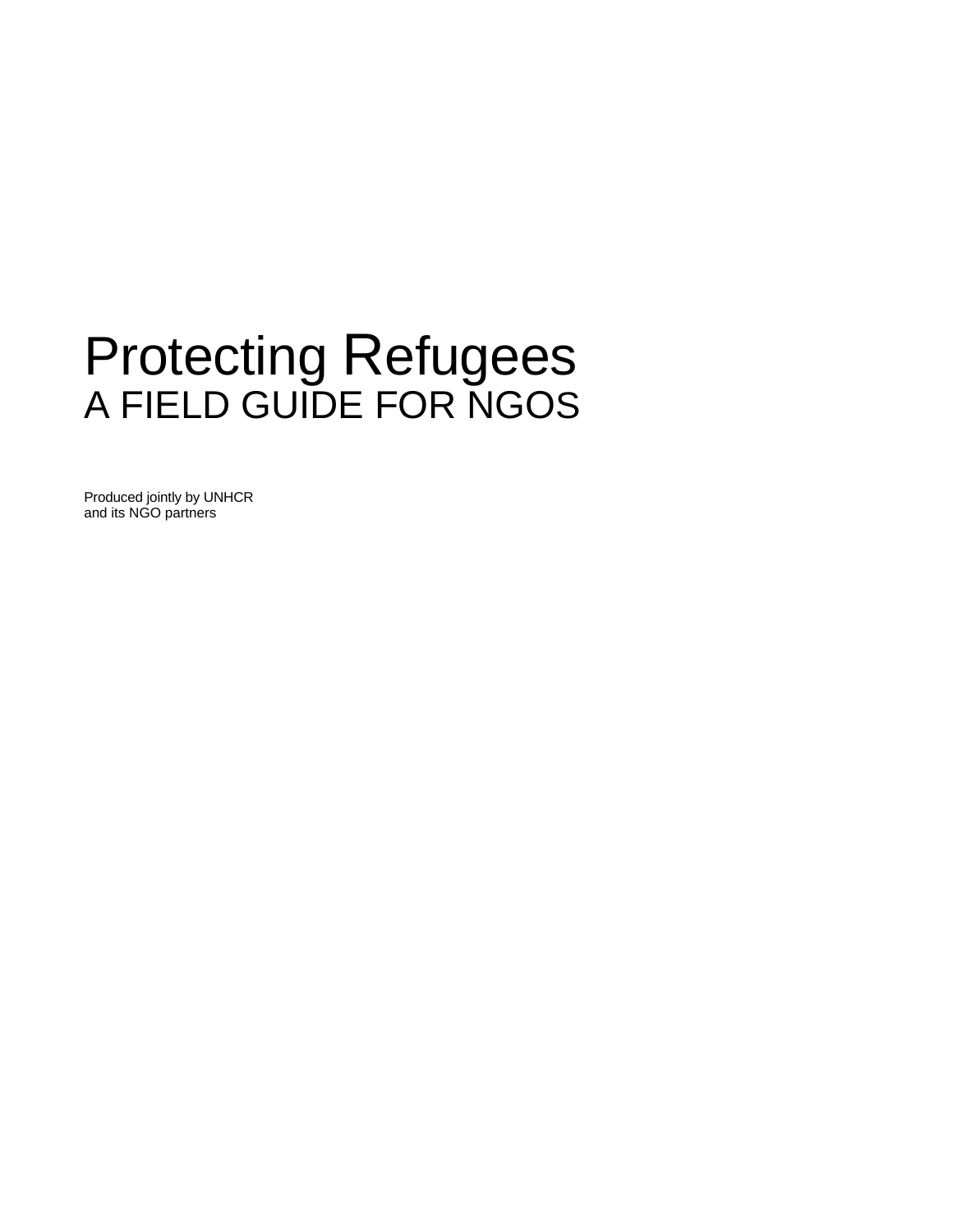First published May 1999 Reprinted September 1999

United Nations Publications Sales Number GV.E.99.0.22

ISBN 92-1-101005-5

#### Acknowledgments

We are grateful to the many people who contributed their time and expertise to this Field Guide. Special thanks go to Brita Sydhoff, Tahir Ali, Janice Marshall, and Monique McClellan. Designed by Studio de Graphisme Anne Iten, Geneva Desktop Publishing by Dominique E. Berthet, Graphi SA, Geneva Printed by Atar SA, Geneva

This publication may be copied or reproduced in part or in whole without permission from UNHCR, provided no changes are made to the text, all credits mentioned herein, including for photographs, are duly acknowledged and the parts reproduced are distributed free or at cost – not for profit. For any reproduction with commercial ends, permission must first be obtained from UNHCR. UNHCR would appreciate a copy of any materials in which text or photographs have been used.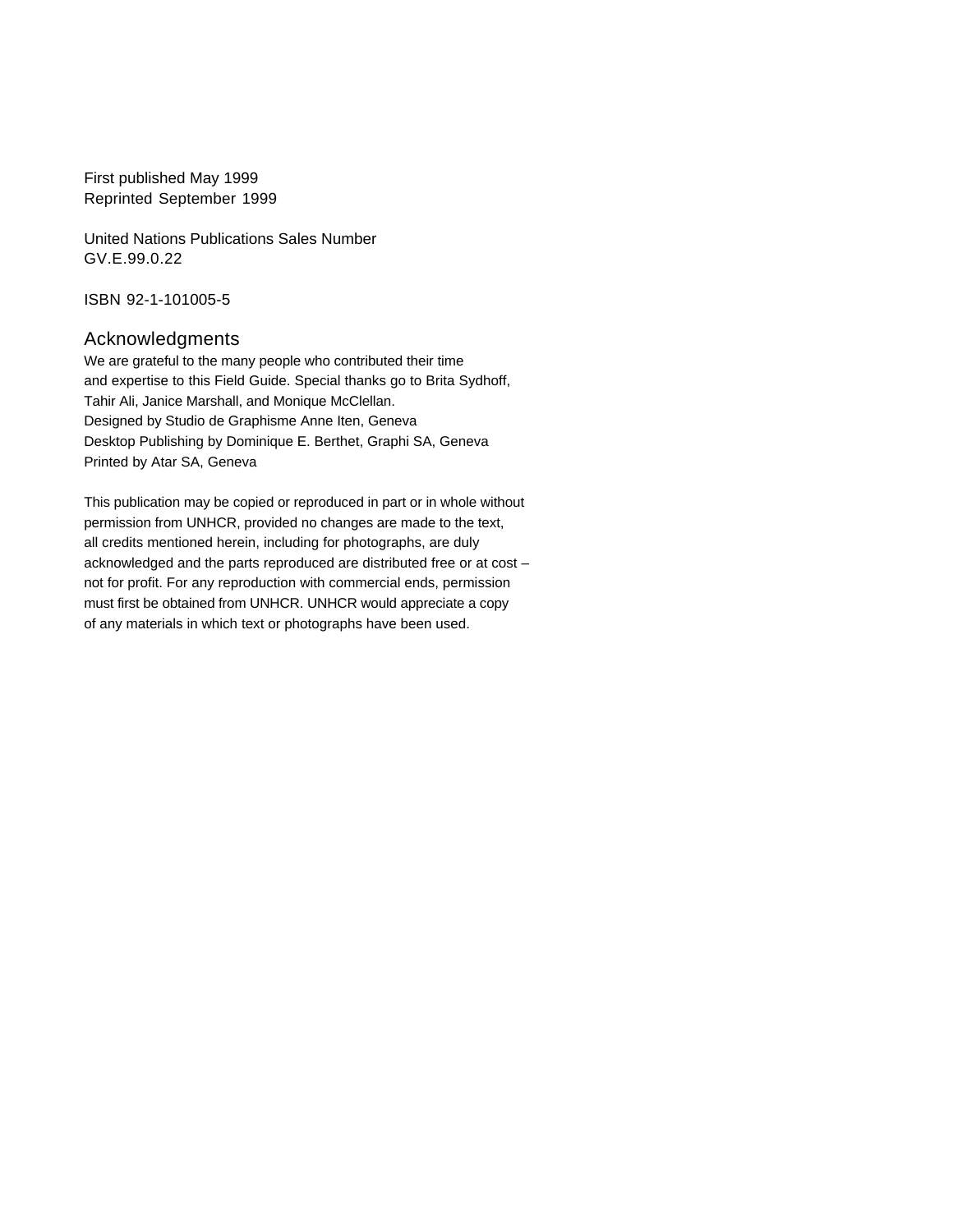Who is a Refugee? verview

Protecting Refugees [Protection](#page-16-0)

Special Protection Issues



Frequently Asked Questions

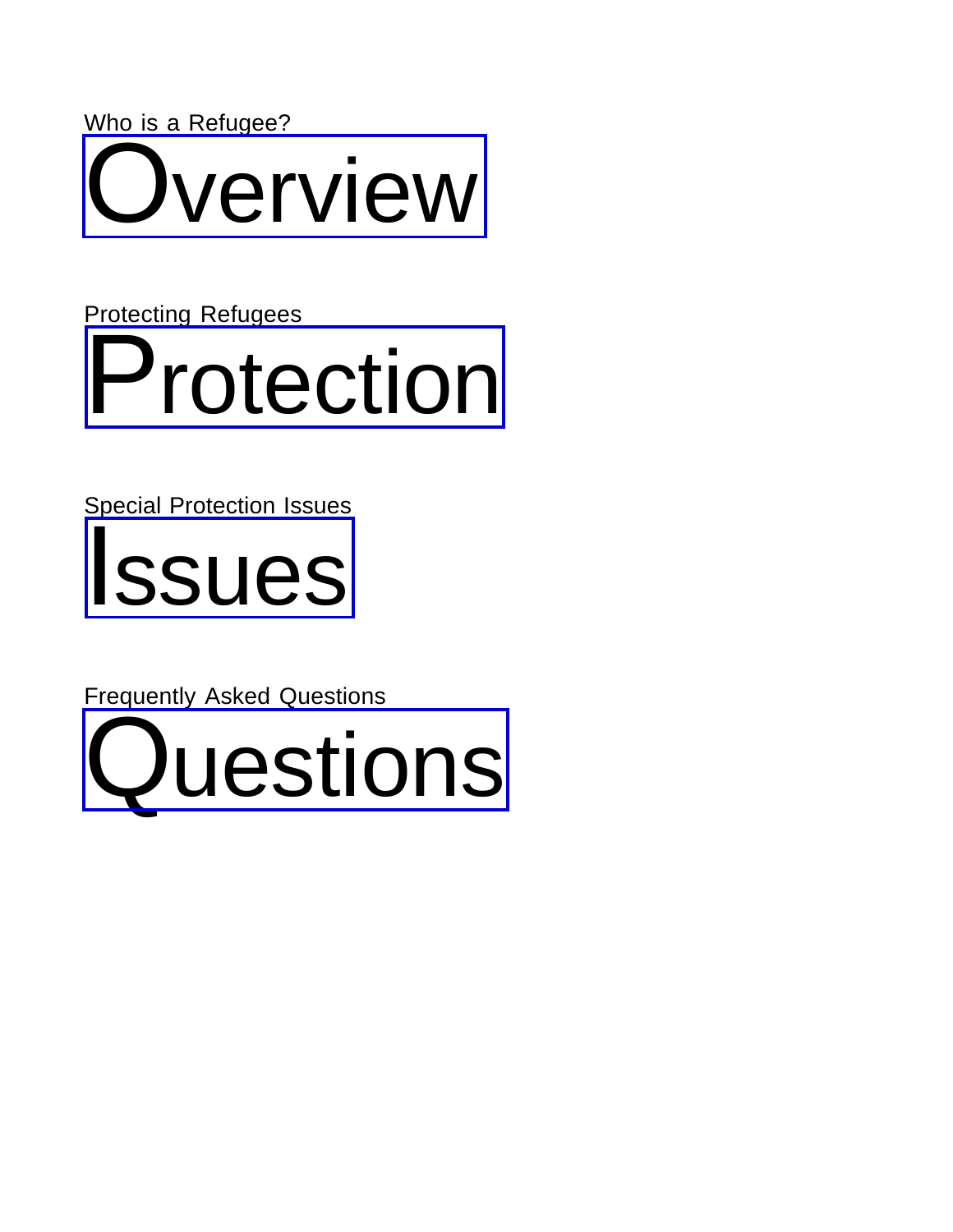# Table of contents

[Foreword](#page-5-0) [Introduction](#page-6-0)

[Part I - Overview](#page-7-0) **[Who is a Refugee?](#page-7-0) [What is International Protection?](#page-9-0) [Who is Responsible for Protecting Refugees?](#page-12-0)** [If you want to know more about…](#page-14-0)

[Part II - Protecting Refugees](#page-16-0) **[Pre-flight and Flight](#page-16-0)** [Individual flight](#page-17-0) [Mass flight](#page-18-0) **[Checklist](#page-19-0)** [If you want to know more about…](#page-19-0) **[Arrival](#page-20-0)** [Individual arrival](#page-20-0) **[Checklist](#page-24-0)** [Mass arrival](#page-25-0) [Checklist](#page-27-0) [If you want to know more about…](#page-27-0) **[Asylum](#page-28-0)** [Checklist](#page-35-0) [If you want to know more about…](#page-35-0) **[Solutions](#page-36-0)** [Voluntary repatriation](#page-36-0) [Checklist](#page-39-0) [Refugees who do not want to repatriate](#page-39-0) **[Checklist](#page-40-0)** [Evacuation or return under difficult conditions](#page-41-0) **[Checklist](#page-42-0)** [If you want to know more about…](#page-42-0) [Returnees](#page-43-0) **[Checklist](#page-44-0)** 

[If you want to know more about…](#page-44-0)

[Local integration](#page-45-0)

**[Checklist](#page-47-0)** 

[Resettlement](#page-48-0)

**[Checklist](#page-48-0)** 

[If you want to know more about…](#page-51-0)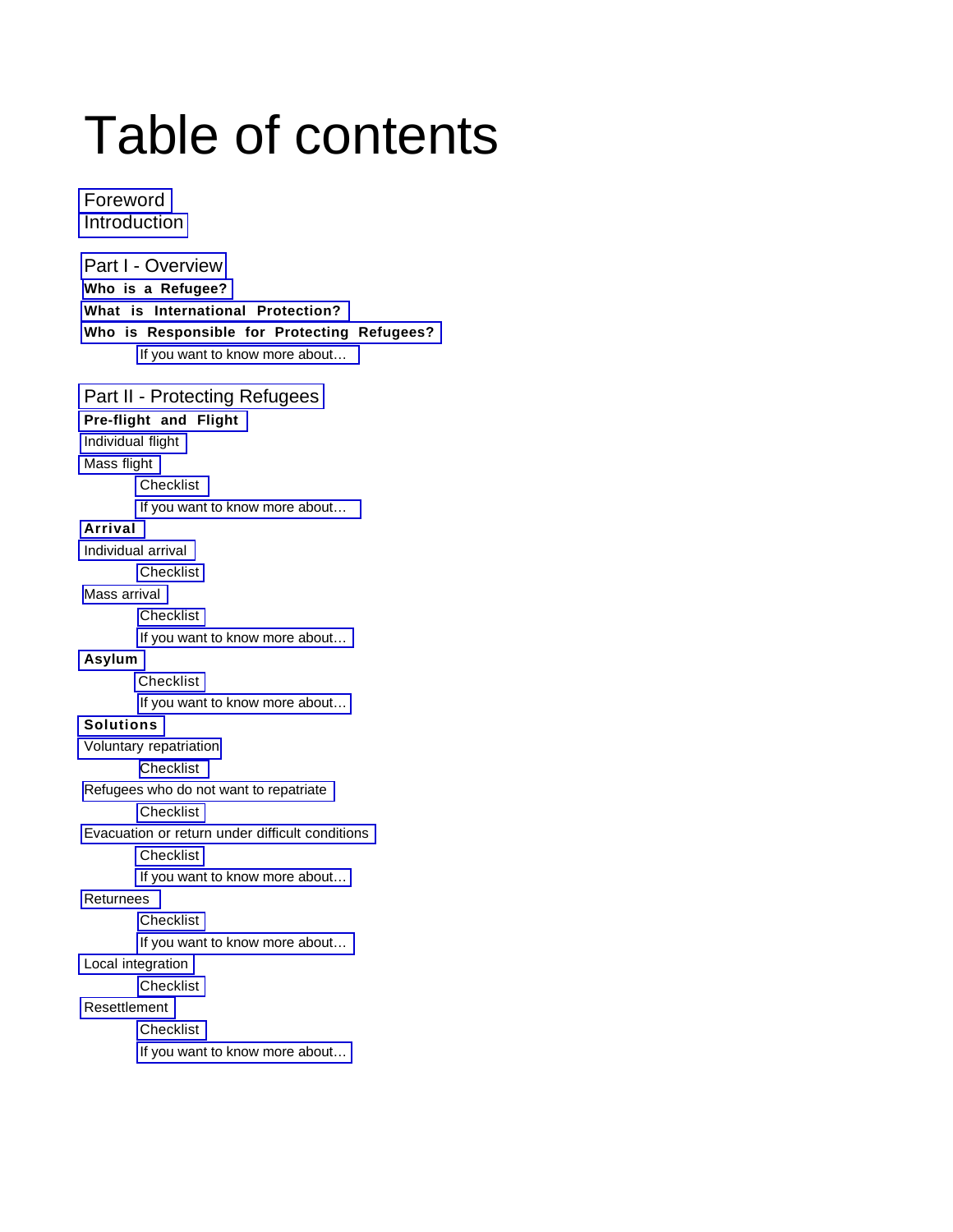#### [Part III - Special Protection Issues](#page-52-0)

#### **[Protecting Refugee Women](#page-52-0)**

[Checklist](#page-56-0)

[If you want to know more about…](#page-56-0)

#### **[Protecting Refugee Children and Adolescents](#page-57-0)**

[Checklist](#page-60-0)

[If you want to know more about…](#page-60-0)

**[Protecting Older Refugees](#page-62-0)**

[Checklist](#page-64-0)

#### **[Protecting Internally Displaced Persons](#page-65-0)**

[Checklist](#page-68-0)

[If you want to know more about…](#page-68-0)

#### **[Statelessness](#page-68-0)**

[Checklist](#page-71-0)

[If you want to know more about…](#page-71-0)

#### [Part IV - Frequently Asked Questions](#page-72-0)

[Part V - Glossary of Key Protection-Related Terms](#page-74-0)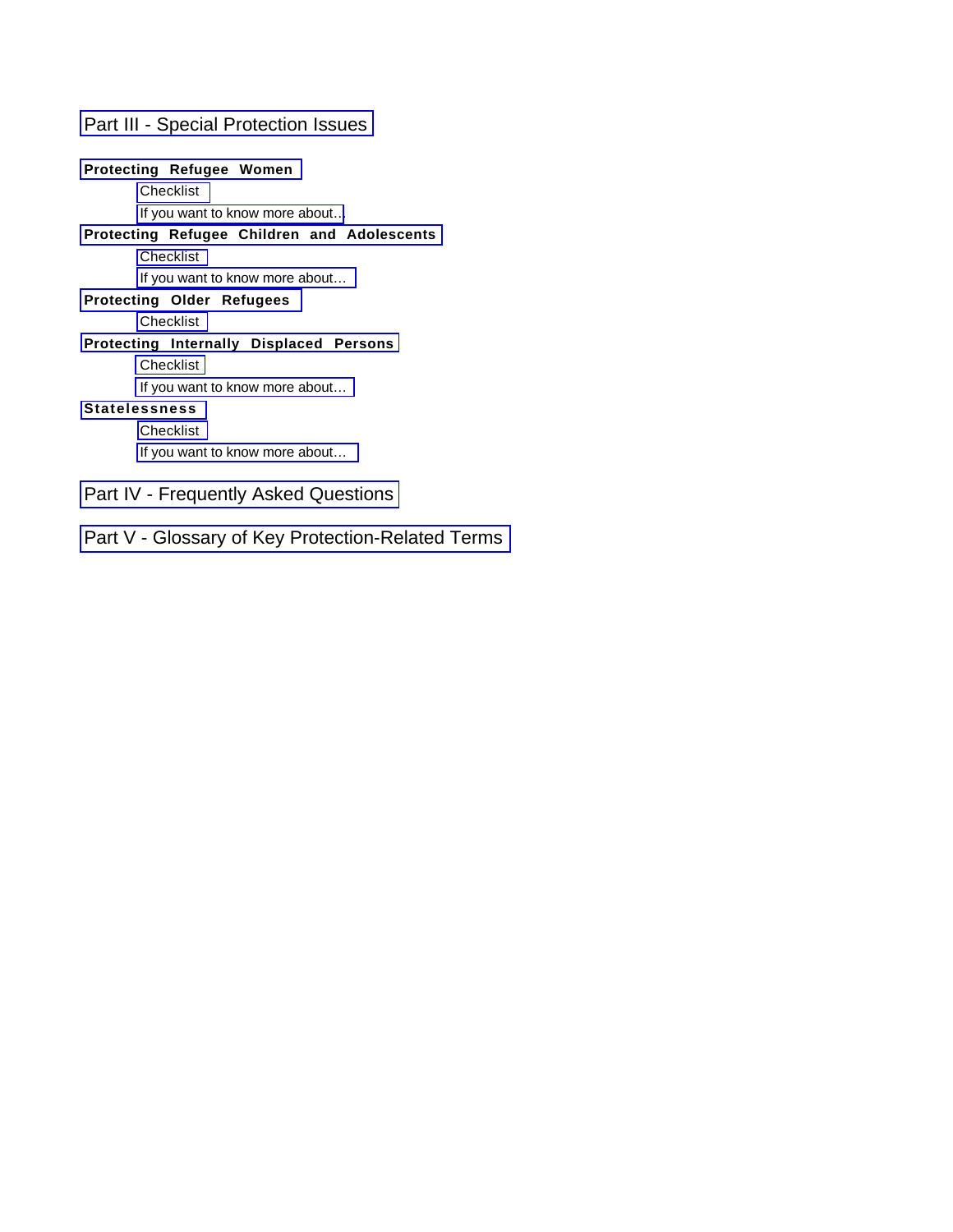# <span id="page-5-0"></span>Foreword

For 50 years we have been working with NGOs to protect refugees. What better way to commemorate our collaboration than to publish this Field Guide for NGOs? It was during the PARinAC (Partnership in Action) Conference in Oslo, nearly five years ago, that the idea for this protection field guide was conceived. Though gestation was long, I believe we can be proud of the result. Protecting Refugees: A Field Guide for NGOs takes the core, legal concepts that underpin the protection of refugees and attempts to make them accessible to the lay reader. It gives practical advice for on-the-ground interventions that can make the difference between rights abused and rights secured; and it aims to provide field workers with guides to other sources of information for more in-depth explanations and analyses.

This Field Guide certainly could not have been produced without the dedicated work of several key people and organisations. The Norwegian Refugee Council assumed the lead role in gathering support for this project amongst the NGO community. A number of NGOs, including Amnesty International, the European Council for Refugees and Exiles, Human Rights Watch, Jesuit Refugee Service and Lawyers Committee for Human Rights, reviewed and critiqued earlier drafts of this publication and offered extensive and helpful comments. We are also grateful to the members of UNHCR's Department of International Protection who contributed their time and expertise to this document; and to Marilyn Achiron, who turned the idea into a book and our legal locutions into readable prose.

Protecting refugees is a shared responsibility. States have the primary duty; NGOs, international organisations and agencies and UNHCR must work together if we want to be sure that this responsibility is met. This Field Guide is both the fruit of partnership and the seed of future cooperation in this crucial area. I hope we can all use it well.

Dennis McNamara Director, Department of International Protection UNHCR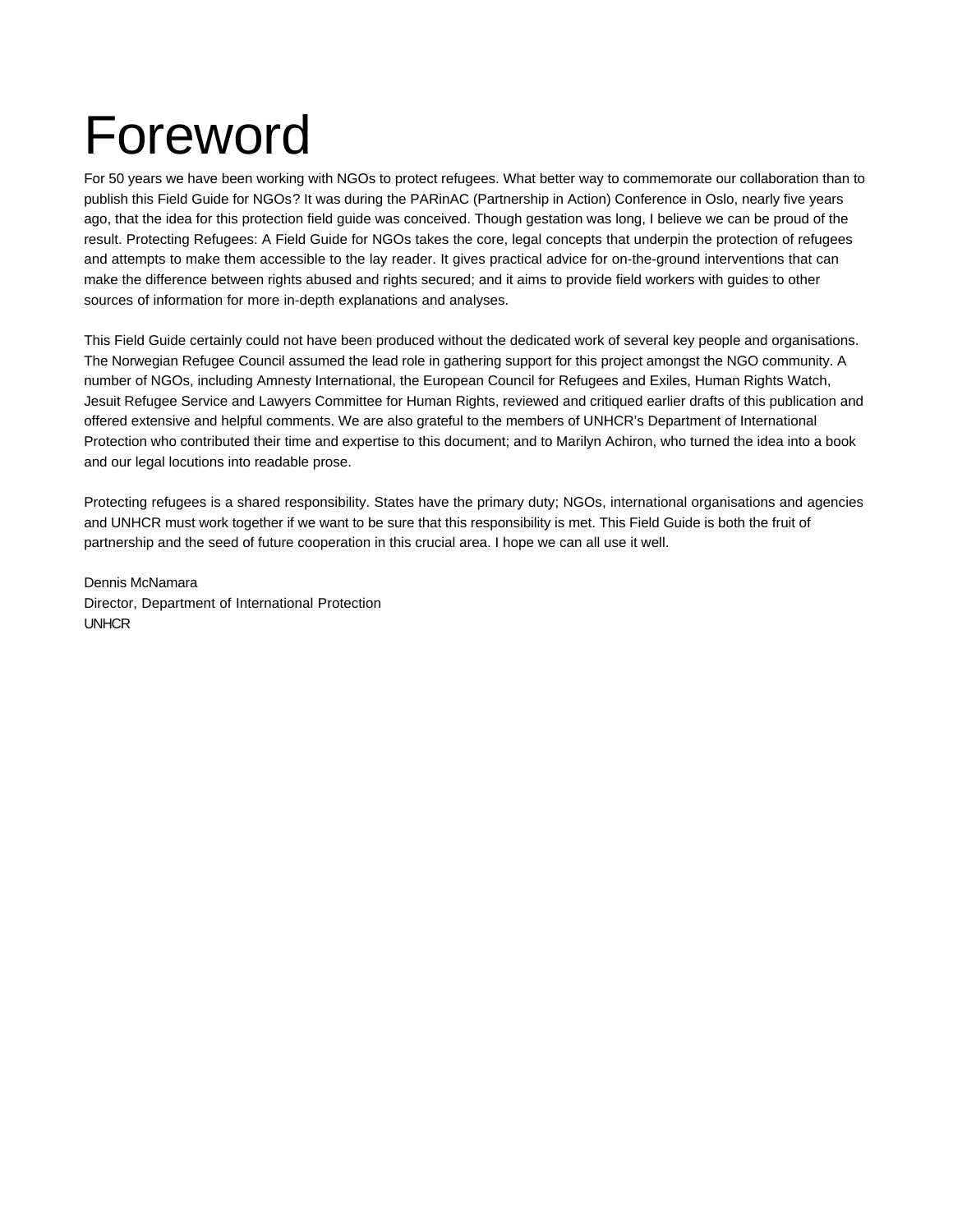# <span id="page-6-0"></span>Introduction

Protecting Refugees: A Field Guide for NGOs is intended to be used by NGO field staff who work with refugees and displaced persons. It offers both basic legal information about international protection for refugees and practical guidance for including protection measures in all field operations.

The Field Guide illustrates how protection concerns can follow refugees through every phase of their lives as refugees. In doing so, the Field Guide alerts NGO field workers to signs of possible protection problems during each phase of a refugee's life and suggests specific actions that could be undertaken to address those problems.

Subsequent chapters of the Field Guide focus on Special Protection Issues. While many of the suggestions for action offered in these chapters can apply to all persons of concern, each particular population discussed in these chapters (women, children, older refugees, internally displaced persons and stateless persons) has unique needs and problems that require special consideration.

Each chapter concludes with a checklist of recommended actions to be taken to help protect refugees. If field workers want more in-depth information about a particular subject, a list of related documents and publications is also provided at the end of each chapter. A sampling of Frequently Asked Questions about protection and a glossary of key protection-related terms are provided at the end of the Field Guide.

This Field Guide represents the first, not the final, product of the collaborative work between UNHCR and its NGO partners. Comments and suggestions on the use of this Field Guide are most welcome and can be directed to the Norwegian Refugee Council (e-mail: brita.sydhoff@nrc.ch) or to UNHCR (e-mail: alit@unhcr.org).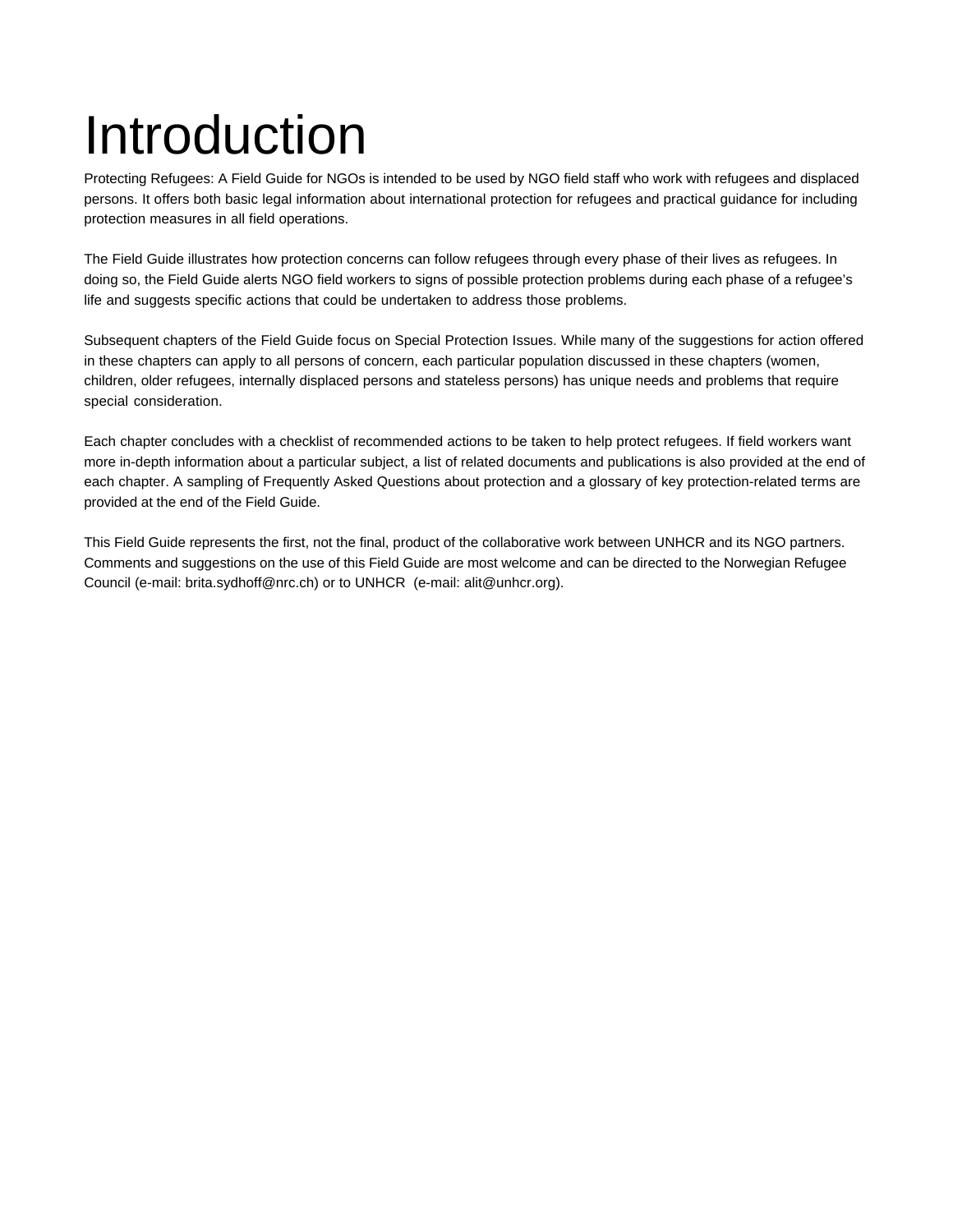### <span id="page-7-0"></span>Who is a Refugee?

# **Dverview**

# Who is a Refugee?

**A refugee is someone who**

- is outside his/her country of origin;
- has a well-founded fear of persecution because of his/her
	- race,
	- religion,
	- nationality,
	- membership in a particular social group, or
	- political opinion; and

is unable or unwilling to avail him/herself of the protection of that country, or to return there, for fear of persecution.

**This definition of a refugee appears in the 1951 Convention relating to the Status of Refugees.** The Convention provides the internationally-recognised general definition of the term "refugee".

Later, several **regional treaties** included language that broadened the 1951 Convention's definition of a refugee. The **OAU [Organization of African Unity] Convention Governing the Specific Aspects of Refugee Problems in Africa,** adopted in 1969, repeats the definition found in the 1951 Convention, but also covers any persons compelled to leave their country

#### **" owing to external aggression, occupation, foreign domination or events seriously disturbing public order in either part or the whole of his country of origin or nationality."**

That means that persons fleeing civil disturbances, widespread violence and war are entitled to claim the status of refugee in States that are parties to this Convention, whether or not they have a well-founded fear of persecution.

In 1984, a group of government representatives, academics and distinguished lawyers from Latin America met in Cartagena, Colombia, and adopted what became known as the **Cartagena Declaration.** Among other things, the Declaration recommended that the definition of a refugee used in the region should include, in addition to those fitting the 1951 Convention definition, persons who flee their country

> **"because their lives, safety or freedom have been threatened by generalised violence, foreign aggression, internal conflicts, massive violation of human rights or other circumstances which have seriously disturbed public order."**

This definition is similar to that found in the OAU Convention. Though the Declaration is not legally binding on States, Latin American States apply the definition as a matter of practice and some have incorporated it into their own national legislation.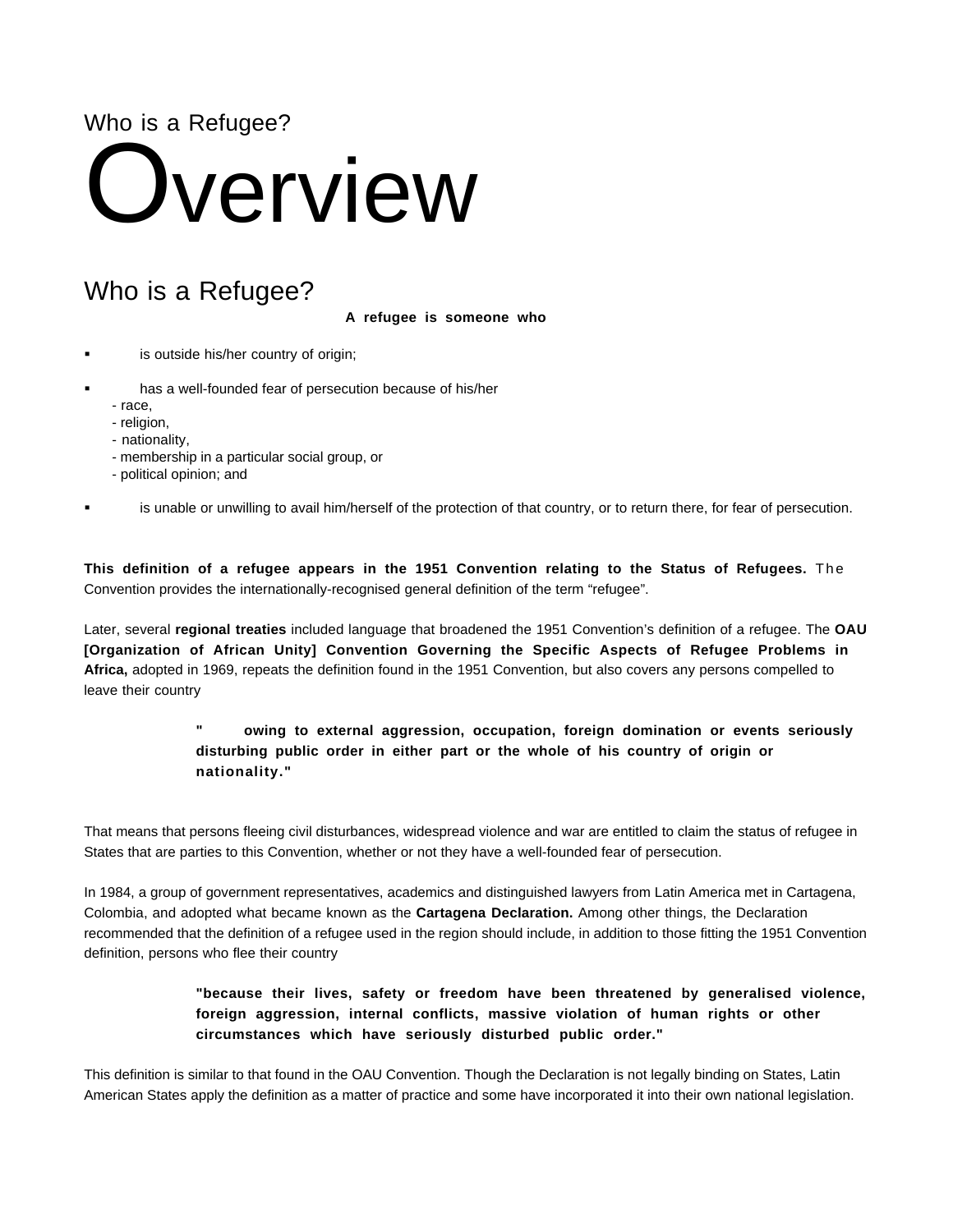#### What is the difference between Refugees and Internally Displaced Persons?

A person becomes a refugee only when he/she crosses an international border. In contrast, an internally displaced person remains inside the boundaries of his/her own country. Thus, the difference between refugees and internally displaced persons is technical and legal, and has little to do with their reasons for flight. Both categories of persons are often affected by the same causes of displacement. They often have identical protection and material needs that deserve the equal attention of the international community. Most humanitarian agencies have the operational flexibility to address the needs of both refugees and internally displaced persons. UNHCR, whose statutory mandate is to protect refugees, has been authorised, on an ad hoc basis by the United Nations, to act on behalf of internally displaced persons.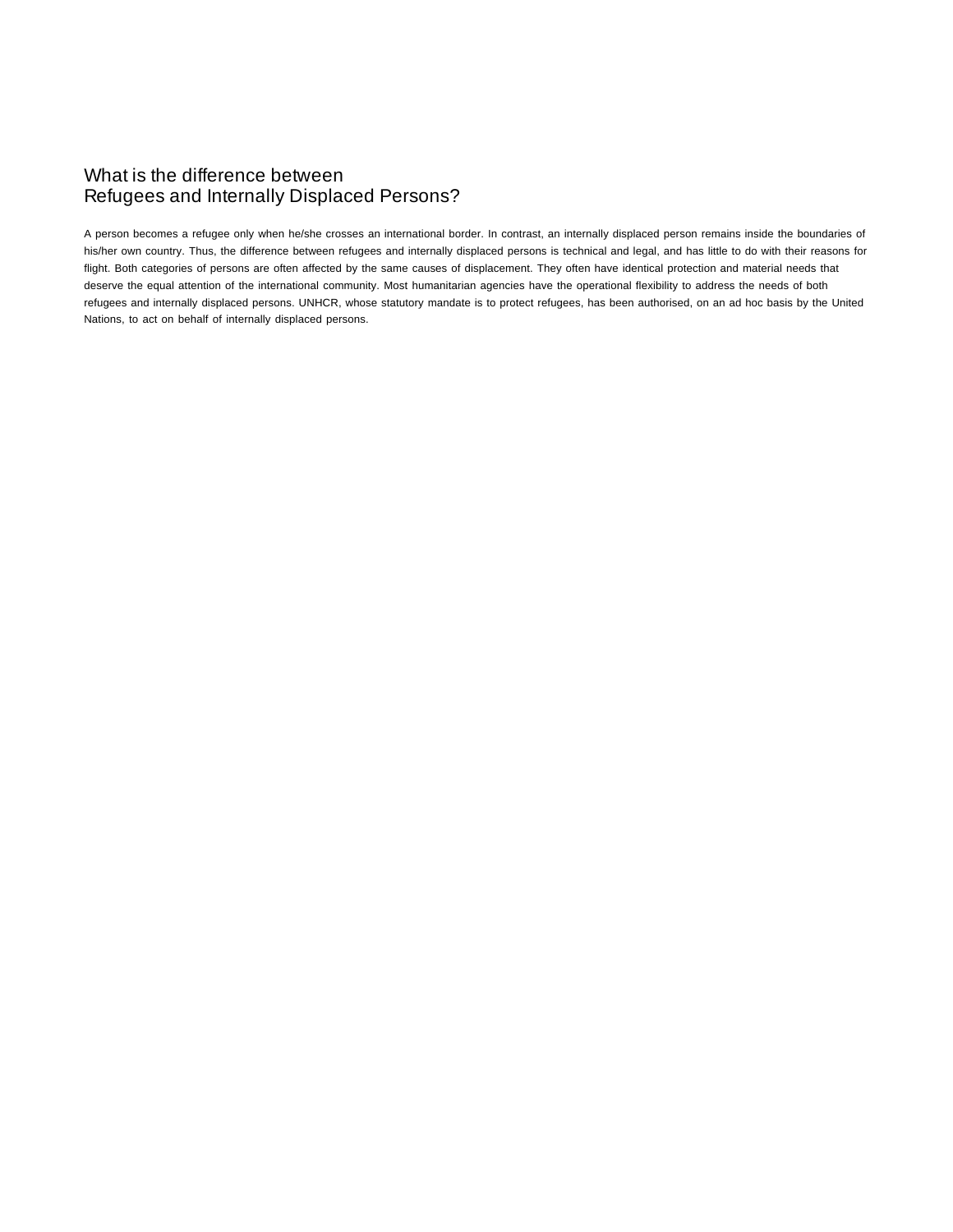# <span id="page-9-0"></span>What is International Protection?

**It is, first and foremost, the responsibility of States to protect their citizens.** When governments are unwilling or unable to protect their citizens, individuals may suffer such serious violations of their personal rights that they are willing to leave their homes, their friends, maybe even some of their family, to seek safety in another country. Since, by definition, the basic rights of refugees are no longer protected by the governments of their home countries, the international community then assumes the responsibility of ensuring that those basic rights are respected. **The phrase "international protection" covers the gamut of activities through which refugees' rights are secured.**

**The 1951 Convention relating to the Status of Refugees** details refugees' rights. Although some refugee rights may be restricted under certain circumstances (as may citizen's rights), some of the important rights set out in the Convention include:

- non-discrimination (Article 3);
- **freedom of religion (Article 4);**
- **free access to the courts of law on the territory of all States** parties to the Convention (Article 16);
- **the right to work (Article 17);**
- **the right to housing (Article 21);**
- **the right to education (Article 22);**
- the right to public relief and assistance (Article 23);
- **Falleh Freedom of movement within the territory (Article 26); and**
- the right not to be expelled from a country [unless the refugee poses a threat to national security or the public order] (Article 32).

The most important right detailed in the Convention is the right to be protected against forcible return, or refoulement, to the territory from which the refugee had fled. The Convention stipulates that…

> **"No Contracting State shall expel or return ('refouler') a refugee in any manner whatsoever to the frontiers of territories where his life or freedom would be threatened on account of his race, religion, nationality, membership of a particular social group or political opinion** (Article 33)."

Refoulement is also explicitly prohibited in a number of other documents, including the United Nations Convention against Torture and other Cruel, Inhuman or Degrading Treatment or Punishment (Article 3), the United Nations Declaration on the Protection of All Persons from Enforced Disappearance (Article 8), and the United Nations Principles on the Effective Prevention and Investigation of Extra-Legal, Arbitrary and Summary Executions (Principle 5). In fact, it is widely accepted that **the prohibition of refoulement is part of customary international law.** That means that all States must respect the principle of non-refoulement, even if they are not party to the 1951 Refugee Convention.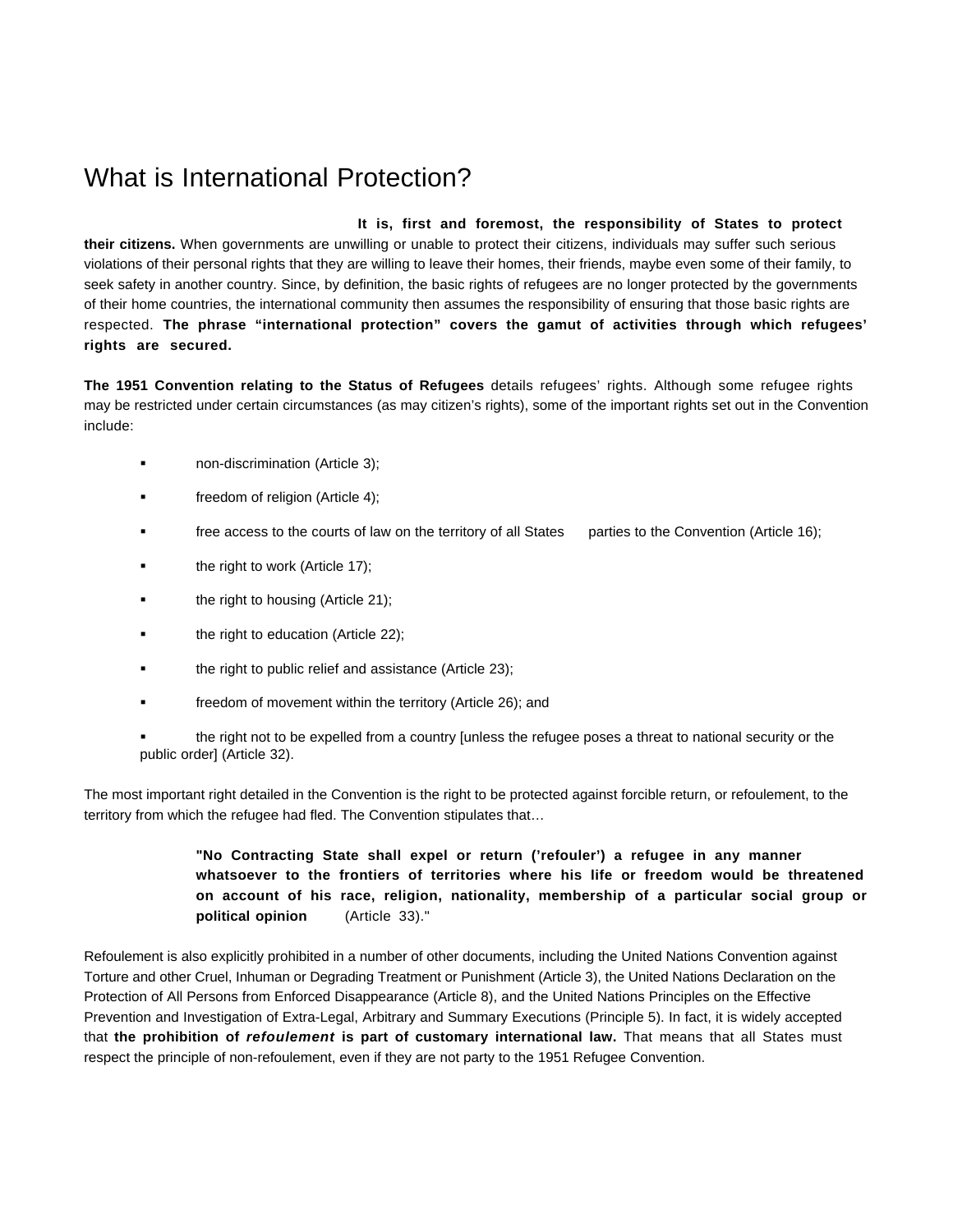By granting **asylum** to a refugee, a country accepts its obligation to protect the refugee against refoulement, to respect and safeguard the refugee's human rights, and to allow the refugee to remain in its territory until a durable solution is found. Granting asylum is a peaceful and humanitarian act of State sovereignty and should not be regarded as unfriendly by any State, especially the refugee's State of origin. There is, technically, no "right to be granted asylum": such a right does not appear in any legally-binding international document. But the Universal Declaration of Human Rights (1948) asserts that everyone has "...the right to seek and to enjoy in other countries asylum from persecution" (Article 14).

In addition to the rights set forth in the 1951 Convention, refugees, as any other human beings, enjoy basic human rights, as well. These rights are described in various legal texts (including several regional conventions—see If you want to know more about…, page 27) that have been signed and ratified by numerous States. Among the most important of these texts are:

- the International Convention on the Elimination of All Forms of Racial Discrimination (1965);
- the International Covenant on Civil and Political Rights (1966);
- the International Covenant on Economic, Social and Cultural Rights (1966);
- the UN Convention on the Elimination of All Forms of Discrimination Against Women (1979);
- the UN Convention Against Torture and Other Cruel, Inhuman or Degrading Treatment or Punishment (1984); and
- the UN Convention on the Rights of the Child (1989).

The International Covenant on Civil and Political Rights and the International Covenant on Economic , Social and Cultural Rights also contain restrictions on some human rights that may be legally permissible during emergencies. Consult the texts of these Covenants for specific information about such restrictions.

#### Among the basic rights listed in the 1948 **Universal Declaration of Human Rights** are

- the right to life, liberty and security of person;
- the right to seek and enjoy asylum;
- freedom from torture, or cruel, inhuman or degrading treatment or punishment;
- freedom from slavery or servitude;
- recognition as a person before the law;
- freedom of thought, conscience, and religion;
- freedom from arbitrary arrest and detention;
- freedom from arbitrary interference in privacy, home and family;
- freedom of opinion and expression;
- the right to be educated; and
- the right to participate in the cultural life of a community.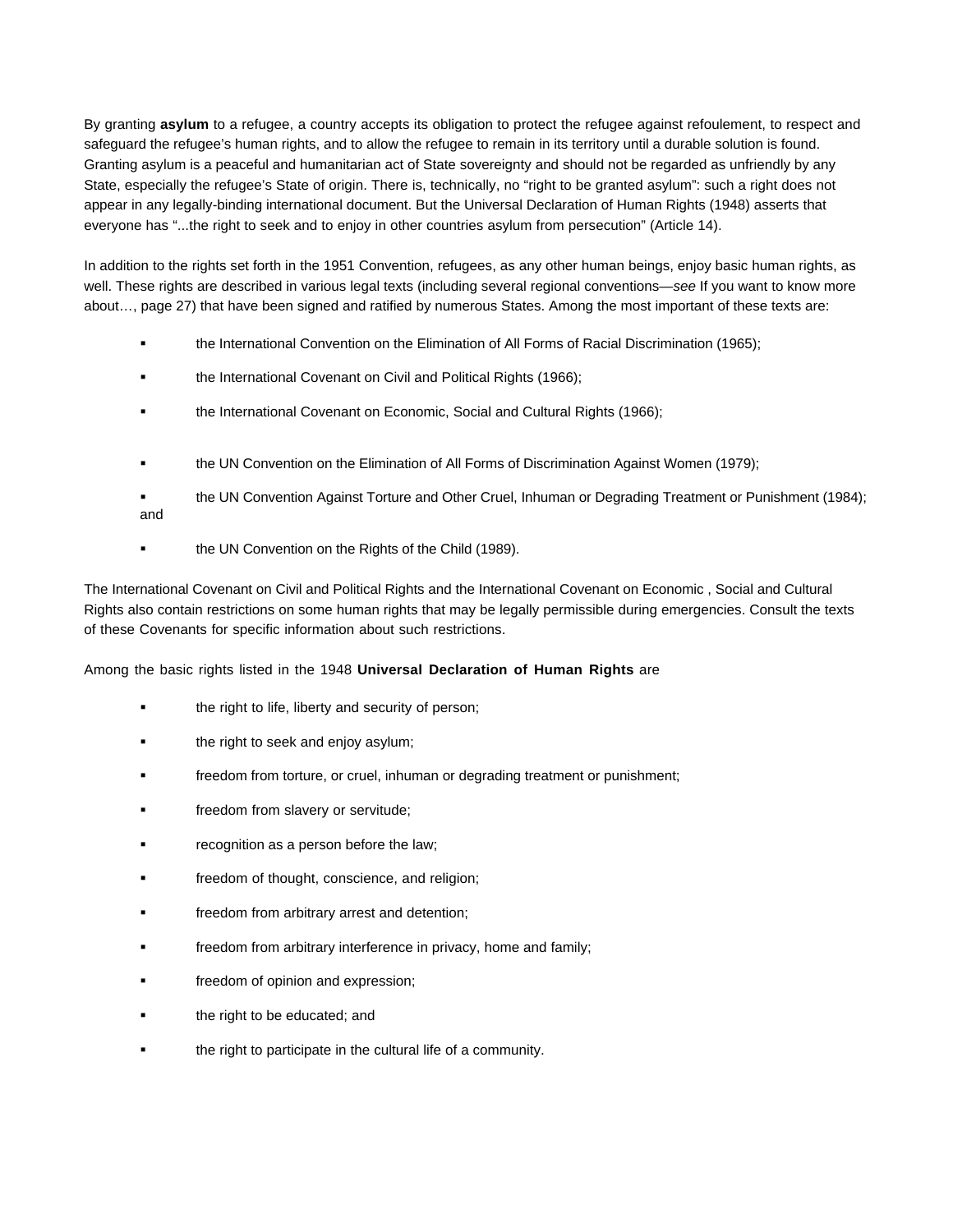The 1951 Convention relating to the Status of Refugees contains no definition of the word "persecution" that is used in its definition of a refugee. But violation of the above-mentioned human rights, either individually (the right to life or liberty, for example) or collectively and cumulatively, would be considered persecution if the violation is of such severity as to render a person's continued stay in his/her home country intolerable or impossible; and **if it is based on one of the five grounds** (race, religion, nationality, membership of a particular social group or political opinion) **listed in the 1951 Convention.**

#### **Violations of the principle of** non-refoulement occur when

- asylum seekers are rejected at the frontier when they have no possibility of seeking asylum elsewhere;
- a refugee is expelled from the country of asylum to a territory where his/her life, liberty or physical security may be in danger; and/or when
- refugees are forcibly returned to their country of origin where they fear persecution, or are sent to a country whence they can be deported to their country of origin where they fear persecution.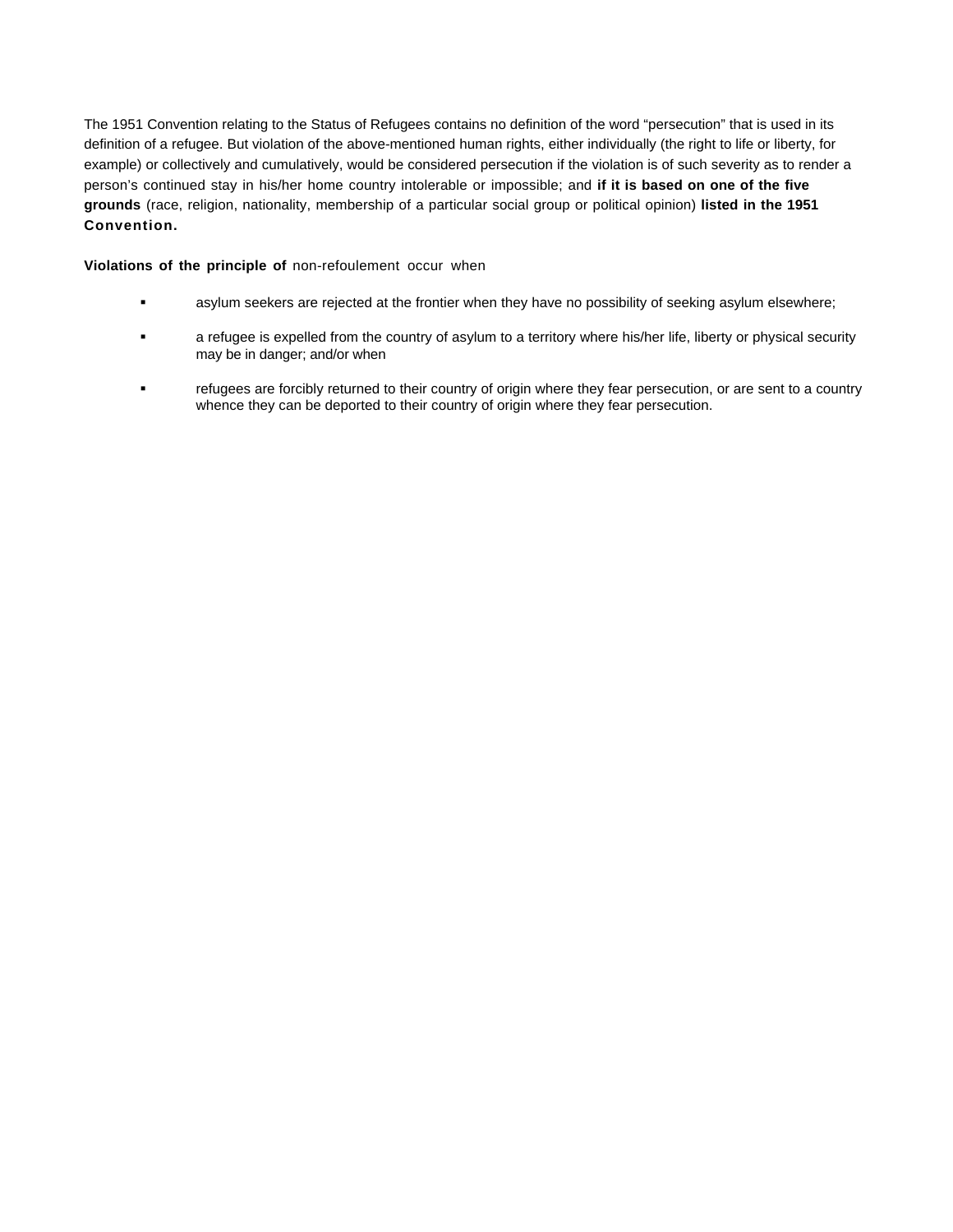# <span id="page-12-0"></span>Who is Responsible for Protecting Refugees?

#### As stated above, **protecting refugees is primarily the**

**responsibility of States.** Those States that have signed the 1951 Convention are legally obligated to protect refugees according to the terms set out in the Convention. They are required to apply these terms without discrimination as to race, religion or country of origin, and to respect fundamental protection principles, such as non-refoulement and non-expulsion (which non-signatories to the Convention are also obliged to respect). Since refugees rarely have time to prepare travel documents or obtain visas before they seek asylum, signatory States may not penalise refugees for illegal entry into their territories, provided the refugees "...present themselves without delay to the authorities and show good cause for their illegal entry or presence" (Article 31).

When refugee situations occur, individual States must work together to **resolve the cause of the refugee flow** and to **share the responsibility of protecting refugees.** When internal disputes cause an international refugee problem, it is the responsibility of all States, especially neighbouring States, to help restore peace and security within the conflicted country. Countries of asylum shoulder the heaviest burden during a refugee crisis, since providing refuge often means disruption—sometimes great disruption—in the areas in which refugees arrive. But these States need not assume the responsibility alone. Other States, both in the region and beyond, can share the responsibility by providing support, both financial and material, to maintain and protect the refugees for as long as they require international assistance.

**The United Nations High Commissioner for Refugees (UNHCR),** a non-political, humanitarian agency, was created by the United Nations General Assembly in December 1950 and began operations on 1 January 1951. **Its mandate is to provide international protection to refugees and promote durable solutions to their problems.** It does so by working with Governments and, subject to the approval of the Governments concerned, with private organisations.

The Statute of UNHCR, adopted in December 1950, calls on the High Commissioner for Refugees to provide for the protection of refugees by, among other activities, establishing contact with "private organisations" (now known as non-governmental organisations) dealing with refugee questions and helping coordinate the efforts of private organisations concerned with the welfare of refugees (Chapter 2, no. 8, sections H and I).

When UNHCR was founded, in the aftermath of World War II, it operated primarily in Europe, where material assistance was mainly provided by States that had granted asylum. Later, as many of the world's refugee problems began to arise in developing countries, UNHCR, with the support of the international community, was called upon to provide material assistance to refugees, as well. Providing assistance often enables States to accept refugees, since it relieves the States of some of the financial burden of hosting refugees. While assistance, in many cases, has helped ensure protection, it must be remembered that UNHCR's mandate is for protection: to make sure the basic rights of refugees are respected and to find durable solutions to the problems of refugees.

UNHCR's Statute (Chapter II, no. 9) also allows for operational involvement with non-refugees. Under this provision, UNHCR has often been requested to protect and assist **returnees** (persons who were of concern to UNHCR when outside of their country of origin and who remain so for a limited period after they return home—see pages 70-73), some **internally displaced persons** (persons who fled their homes but remained within the borders of their own countries—see pages 106- 110) and others who live in refugee-like situations outside their country of origin, but who have not been formally recognised as refugees (such as victims of war in the former Yugoslavia and various groups in the Commonwealth of Independent States).

#### **UNHCR's protection activities** include

promoting accession to and implementation of refugee conventions and law;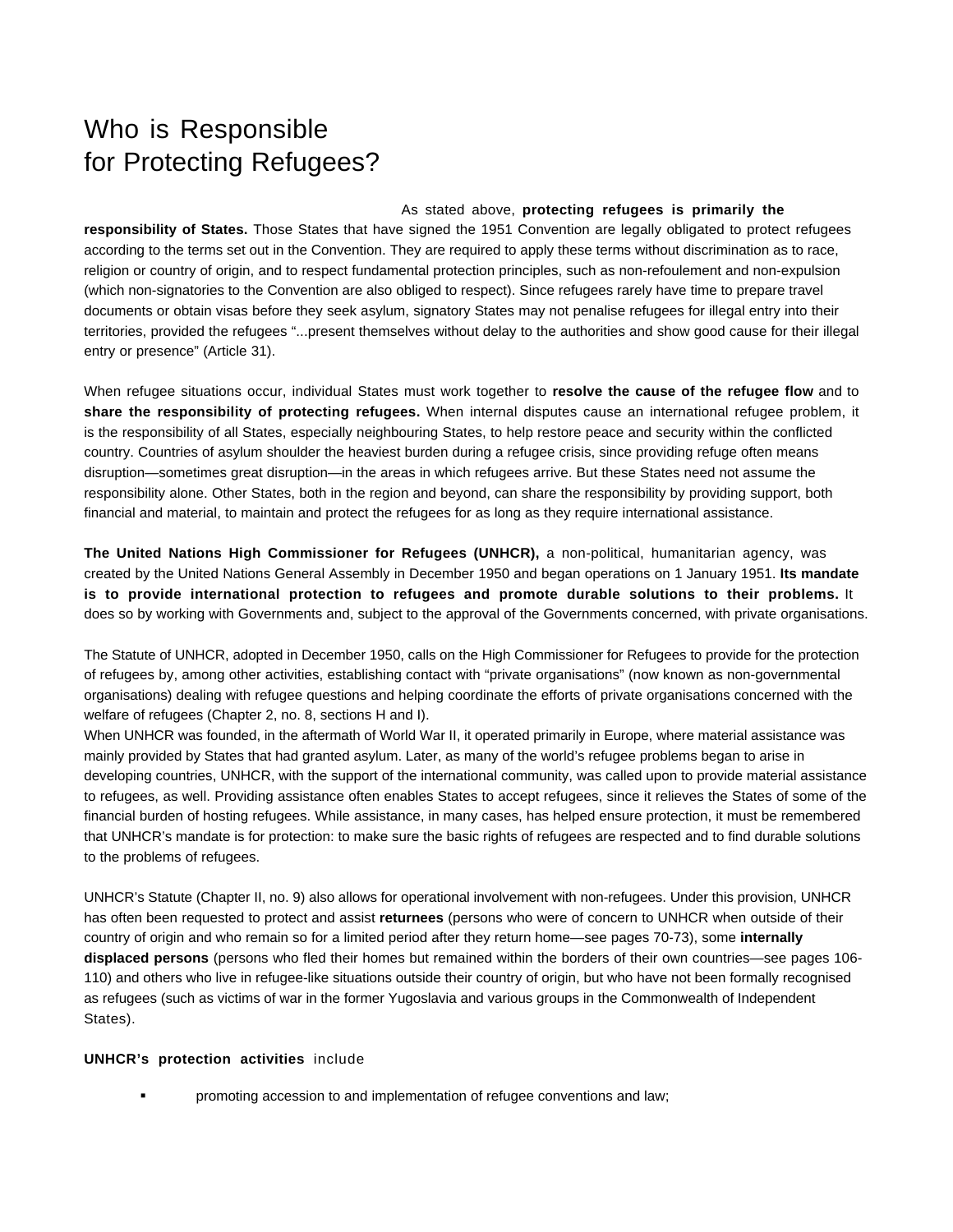- ensuring that refugees are treated in accordance with recognised international standards of law;
- ensuring that refugees are granted asylum and are not forcibly returned to the countries from which they fled;
- promoting appropriate procedures to determine whether or not a person is a refugee according to the 1951 Convention definition and to definitions found in regional conventions;
- assisting refugees in finding solutions to their problem, such as voluntary repatriation, local integration, or resettlement to a third country; and
- helping reintegrate returnees when they go home; and providing protection and assistance, when asked to do so, to internally displaced persons.

While UNHCR is the only UN organisation devoted solely to the protection of refugees, other UN agencies often work in partnership with UNHCR. They include

the **World Food Programme (WFP),** which is the principal supplier of relief food aid;

 the **United Nations Children's Fund (UNICEF),** which helps governments with programmes that focus on children's health, nutrition, education, training and social services. UNICEF also plays an important role in protecting unaccompanied minors and in reuniting families that may have been separated during flight from their country of origin;

 the **World Health Organization (WHO),** which acts as directing and coordinating authority on international health work and is active in, among other things, immunisation and AIDS campaigns;

 the **United Nations Development Programme (UNDP),** which coordinates all development activities undertaken by the UN system, oversees long-term development plans after the emergency phase is over and plays an important role in integration and re-integration programmes; and

 the **United Nations High Commissioner for Human Rights (UNHCHR),** which plays the lead role on human rights issues and emphasizes the importance of human rights at the international and national levels, coordinates action for human rights throughout the United Nations system, and responds to severe violations of human rights.

The **International Organization for Migration (IOM),** an inter-governmental body which helps transfer refugees, displaced persons and others in need of internal or international migration services, also cooperates with UNHCR.

UNHCR also works with the **International Committee of the Red Cross (ICRC),** an independent agency that acts to help all victims of war and internal violence, and tries to ensure implementation of humanitarian rules restricting armed violence.

The **International Federation of Red Cross and Red Crescent Societies (IFRC)** also works with UNHCR. Through its national Red Cross and Red Crescent societies, it provides humanitarian relief to people affected by emergencies and promotes international humanitarian law.

**Non-governmental organisations (NGOs)** may not be specifically mandated through international conventions to offer protection to refugees. Through their work, however, many NGOs operate under mission statements that commit them to providing protection. In doing so, they perform an urgent and valuable service that can make a critical difference in the effective protection of refugees.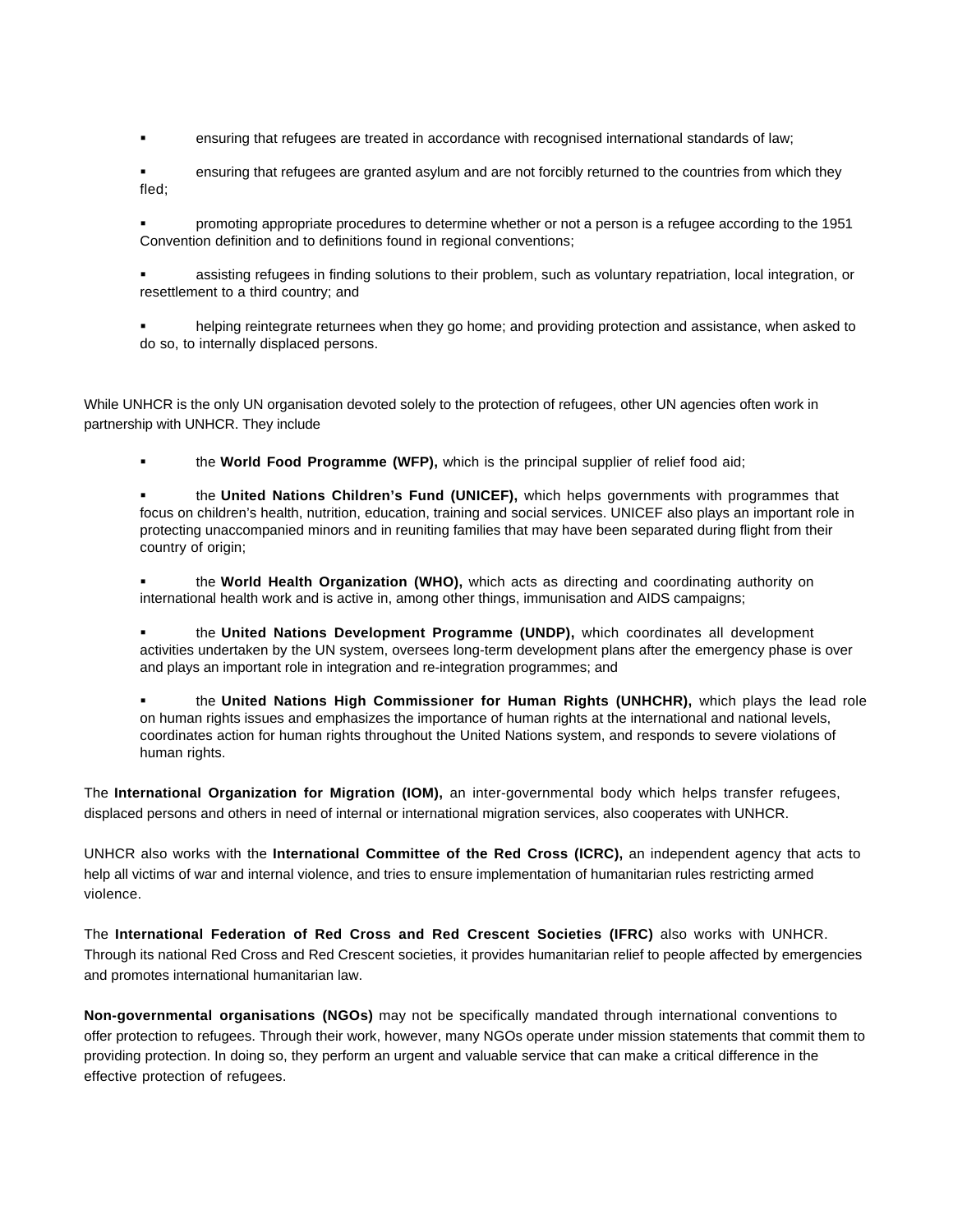<span id="page-14-0"></span>By carefully planning their assistance with sensitivity to refugees' protection needs, NGOs can also help with the practical, on-the-ground protection of refugees. For example, if protection matters are considered when designing a refugee camp, water points, clinics and firewood-collection areas could all be located in easily-accessible, well-lit areas so women and children would not have to walk long distances, alone, to make use of them.

Because of their independent status, NGOs are often the first agencies to arrive and provide assistance during an emergency. Local NGOs can provide the first warning of an impending emergency. NGOs can use their presence and direct involvement with individuals to help protect refugees by

- reporting protection concerns, either to government authorities and international bodies or other NGOs, as they occur;
- alerting the public and the media to those concerns;
- promoting international standards among government and local officials;
- offering legal and social advice, education and training programmes to refugees; and
- monitoring human rights both within the country of origin and within the country of asylum.

NGOs can perform these invaluable services no matter what kind of assistance they usually provide. All relief workers, whether their specialty is medicine, education, skills training, religion or law, can help protect refugees by being alert to protection problems and reporting them as they occur.

NGOs vary greatly in their size, breadth of programmes, source of funds and style of operation. Some are international, some are national, but have international activities, others are solely nationally- or locally-based. Most NGOs working with displaced persons provide material assistance and/or assist in the establishment and maintenance of camps and other settlements. That puts them in a perfect position to monitor and report on rights violations that may occur in the camps or settlements.

As they work in refugee camps or settlements, NGO staff can help protect refugees by involving them in all aspects of planning and maintaining assistance activities. **Refugees know and understand their own communities better than anyone.** They should always participate in determining the needs of their community and planning and designing programmes to meet those needs. By doing so, mutual trust and confidence will grow, NGO staff will have access to the broadest possible refugee population, and the refugees will retain their self-respect and self-confidence. All refugee men, women and children, not just their representatives, should be included in these activities.

Some relief NGOs may be worried that by participating in protection activities they are risking their neutrality. While this concern may be valid in some circumstances, it is important to remember that **humanitarian actions are based on a respect for human rights and should also serve to defend those rights.** NGOs can and should, of course, devise their own methods of promoting protection without jeopardising the safety of their staff. While in some situations NGOs can share their protection concerns with government officials, in others it would be wiser to contact UNHCR staff, UN peacekeepers or monitors, or other NGOs and pass on information discreetly.

In the end, **protecting refugees is a shared responsibility.** Only by working together, by complementing one's strengths with another's, can NGOs, individual States and international organisations provide the effective protection that refugees deserve.

#### If you want to know more about…

THE DEFINITION OF A REFUGEE: see Protecting Refugees: Questions and Answers, published by UNHCR; The State of the World's Refugees 1997-98, published by Oxford University Press.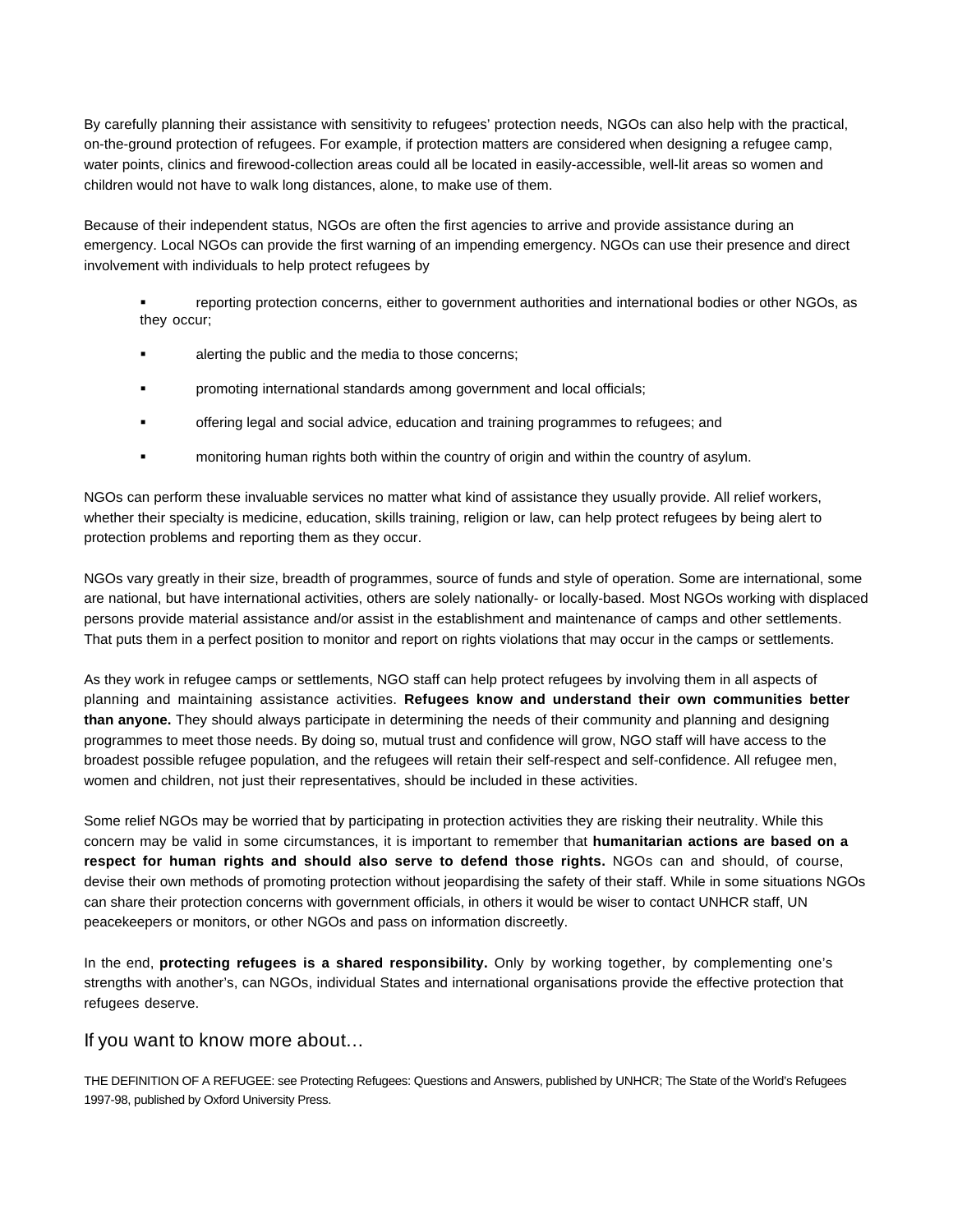THE DEFINITION OF INTERNATIONAL PROTECTION: see Protecting Refugees: Questions and Answers, published by UNHCR; The State of the World's Refugees 1997-98, published by Oxford University Press.

INTERNATIONAL LAWS RELATING TO REFUGEES: visit UNHCR's web sit[e \(www.unhcr.](http://www.unhcr.org)org); see the REFWORLD CD-ROM, produced by UNHCR (also accessible through the UNHCR web site).

INTERNATIONAL HUMAN RIGHTS LAWS: see The UN and Refugees' Human Rights (a manual on how UN human rights mechanisms can protect the rights of refugees), published by Amnesty International and International Service for Human Rights, August 1997; Refugees' Human Rights Have No Borders, published by Amnesty International Publications, 1997; REFWORLD CD-ROM, produced by UNHCR; the web site of the United Nations High Commissioner for Human Rights [\(www.unhchr.](http://www.unhcr.org)org).

UNHCR: see The State of the World's Refugees 1997-98, published by Oxford University Press; visit UNHCR's web site [\(www.unhcr.](http://www.unhcr.org)org).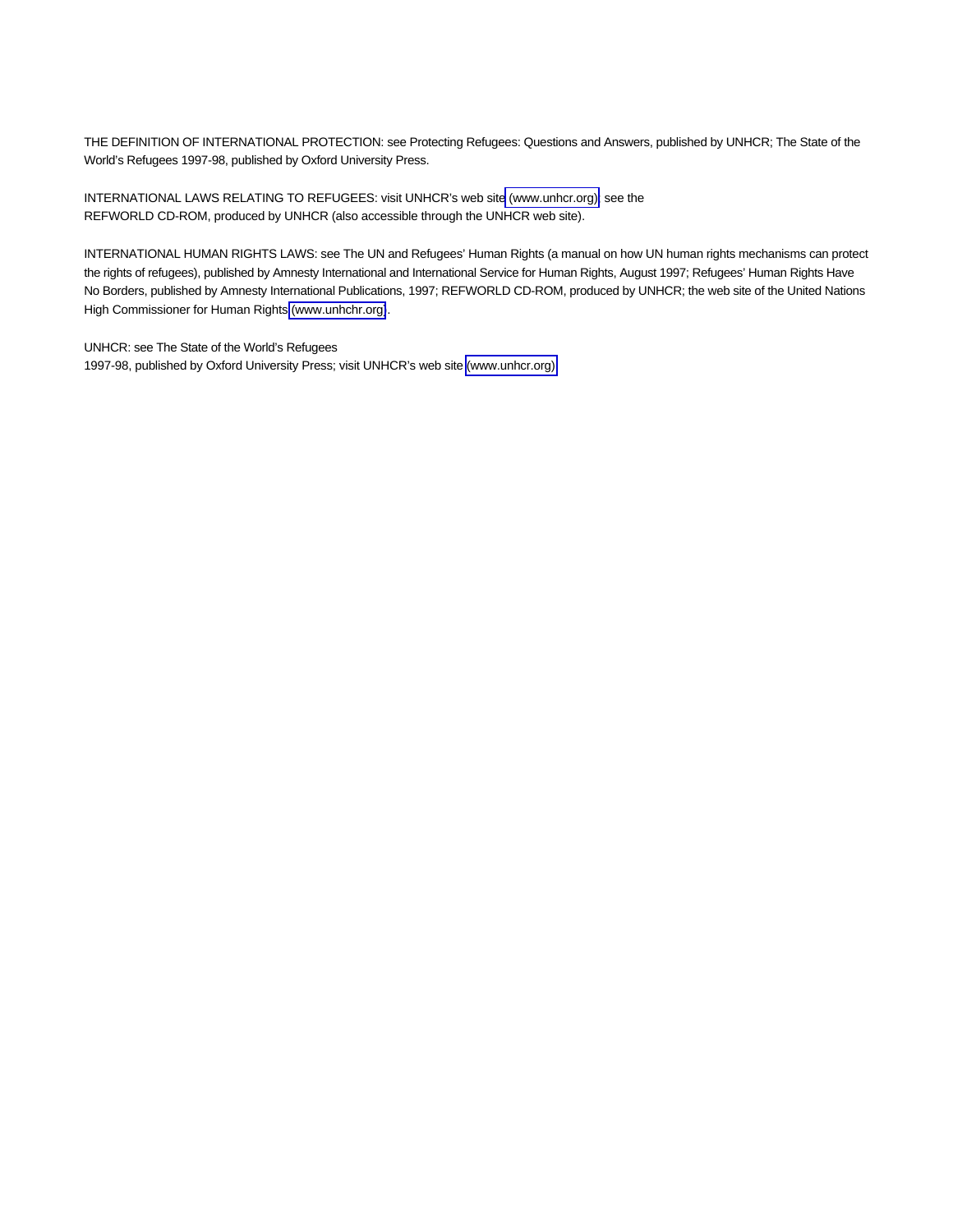# <span id="page-16-0"></span>Protecting Refugees

# Protection

# Pre-Flight and Flight

What compels someone to flee his/her home? Persecution—torture, harassment, sexual violence, detention, other violations of human rights and threats to a person's life or liberty—and the wellfounded fear of persecution, will drive a person to leave family, friends and homeland to seek safety elsewhere. Persecution can occur during war or armed conflict; it can occur during a time of peace, as a deliberate policy of a State against individuals, a group or groups.

Those who flee their homes and seek refuge within the borders of their country of origin are known as **internally displaced persons.** They will be considered in a subsequent chapter (see pages 106-110). Those who cross the border of their home country to seek refuge in another country may, after individually going through refugee status determination procedures (see page 36), or, as a group, on the basis of their circumstances, be recognised as refugees.

Refugee flows are not created in a vacuum. Usually, there are indications that human rights violations are occurring or may soon occur in a country. NGO staff and others working in the country in question may note that the government does not protect certain individuals or that the country's media is being used to promote divisions within a population. There may be social unrest in the country that could lead to the detention of individuals or to armed conflict between groups. The government, itself, may be threatened by an external force, such as another government or an armed group that is not controlled by any State. In any and all of these circumstances, **relief workers on the ground should be alert to the political and social climate in which they're operating.**

Sometimes, concerted efforts at mediation are required to prevent tension from erupting into open conflict. NGOs can help initiate and support these mediation efforts.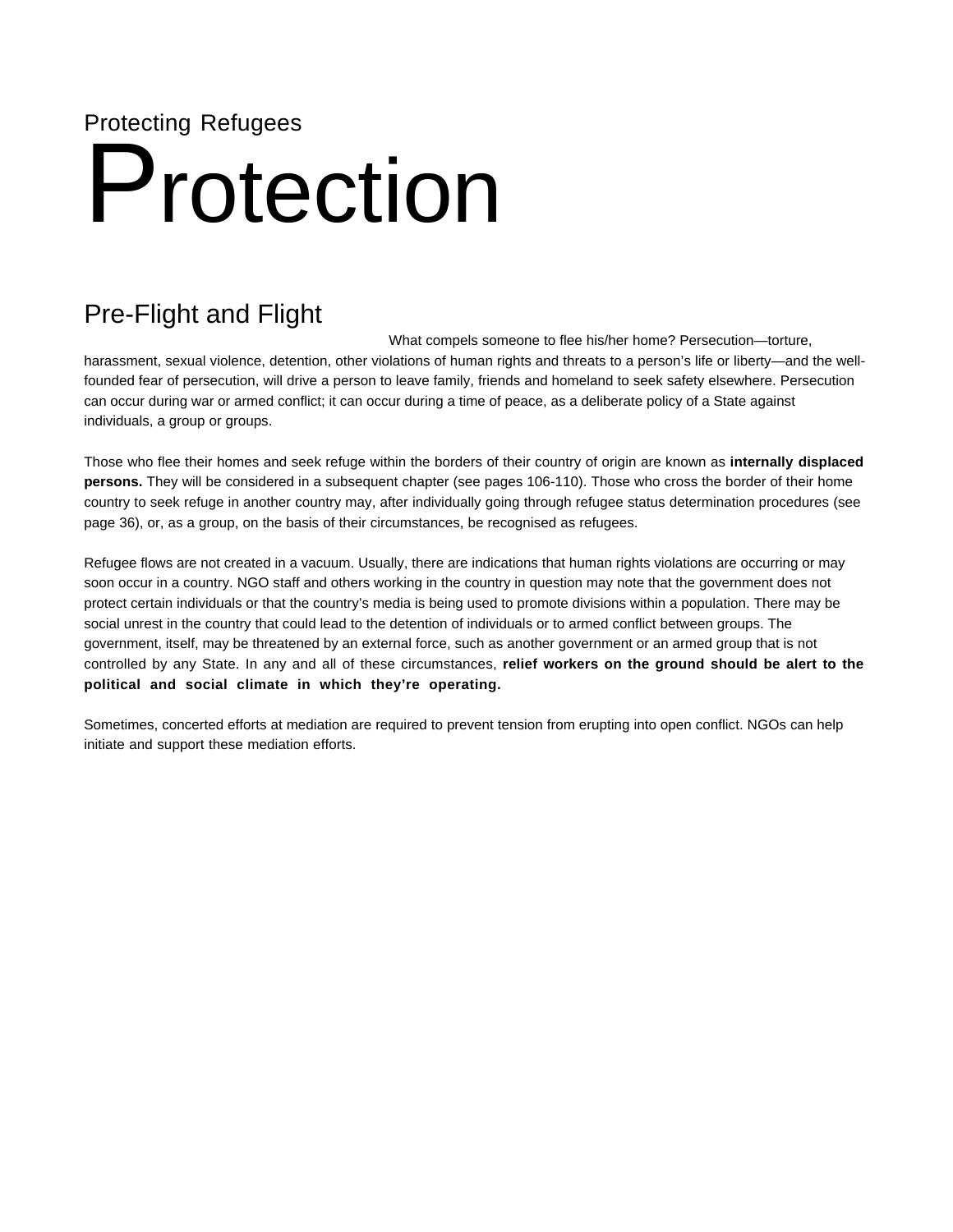#### <span id="page-17-0"></span>INDIVIDUAL FLIGHT

When people flee persecution, they do so at great personal risk. Even as they are seeking refuge, they are often hounded by the fear that, if caught, they could face severe reprisals for trying to leave. These people often cannot leave the country through normal entry and exit points; their identities may be known to authorities at border checkpoints. So they must make their way through difficult or dangerous terrain or via clandestine transportation arrangements that always run the risk of being discovered and stopped. Sometimes, unscrupulous people take advantage

## "I, my wife

and two children left by car. We could pass the government checkpoints after we paid some money to the commander of the unit at the checkpoint. I paid (about US\$200 in local currency). At the second checkpoint, I paid (about US\$100 in local currency). In -----, I asked around for someone to take us to Country Z, and a man brought me to a smuggler called K, who was from Country Y. He wanted US\$400 per person and I paid him US\$1,600. We left the same day. We walked on foot and sometimes we rode horses. We walked about 13 hours in the high mountains. We stayed in a small house at night. Our group consisted of 22 persons and the walking route was very difficult. Our travel through Country Y took about one week. We reached Country Z early in the morning. A friend of the smuggler was waiting for us in a village and each of us paid (about US\$ 55 in local currency) to this person. He brought us here by private minibus." —from a statement given by an asylum seeker to UNHCR officers in southern Europe.

…of fleeing individuals by offering, in exchange for large sums of money up-front, transportation that never arrives. During the course of their flight, individuals face the threat of bandits, pirates and corrupt border guards. Sometimes they are assaulted, raped or even killed. Many times, those who are fleeing leave their families behind, hoping that if and when they acquire refugee status, their families can join them in a country of asylum. Often, they are alone and afraid and face an uncertain future.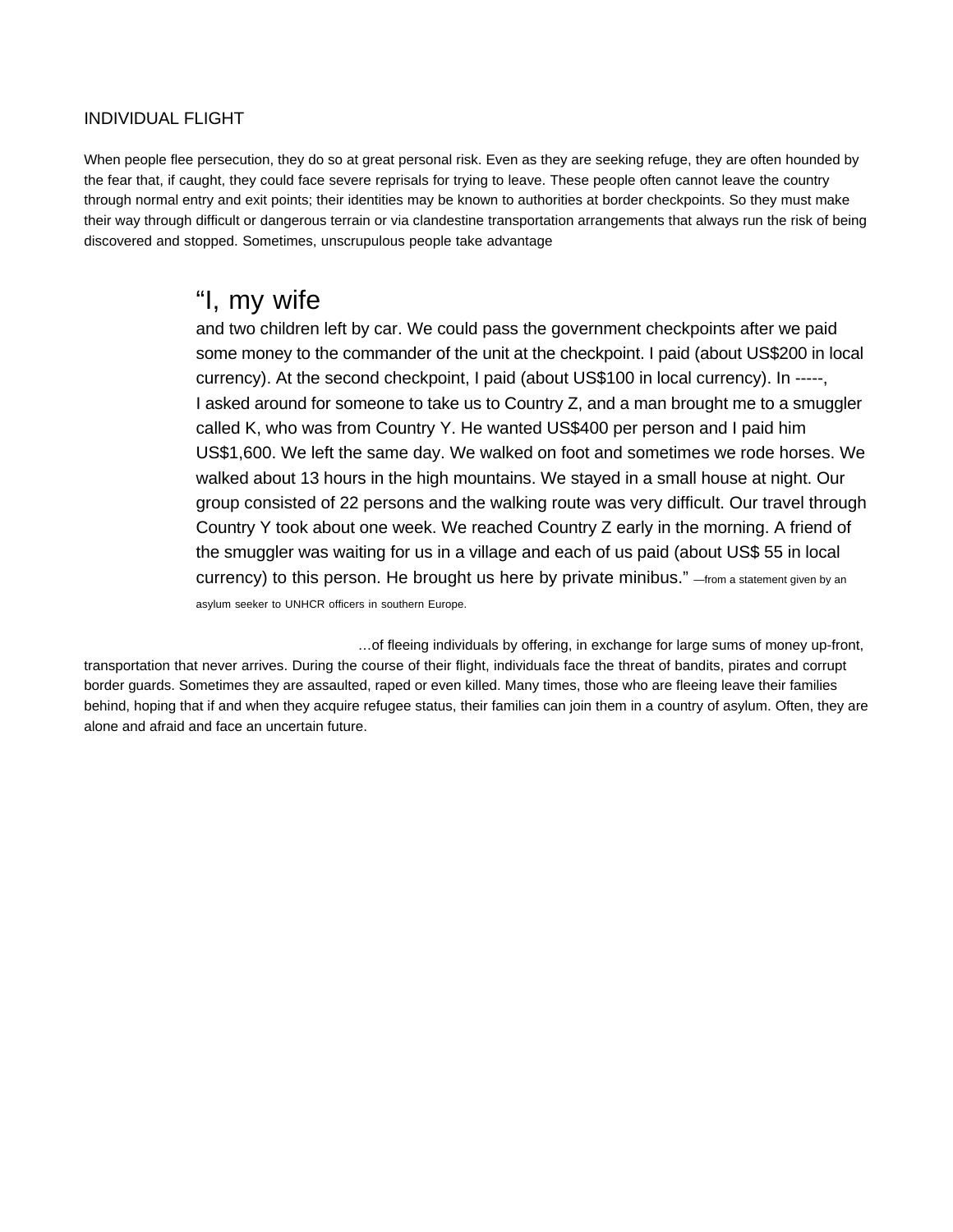#### <span id="page-18-0"></span>MASS FLIGHT

Though there may be some safety in numbers, when masses of people flee war or conflict, they face many of the same dangers that individuals fleeing persecution confront. In fact, **in circumstances of war or conflict, the rule of law is often non-existent; generalised violence makes the flight of even large numbers of people dangerous.**

## The Rwandan

genocide was in full swing and there were rumors that a refugee exodus of Biblical proportions was underway. In neighbouring Tanzania, [UNHCR's] Maureen Connelly and other aid workers anxiously visited the border area almost daily to check, but at first there was only an ominous silence...On April 28, 1994, Connelly's small scouting team approached the Rusumo Bridge frontier crossing as usual. "We looked up at the Rwandan Hills," she said. "There was nothing but people. The hills were covered with a moving mass. The entire African landscape was awash with people, all headed our way." More than 200,000 Rwandans crossed into Tanzania in 24 hours through this single border post... (from Refugees magazine, no. 110/Winter 1997, published by UNHCR)

People must often travel long distances, through difficult terrain or across open seas, often in inadequate transport, to flee the country. Combined with harsh climates, these conditions can threaten the health of people in flight, especially children, the sick and the elderly. During flight, people can become separated from their families, increasing their vulnerability and, especially in the case of small children, causing serious trauma. Bandits and pirates can also threaten people, even if they are traveling in large groups. Sometimes, unscrupulous elements among those in flight may prey upon more vulnerable people—stealing their belongings or assaulting them—as they seek safety.

#### **What NGOs do**

- Work with the authorities/groups concerned to resolve conflicts peacefully.
- Share information about human rights violations with other NGOs, with UNHCR, and with the media.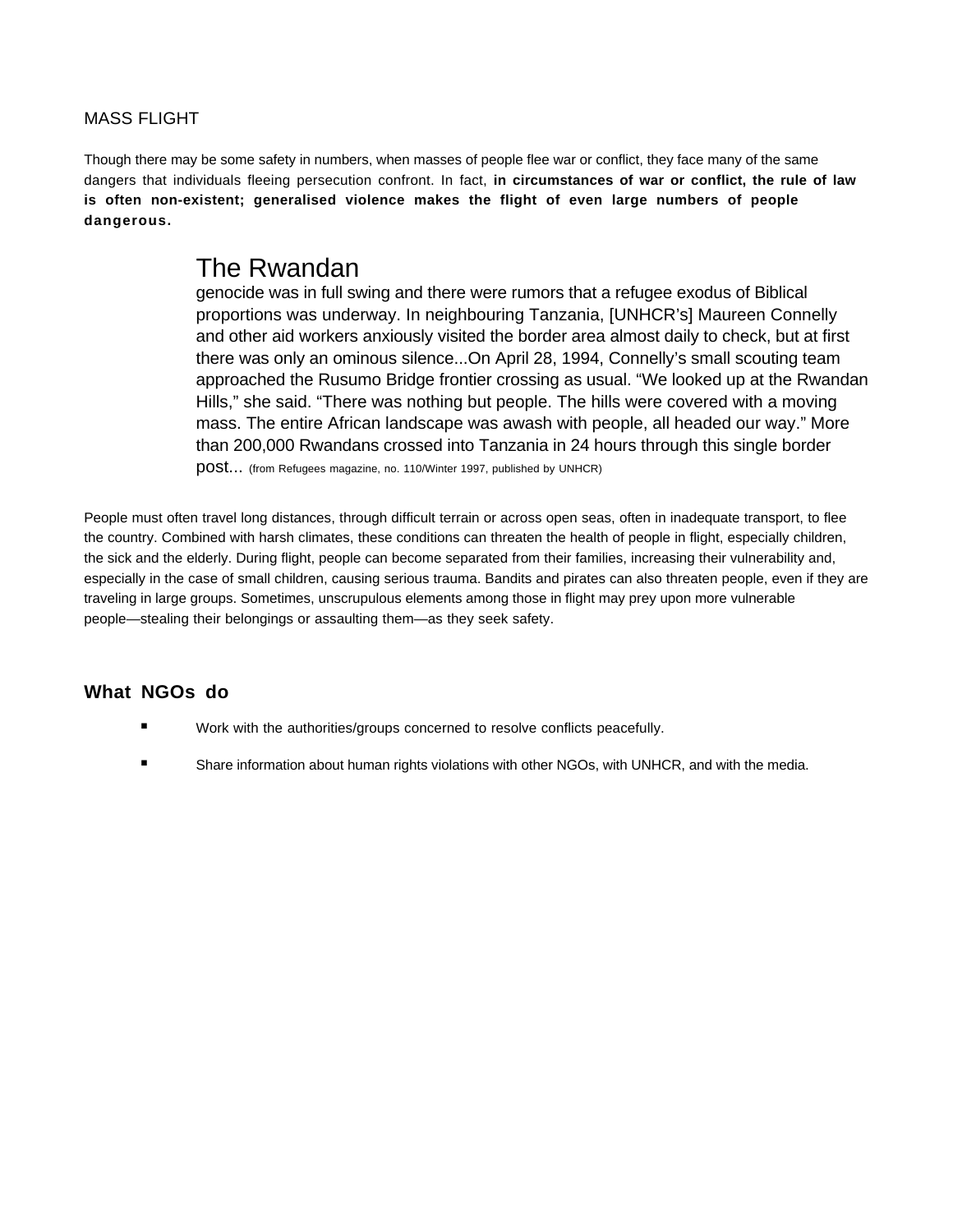# <span id="page-19-0"></span>**C H E C K L I S T** Pre-flight and flight

#### **In the country of origin**

- **Be alert to early signs of conflict that may cause population flight.**
- **If individuals claim persecution, refer them to human rights agencies.**
- Show your presence. Simply being on the scene may deter human rights violations.

Monitor the situation carefully. If you see a serious deterioration in respect for human rights, notify international human rights agencies and the United Nations High Commissioner for Human Rights and UNHCR. **In the country of asylum**

- **Inform the population of the assistance available from the government, your organisation, other** NGOs and UNHCR.
- Pay close attention to women, children, the elderly and the ill as they flee. Often, these groups need special care (medicines, food, physical protection) to keep them healthy and safe.

#### If you want to know more about…

THE CAUSES OF REFUGEE FLOWS: see The State of the World's Refugees 1997-98, Part One - Safeguarding Human Security, published by Oxford University Press.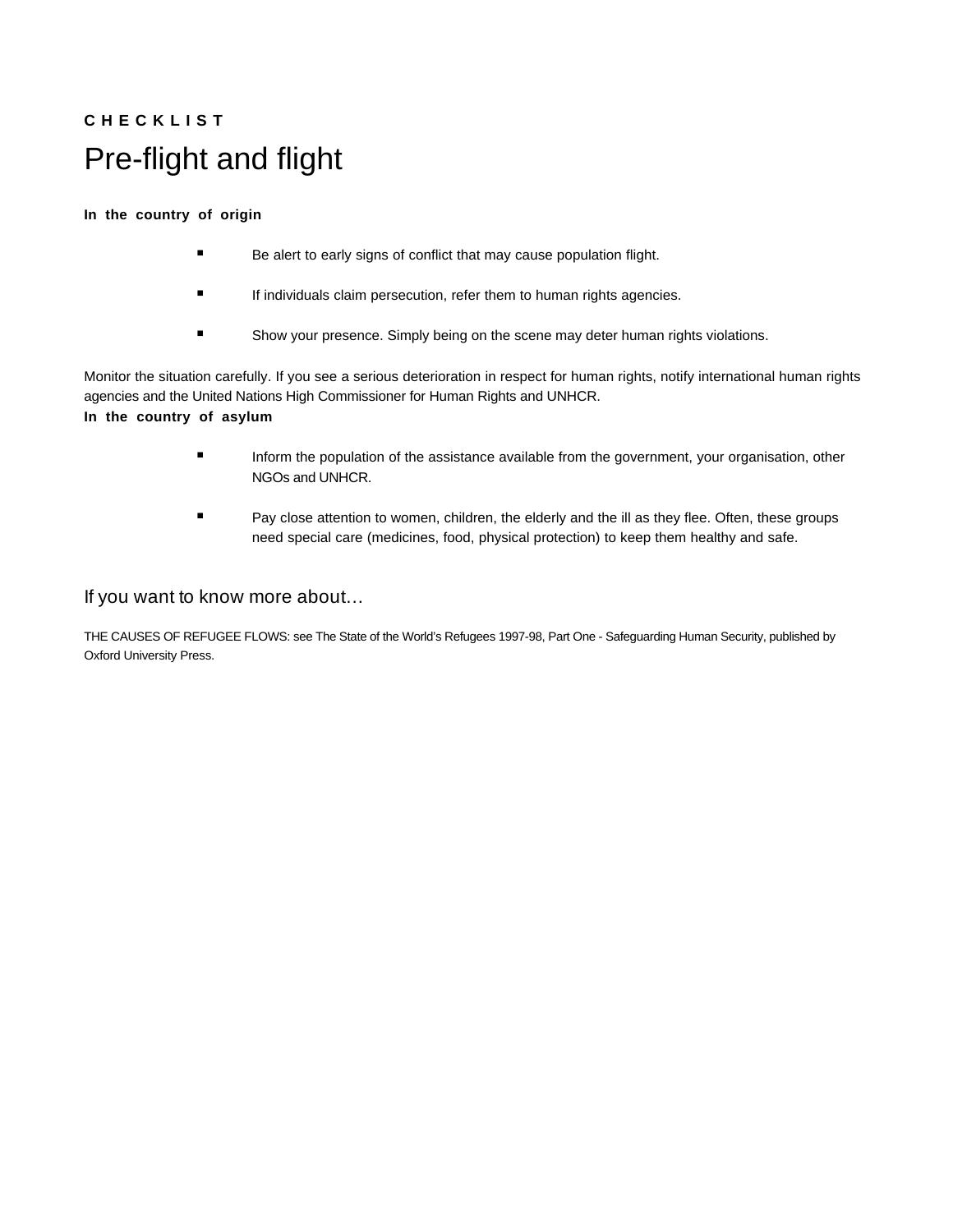# <span id="page-20-0"></span>Arrival

#### INDIVIDUAL ARRIVAL

When a person enters another country and appeals to State authorities to provide refuge, he/she is known as an **asylum seeker.** But gaining entry into a country of asylum can be very difficult. Individuals may be turned away at the border if they do not have proper identification papers or travel documents. Corrupt guards at border posts may demand money—or, if the asylum seeker is a woman, sexual favours—before allowing entry.

Often, States have laws imposing time limits on how long after arrival in the country an asylum seeker can apply for asylum. If the asylum seeker fails to contact government authorities within that time limit, he/she risks possible deportation as an illegal alien.

In order to determine whether an asylum seeker is, in fact, a refugee according to the 1951 Refugee Convention or to other international (or national) human rights or humanitarian laws, governments set up **refugee status determination procedures.** It is important to remember, however, that a person is a refugee as soon as the criteria, as set forth in the 1951 Convention and other international, national, human rights or humanitarian laws, are fulfilled. This usually occurs before status is formally determined. Recognition of refugee status is therefore declaratory: it states the fact that the person is a refugee. In other words, a person does not become a refugee because of recognition, but is recognised because he/she is a refugee.

UNHCR advocates that governments adopt rapid, flexible and liberal procedures since it is often difficult for refugees to document and prove persecution. Sometimes, UNHCR conducts status determination procedures on behalf of governments: for example, when a State is not party to any international refugee treaty or when the national authorities ask for UNHCR's assistance. If a person seeks asylum in a State that has no refugee status determination procedures, UNHCR can conduct the procedures under its mandate to protect refugees. If the State concerned does not respond to UNHCR's advice, NGOs can help protect the asylum seeker in question by pressuring the Government to do so. This can be achieved through advocacy, representations to the concerned authorities and public information campaigns.

The refugee status determination procedure, whether conducted by State authorities or by UNHCR, involves a lengthy interview with the asylum applicant. Detailed information gathered during the interview, as well as information about the person's country of origin, is then assessed according to the criteria established in the 1951 Refugee Convention ("...a wellfounded fear of being persecuted for reasons of race, religion, nationality, membership of a particular social group or political opinion..."), other relevant regional conventions or declarations (such as the OAU Convention and the Cartagena Declaration) and the country's national legislation. If the person's case is judged to meet those criteria, he/she will then have the fact that he or she is a refugee legally recognised and be granted the rights accorded to refugees under the Refugee Convention and other human rights laws and treaties.

The Convention, however, also explicitly defines those who do not deserve international protection as refugees. These **exclusion clauses** define them as persons "with respect to whom there are serious reasons for considering that"

- they committed a crime against peace, a war crime, or a crime against humanity, as defined in international law;
- they committed a serious non-political crime outside the country of refuge prior to their admission to that country as a refugee;
- they have been guilty of acts contrary to the purposes and principles of the United Nations.

People are also not entitled to international protection as refugees if they benefit from the same rights and obligations as nationals of the country in which they have taken residence, or if they receive protection from UN agencies other than UNHCR.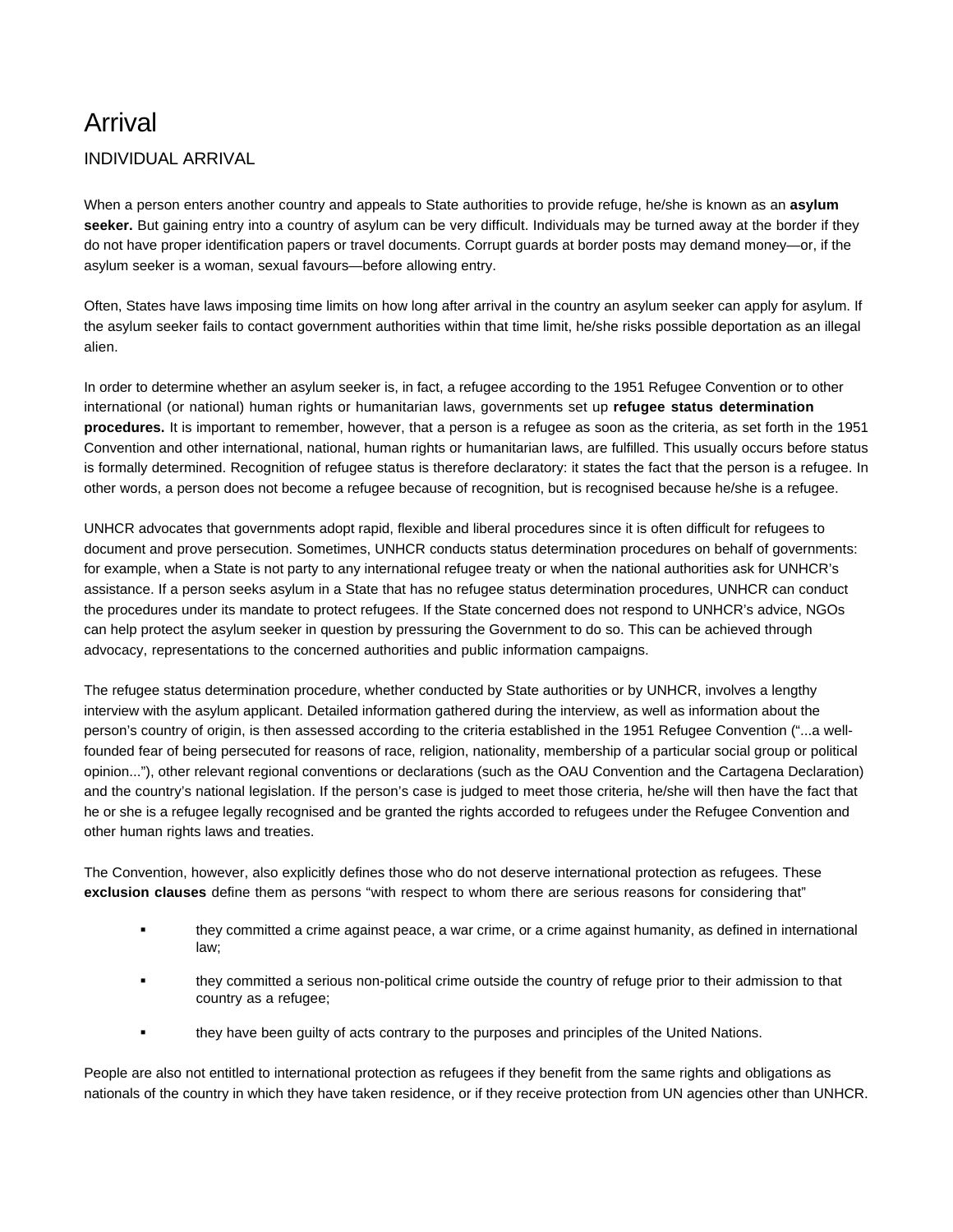(Palestinians in Jordan, Lebanon, Egypt, Syria and Israeli-occupied territories, for example, are included in this latter clause since the United Nations Relief and Works Agency for Palestine Refugees in the Near East [UNRWA] was established to provide assistance to these refugees. However, if Palestinian refugees are outside the UNRWA area of operations, they fall within UNHCR's mandate, like any other refugees.)

Persons excluded from international protection are then no longer considered to be of concern to UNHCR as refugees. However, they may continue to be entitled to protection under the laws of the country of asylum and human rights laws.

In many countries, asylum seekers are kept in **detention** in prisons, closed camps or airport transit zones because of their illegal entry or presence in search of asylum. They are kept there until their status is resolved. Detention, which can last weeks, months or even years, is often used by States to address perceived abuses of the asylum system by bogus claimants. But it may also have the effect of deterring genuine asylum seekers from seeking asylum in these countries. In many instances, asylum seekers are not provided information about their rights in detention, are not allowed to seek legal advice, and are sometimes refused access—or permitted only restricted access—to UNHCR or concerned NGOs.

As a general rule, **asylum seekers should not be detained. Seeking asylum is not a criminal offense; and freedom from arbitrary detention is a fundamental human right.** If they are detained, asylum seekers have a right to know on what grounds they are being detained and they have a right to challenge the detention order.

There are several viable **alternatives to detention,** such as allowing asylum seekers to live in the community as long as they periodically report to State authorities, finding a guarantor who will vouch for the whereabouts of the asylum seeker and ensure his/her compliance with the State's status determination procedures, or setting bail for an asylum seeker. Whenever possible, these kinds of alternatives should be used instead of detaining asylum seekers.

#### Article 31 of the 1951 Convention relating to the Status of Refugees says:

- 1. The Contracting States shall not impose penalties, on account of their illegal entry or presence, on refugees who, coming directly from a territory where their life or freedom was threatened in the sense of Article 1, enter or are present in their territory without authorization, provided they present themselves without delay to the authorities and show good cause for their illegal entry or presence.
- 2. The Contracting States shall not apply to the movements of such refugees restrictions other than those which are necessary and such restrictions shall only be applied until their status in the country is regularized or they obtain admission into another country. The Contracting States shall allow such refugees a reasonable period and all the necessary facilities to obtain admission into another country.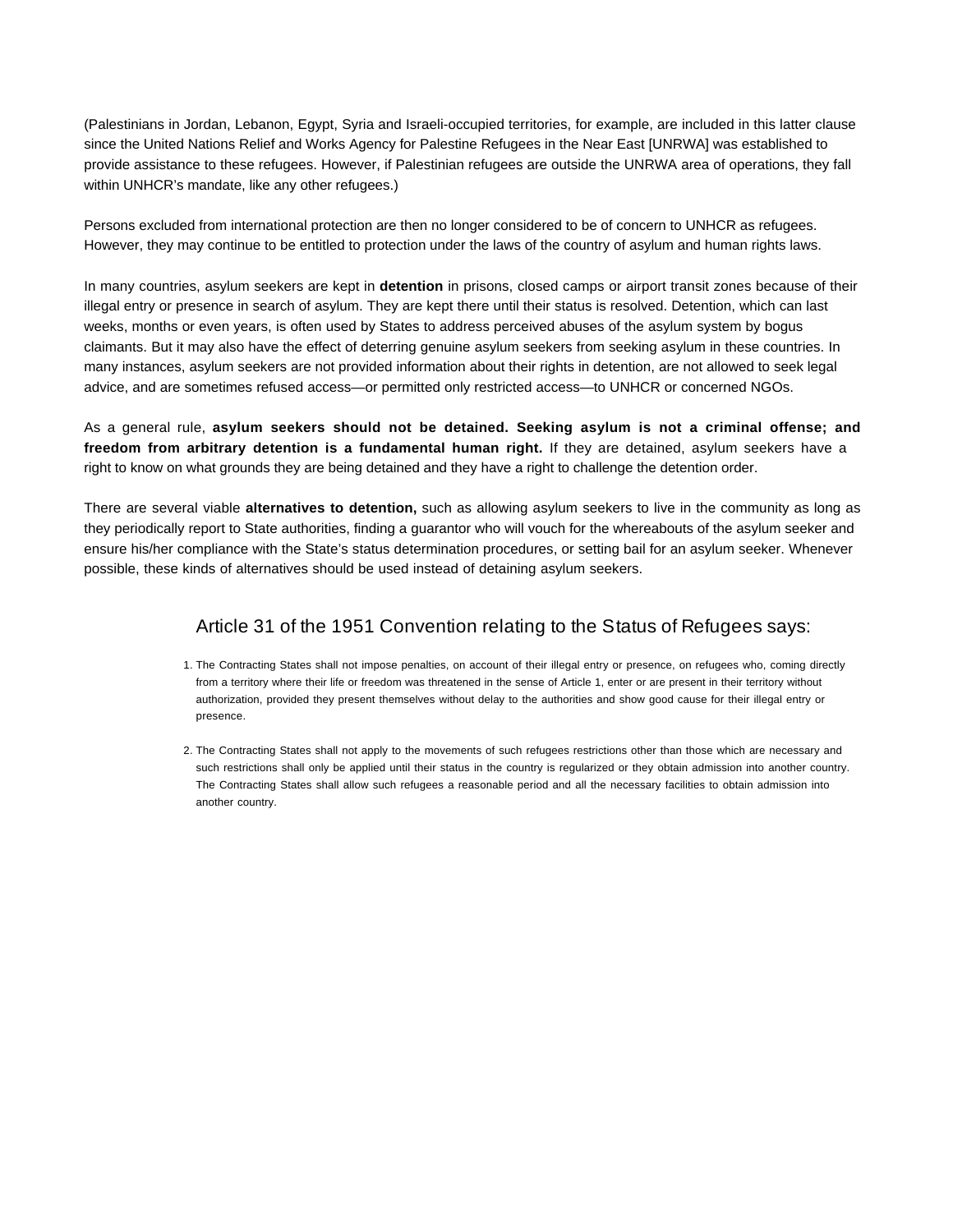Detention may be considered as a last resort, **only if necessary and only if it is clearly prescribed by a national law which conforms to the general norms and principles of international human rights laws,** for the following cases:

- when authorities need to verify an asylum seeker's identity (when the identity may be undetermined or in dispute);
- when authorities are trying to determine the facts on which a claim for refugee status is based (this means an asylum seeker may be detained for a preliminary interview only to obtain facts concerning the reasons the person is seeking asylum. It does not extend to a determination of the merits, or otherwise, of the claim);
- when asylum seekers have destroyed their travel and/or identity documents or have used false documents in order to mislead authorities in the country of asylum (asylum seekers who arrive without documentation because they are unable to obtain any in their country of origin should not be detained solely for that reason); or
- when an asylum seeker poses a threat to national security or the public order.

If detention is deemed necessary, certain conditions must be met:

- **detention of minors should be avoided;**
- men, women and children should be segregated, unless they are part of a family group;
- **Example 2** asylum seekers should not be required to mingle with prisoners on remand or convicted criminals;
- regular contact with friends, relatives, and religious, social and legal counsel must be made available;
- medical treatment, psychological counselling and regular exercise must be available;
- education or vocational training must be available;
- asylum seekers must be able to practice their religion and receive a diet in accordance with their religion; and
- asylum seekers must have access to basic necessities, such as beds, shower facilities, etc.

#### **But States should create and use alternatives to detention.**

- Asylum seekers often face a host of other problems as well. They may be:
- harassed by government authorities;
- denied access to refugee status determination procedures because they do not have the requisite travel or identity documents, because a time-limit has elapsed, or because of internal, political reasons;
- **Part is through unfair or discriminatory procedures;**
- denied access to legal assistance or to UNHCR or concerned NGOs.

Most of these problems are borne of States' fears that migrants will create security risks or destabilise their economies and that asylum procedures are abused by would-be immigrants. Racism and xenophobia also play a part; as does the concern that relations with the country of origin may be damaged if refugees are admitted.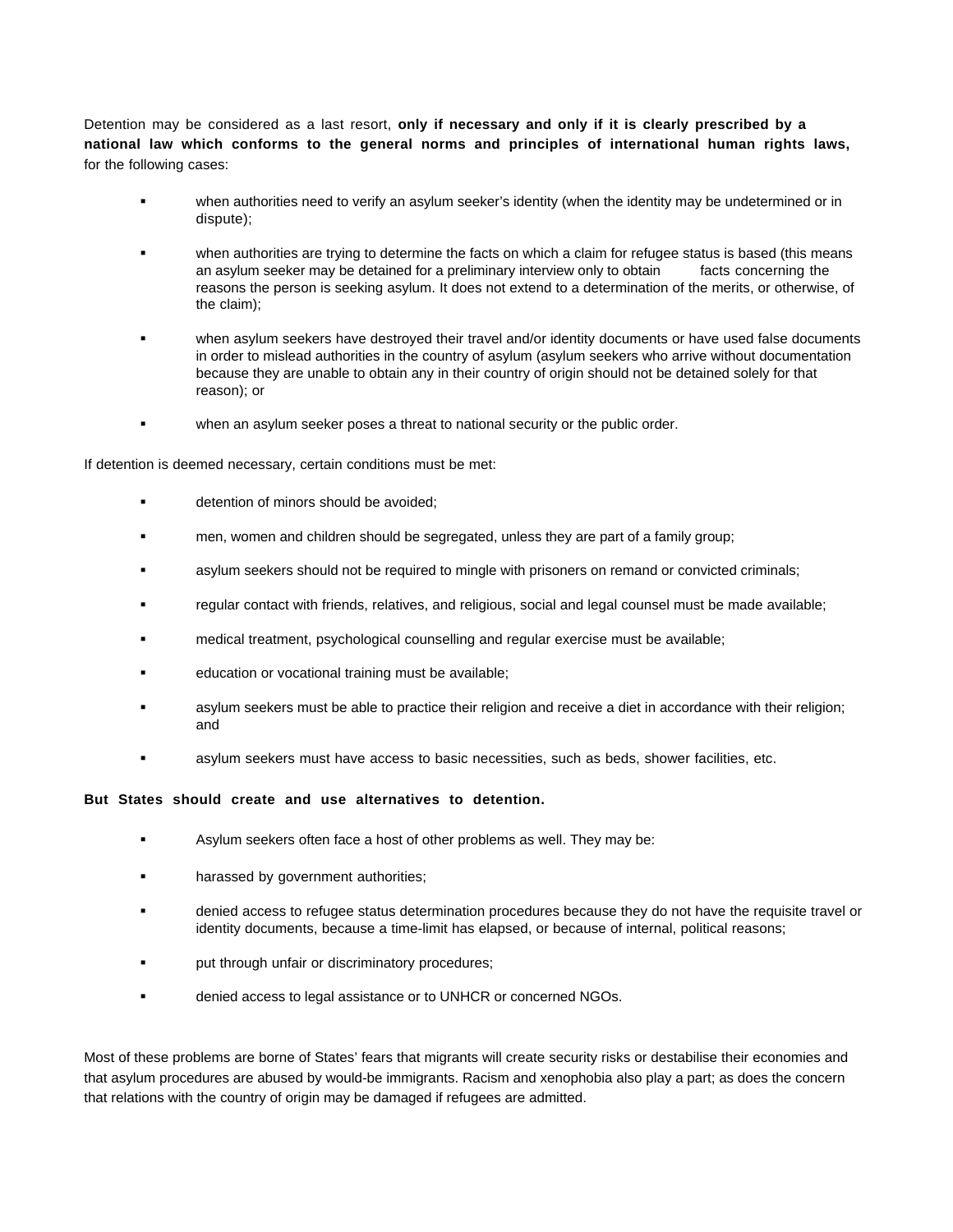#### A **female asylum seeker** faces particular difficulties:

- she may not always be given a separate interview if she is accompanied by her spouse;
- she may be reluctant to speak freely in front of a male interviewer, either because of cultural mores or past experiences;
- she may feel embarrassed or humiliated when relating information about sexual assaults she has had to endure;
- the person reviewing her claim may not be sensitive to the particular persecution she faces as a woman.

While some women flee persecution that is not gender-specific, others flee a particular form of persecution that targets them as females. Increasingly, a gender-based approach to interviewing female asylum seekers and to interpreting the refugee definition is being used to give weight to the particular persecution faced by women. There is growing recognition that genderrelated violence under certain circumstances falls within the refugee definition. **Gender-related persecution** can involve:

- harsh or inhuman treatment for violating social norms;
- sexual violence;
- harmful traditional practices, such as female genital mutilation;
- **the imposition of coercive and intrusive methods of birth control;**
- punishment or mistreatment based on a person's sexual orientation (which can affect men, as well); and
- severe cases of domestic violence, in which State authorities are unable or unwilling to provide protection to the person(s) concerned.

Sometimes it is relevant to consider as part of status determination whether an individual could have remained safely in or could return to some part of his/her own country rather than seek asylum in another country. This is sometimes referred to as an **"internal flight alternative."** This decision must be made on an individual basis, taking into account both the situation in the country of origin, especially the stability of the proposed area of relocation, and the asylum seeker's individual circumstances. The judgment to be made is whether the risk of persecution that the asylum seeker experiences in one part of the country can be successfully, and reasonably, avoided by living in another part of the country. If it can, that would suggest that the fear of persecution may not, or may no longer be, well-founded. Factors that would be relevant in judging the reasonableness of relocating within the country of origin include: the asylum seeker's age, sex, health, educational or professional background; the presence of family members; the existence of ethnic and religious communities to which the asylum seeker belongs; and political or other links to the relocation area.

But it is important to remember that **displaced persons should be free to move where they choose and to seek asylum in another country.**

#### What NGOs do

- Share information on asylum seekers with other NGOs, other bodies specialising in refugee protection and with UNHCR.
- Lobby governments for timely and fair refugee status determination procedures.
- Encourage governments to create and use alternatives to detention.
- Provide support and advice to asylum seekers.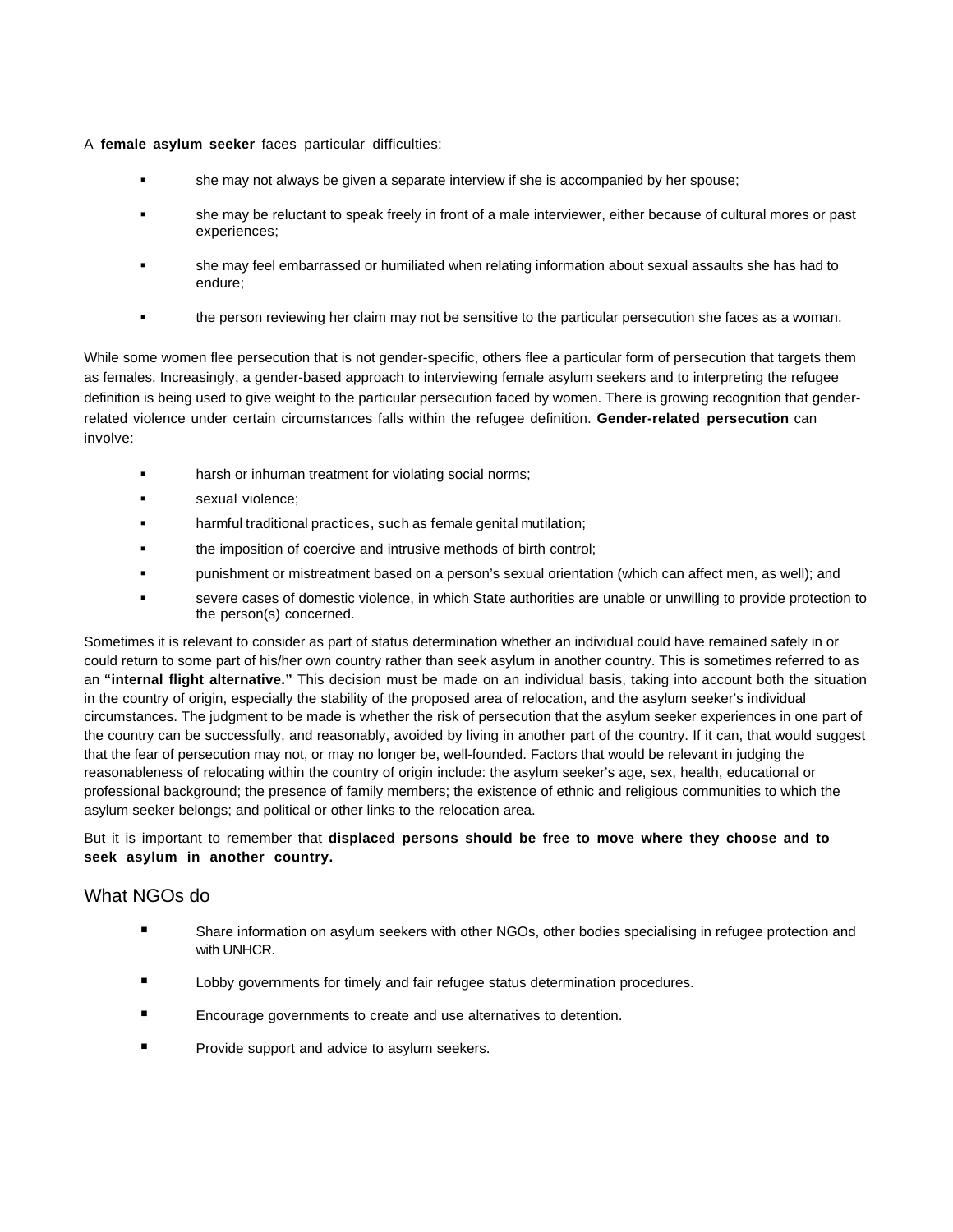# <span id="page-24-0"></span>**C H E C K L I S T** Individual arrival

- Help arrange or locate legal counselling for an asylum seeker.
- **Monitor, or call on organisations that specialise in refugee law to monitor, the asylum seeker's** case.
- **EXECUTE:** Assist asylum seekers in obtaining information on:
	- his/her rights;
	- how to apply for asylum;
	- how to reunite with his/her family;
	- how to obtain travel documents;
	- refugee community groups.
- Lobby for fair and expeditious status determination procedures. Insist that qualified officials conduct the interviews and that female asylum seekers are interviewed by qualified female officials.
- Monitor asylum seekers in detention; lobby for use of alternatives to detention.
- **Monitor children's rights upon arrival.**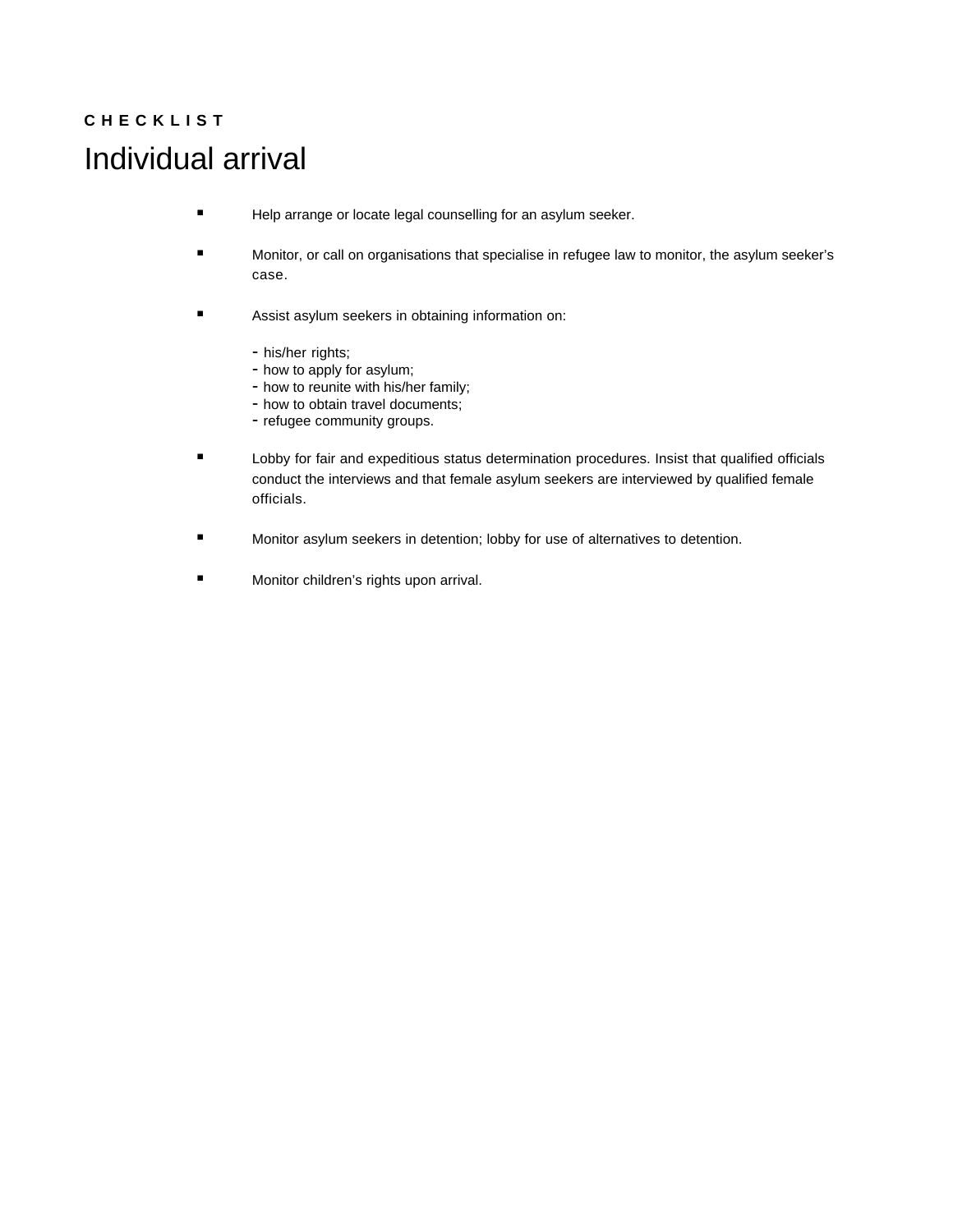#### <span id="page-25-0"></span>MASS ARRIVAL

War, armed conflict and mass repression often result in large-scale population movements. Faced with a mass influx of refugees, neighbouring States sometimes close their borders or use force against refugees seeking asylum there. Boatloads of refugees have been intercepted at sea or pushed back out to sea by State authorities unwilling to allow them refuge in the country. For asylum countries, such large influxes of people represent an enormous strain on financial, environmental and social resources. Often, camps or settlements

## In 1980,

a boat carrying about 20 people fleeing Vietnam was intercepted off the shore of Country X by a navy vessel from that country. The boat carrying the refugees was having engine trouble. Navy crew could not fix the problem and so sent the boat off in the direction of another country hundreds of miles away. The boatload of refugees was kept at sea, guarded by Country X's patrol boat, until, in a heavy storm, the refugees' boat capsised. The navy crew offered no assistance to the stricken vessel; indeed, the patrol boat left the scene. But it later returned and navy crew took on board a few survivors, including a woman and her infant son. One half hour later, however, the crew threw overboard the people they had just rescued.

Meanwhile, a small group from the capsised boat was picked up by a passing commercial vessel and brought to Country X. A few others—including the husband of the woman who had been briefly rescued—managed to swim to the shore of Country Y. It was there he learned from a UNHCR official that his wife and baby son had drowned when they were thrown back into the water by Country X's navy crew.  $-$  as recalled by a UNHCR field officer

…must be built and maintained; food and fuel must be provided. The areas in which massive numbers of refugees are accommodated face near-certain environmental degradation; and local communities may be or grow intolerant of sharing perhaps scarce resources with the new arrivals.

Sudden, mass influxes of refugees require immediate assistance. In these instances, there is no time to conduct individual status determination procedures. Therefore, when it appears that all members of a group are fleeing a country for similar reasons, it may be appropriate to declare group determination, or prima facie determination, of refugee status. In these situations, each member of a group is considered to be a refugee prima facie—that is, in the absence of evidence to the contrary. This form of determination offers a more flexible application of the refugee definition. It is based on the objective conditions in the country of origin that led to refugee flight.

Some countries in Europe have responded to emergency mass influxes of refugees by offering **temporary protection** to asylum seekers. To date, there are no universal standards that apply to the term "temporary protection". The definition of "temporary" differs from country to country; so do the kinds of rights accorded to people who are given refuge in this way. Those who find refuge under temporary protection measures are sometimes not granted all the social rights of refugees, such as welfare payments, education or the right to work.

# Hundreds of

thousands of people who fled the conflict in the former Yugoslavia in the early 1990s found refuge in Western Europe under various temporary protection schemes. But these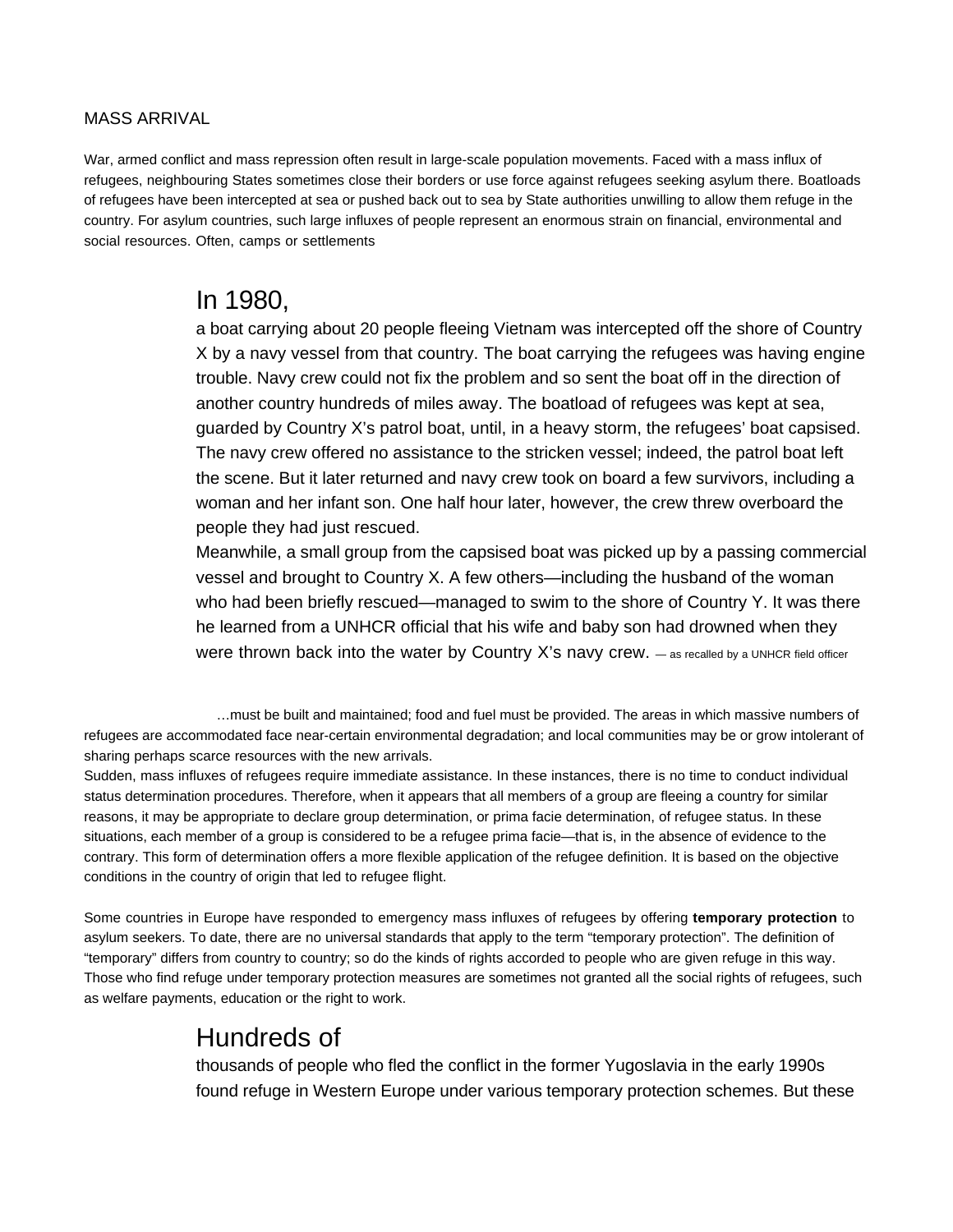schemes also left some of the refugees in a kind of legal limbo for three years or more—longer than it would take to process any regular asylum claim. UNHCR advocates that after a reasonable period of time, people benefitting from temporary protection should be given the right to assert their claims to refugee status. Those rejected should, nonetheless, be allowed to remain in the country of asylum until they can return in safety and with dignity to their country of origin.

In general, however, temporary protection is a provisional form of protection that should be replaced by a longer-term solution as quickly as possible. It is sometimes applied during mass influxes, when determining individual refugee status is practically impossible. Many of those people accorded temporary protection are refugees as defined in the 1951 Refugee Convention.

Temporary protection should not be prolonged. It should be lifted, with UNHCR's agreement, when people can return to their country of origin in safety and with dignity. Individuals who do not want to go home must be allowed to go through established national procedures to determine their on-going need for protection. They should have the chance, after a reasonable period, to acquire full refugee status, if they qualify.

#### What NGOs do

- Monitor early-warning signs in countries in which there is generalised violence and/or human rights abuses.
- Raise awareness of and response to refugee movements. Help build international pressure for a resolution to the conflict or an end to human rights abuses in the country of origin.
- **Urge governments to grant asylum to large-scale influxes.**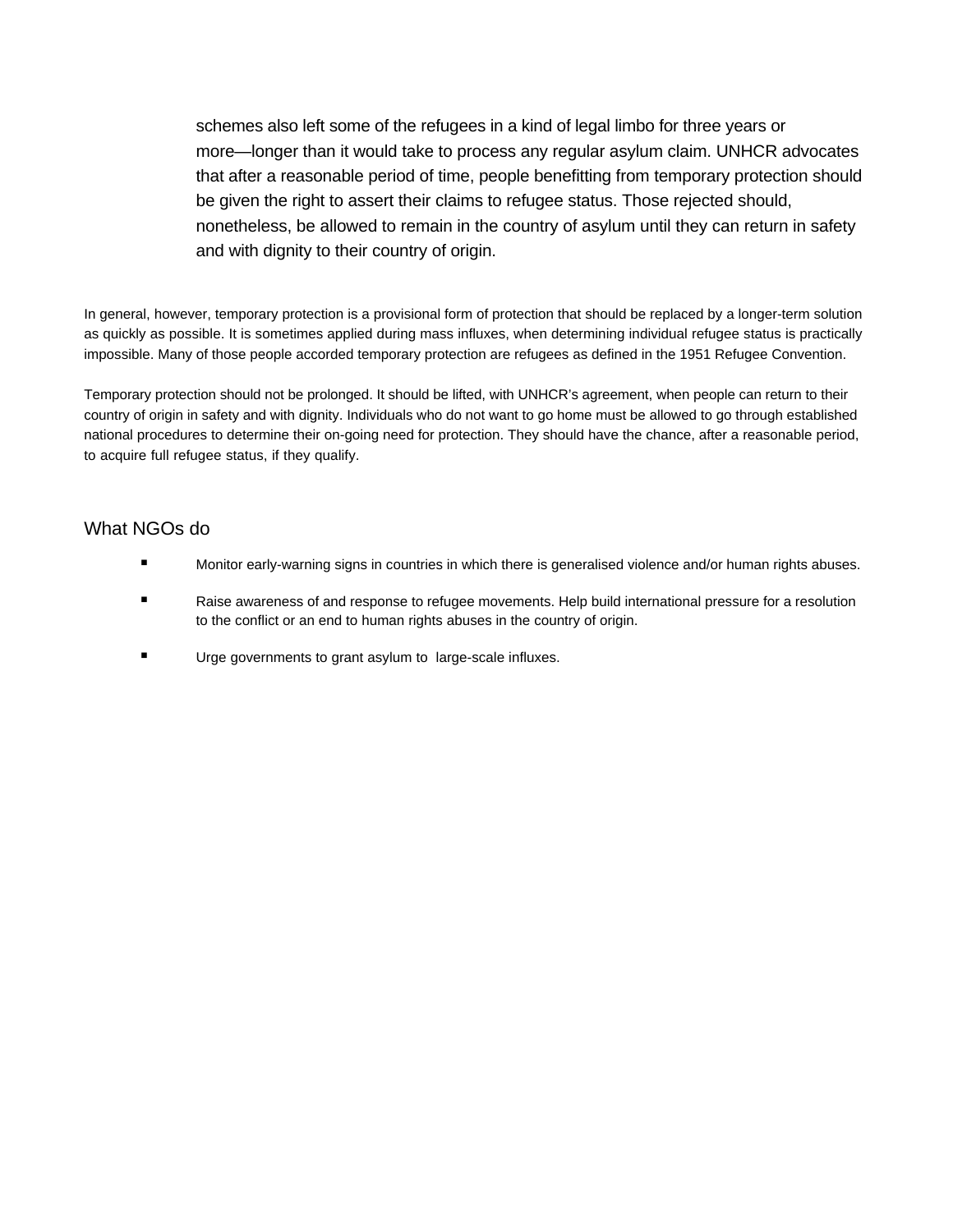# <span id="page-27-0"></span>**C H E C K L I S T** Mass arrival

- Be aware of State and regional concerns:
	- What are relations like between the country of origin and country of asylum?
	- Would a mass influx of refugees destabilise the country of asylum?

- What would be the financial and environmental impact of a mass influx of refugees on the country of asylum?

- **E** Gather information from refugees. Determining the causes of refugee movements, updating contingency plans, and assessing refugees' needs are all vital protection activities.
- Contact and share information with authorities, UNHCR and others concerned.
- Help identify groups with special needs, such as unaccompanied minors and the sick.

#### If you want to know more about…

ASYLUM: see The State of the World's Refugees 1997-98, Chapter 5 -The Asylum Dilemma, published by Oxford University Press; Working with Refugees and Asylum Seekers – A Handbook, published by the International Federation of Red Cross and Red Crescent Societies, Geneva, 1991; REFWORLD CD-ROM, produced by UNHCR; visit UNHCR's web site [\(www.unhcr.](http://www.unhcr.org)org).

REFUGEE STATUS DETERMINATION: see Protecting Refugees: Questions & Answers, published by the Public Information Section, UNHCR; Interviewing Applicants for Refugee Status - Training Module, published by UNHCR.

EXCLUSION CLAUSES: see Protecting Refugees: Questions & Answers, published by UNHCR; Convention and Protocol relating to the Status of Refugees (in booklet form, published by the Public Information Section of UNHCR, or at UNHCR's web site [- www.unhcr.](http://www.unhcr.org)org); An Introduction to the International Protection of Refugees - Training Module, published by UNHCR.

SPECIAL PROBLEMS OF FEMALE ASYLUM SEEKERS: see The State of the World's Refugees 1997-98, Chapter 5.2 - Gender-related persecution, published by Oxford University Press; Guidelines on the Protection of Refugee Women, published by UNHCR.

TEMPORARY PROTECTION: see The State of the World's Refugees 1997-98, Chapter 5 - The Asylum Dilemma, published by Oxford University Press; Protecting Refugees: Questions & Answers, published by the Public Information Section, UNHCR.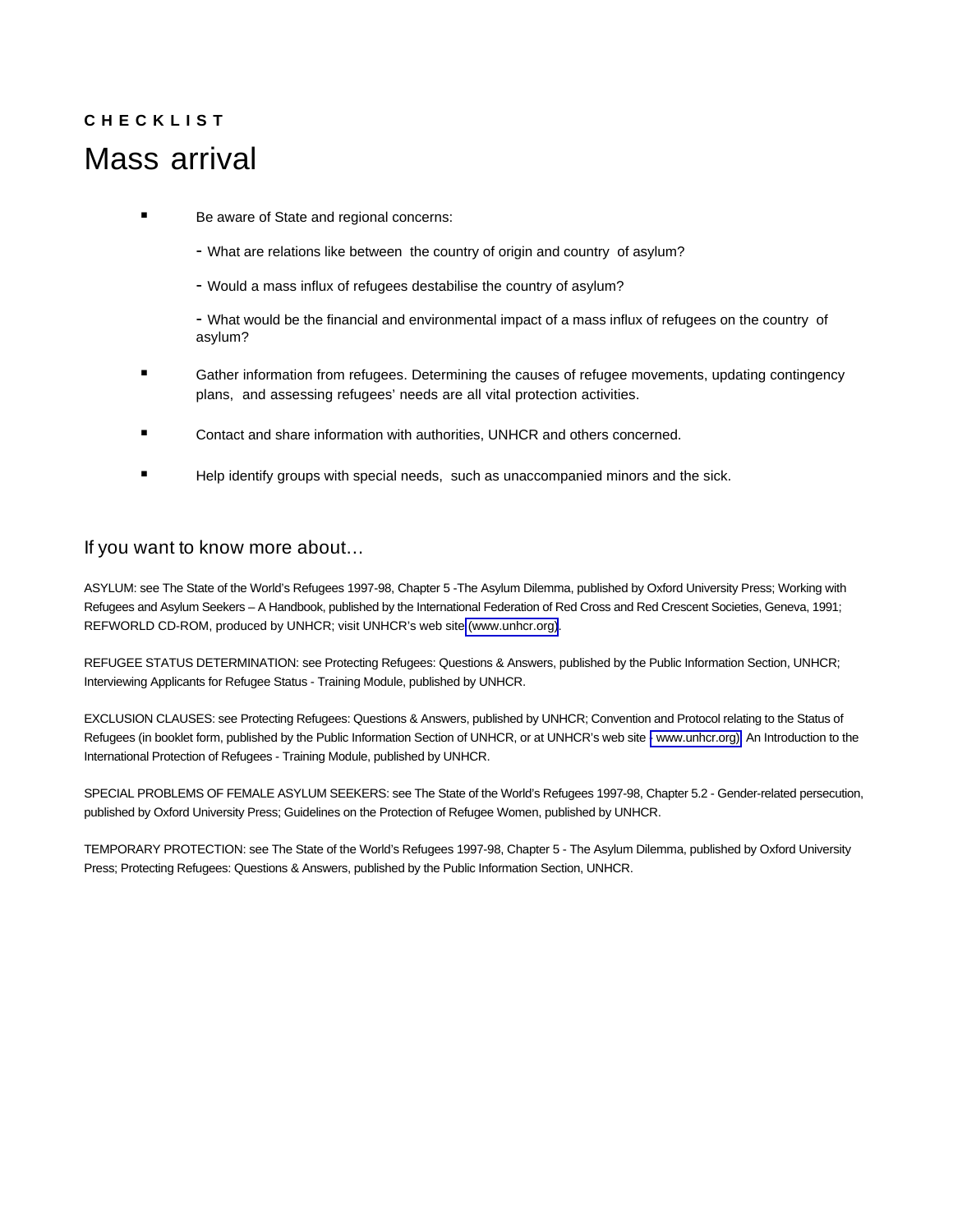# <span id="page-28-0"></span>Asylum

The first step toward protecting refugees is determining their legal status. But that is only the first step. Once their status has been recognised, their rights and physical security must be protected so they can settle adequately in the country of asylum while awaiting a solution to their problem.

Many of the world's refugees live in specially created camps or settlements that accommodate anywhere from several hundred to tens or even hundreds of thousands of people at any one time. Providing care for and services to refugees in these conditions requires intricate planning and well-coordinated efforts among NGOs, UN agencies and any State authorities that may be involved.

From the refugees' perspective, living in these conditions is fraught with unforeseen problems. Privacy is lost; so may be the refugees' sense of control over their lives. Divorced from the routines and responsibilities of daily, independent life, refugees may find it difficult to maintain their self-respect, self-reliance and the belief in their own futures. Relief workers can help refugees cope and start rebuilding a "normal" life by consulting them and involving them in planning and maintaining the programmes designed to benefit them.

But not all refugees live in these conditions. Many live in urban areas or in villages, dispersed among the local population. Some of these people may not yet have gone through refugee status determination procedures so they may have no legal status within the country of refuge. Some may be recognised as refugees by UNHCR but may be only barely tolerated by the host government, thus making them vulnerable to harassment and extortion by police and other authorities.

Unfortunately, **protection concerns can follow refugees into asylum.** Protection problems in a country of asylum can be caused by

- authorities of the country of origin (or other agents of persecution based there);
- authorities of the country of refuge (or other agents of persecution based there);
- other refugees;
- the local population in the country of refuge;
- **bandits and armed factions; and/or**
- inappropriate or inadequate measures taken by UNHCR, NGOs and other agencies involved with the refugees.

#### Problems that may originate in the country of origin

Authorities, or other groups, in the country of origin may stage **cross-border attacks** on refugee settlements.

Response: Refugee settlements should always be located away from the border; authorities in the country of refuge should increase the military presence at the border; and diplomatic efforts, including international condemnation, if necessary, should be made to try to stop the attacks.

Sometimes, the country of origin will try to **infiltrate refugee settlements** in order to foment conflict with local populations and, by doing so, turn public and official opinion in the country of refuge against the refugees.

Response: If the refugee community is well-organised, these schemes are discovered early and foiled. It is therefore essential to support the social structure of the refugee community and to be alert to the presence of possible infiltrators and aware of any unusual disturbances between members of the refugee community and members of the local population.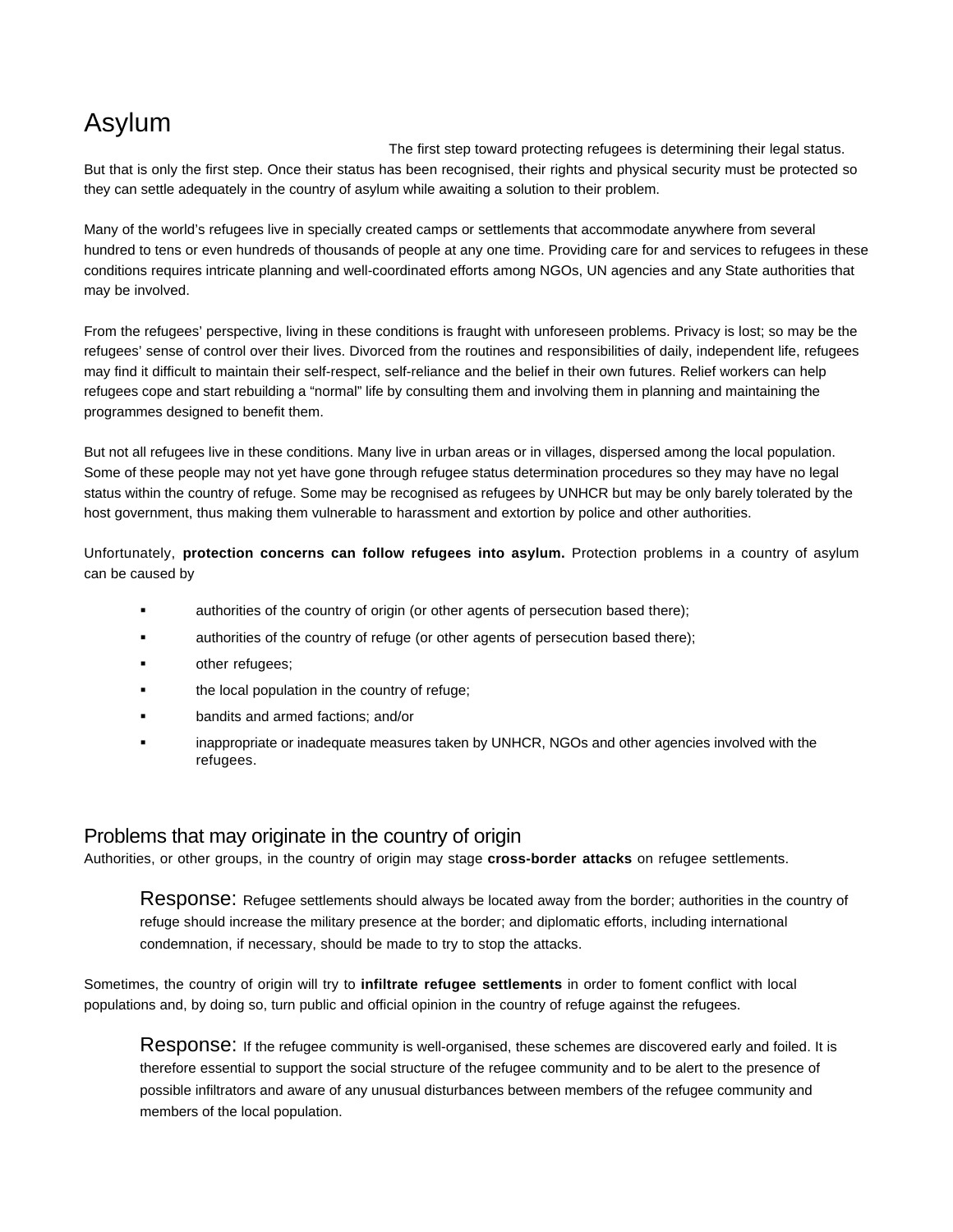Authorities of the country of origin may try to **pressure officials of the country of refuge to expel or extradite certain refugees,** usually high-profile civil or military leaders who are often charged with acts of terrorism, murder, or treason. Though the accusations are seldom substantiated, they can be used to extradite the individual to the country of origin.

Response: Individuals who may be targeted for extradition under these circumstances should be identified early and provided appropriate protection, such as special surveillance and relocation away from the border or, when necessary, resettlement to a third country. Some of these people, however, may fit the definition of those who do not deserve international protection as refugees under the exclusion clauses of the Refugee Convention. If there is some suspicion that a person threatened with expulsion may be excludable from international protection, staff of human rights NGOs or of UNHCR should be contacted.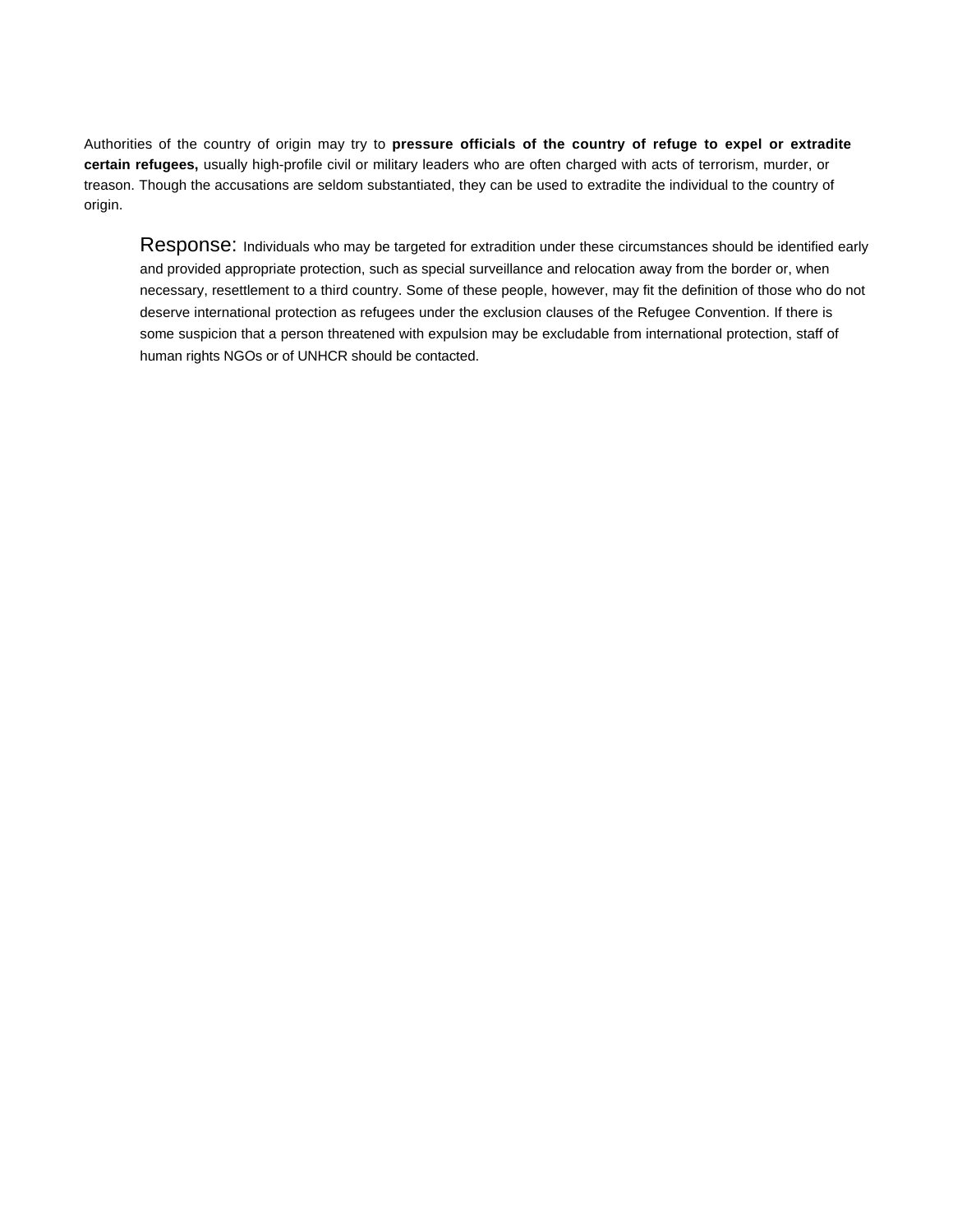#### Problems that may originate in the country of refuge

It is the State's responsibility to protect refugees. However, some States may choose not to for political or other reasons. Protection problems that arise in a country of refuge may also be the result of inexperience or the abuse of power by officials or others who are responsible for dealing with refugees. In these instances, **the physical safety of refugees can be threatened by rights violations,** such as refoulement (the forced return to the country of origin), detention or excessive use of force; or sexual violence (see pages 86-93 for information on protecting refugee women).

**The well-being of refugees may also be jeopardised** by discriminatory practices in the distribution of food and other assistance, or by the abuse of the distribution system by those controlling the supply of food and other basic necessities. For example, local officials or refugee leaders selected to distribute these essential goods may demand payment of money, enrollment in a paramilitary force or sexual favours in exchange for these items.

Response: Encourage the refugee community to organise itself and involve the community in all aspects of administering the refugee settlement. Organise frequent meetings among local authorities, NGOs, UNHCR and representatives of the refugee community to learn of particular problems identified by the refugees and discuss ways to respond to them. Establish a committee, composed of representatives of the refugee community, including women, local officials, UNHCR and NGOs, to organise and supervise the distribution of food and other basic supplies to prevent abuse of the distribution system.

#### Problems that may be posed by members of the refugee community

A refugee community, like any other community, is composed of individuals and is thus susceptible to internal discord. Minor disturbances are not unusual, given the difficult living conditions in a large camp or settlement. On occasion, camps and settlements can be riven by more serious conflicts. A single camp may house different ethnic groups that had previously lived in separate areas or that fought against each other in their country of origin. **Ethnic conflict may arise,** either as a continuation of the conflict that caused the refugees' flight or because the proximity imposed by camp conditions has resulted in a volatile mix of ethnic groups.

There may also be **resentment towards certain minority groups,** especially if those groups are associated with the forces of persecution in the country of origin.

**Refugee leaders**—or refugees who proclaim themselves to be leaders of the refugee community—**may sometimes exert excessive pressure on the rest of the community.** They may, for example, refuse to allow the camp or settlement to be moved further away from a border, particularly if they want to use the camp as both a base and a shield in order to continue hostilities. In doing so, they expose the refugee population to the risk of military attacks, and they expose refugee children to the possibility of being forcibly recruited as soldiers. They may also try to prevent fellow refugees from returning home for their own political reasons.

## For much

of late 1997 and 1998, a handful of politically radicalised refugees exerted its will over some 20,000 other refugees in two camps in southeast Asia. While these refugees claimed that conditions in their country of origin had not improved sufficiently for them to consider returning, they exploited the refugee population in the camps for their own purposes. They prevented many refugees, including women and children, from receiving medical aid and other assistance. At the same time, camp authorities of the country of refuge were pressuring many refugees to sign up for "voluntary" repatriation.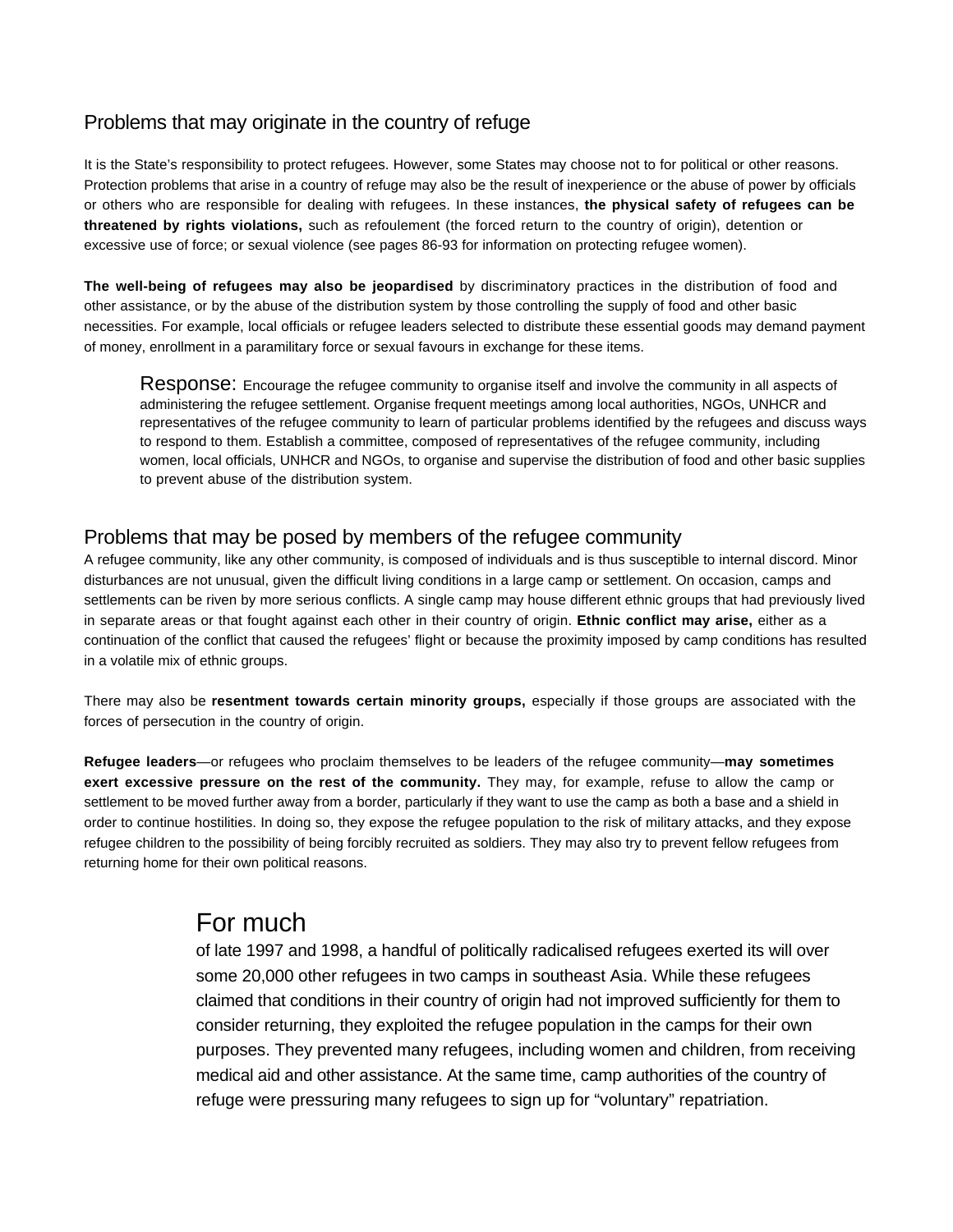Objectively, conditions in the country of origin were not conducive to returns; but families who were ready to sign up for repatriation were told not to by the radicalised elements in the camps. Eventually, local authorities arrested some refugees who were involved in extortion and physical abuse of their fellow refugees and the situation in one of the camps improved. But those arrested were put in detention; and in doing so, local authorities created another protection problem, especially since they did not grant UNHCR unconditional access to those detained refugees.

The presence of **armed people in the refugee camps** poses obvious problems. Not only can they threaten other refugees—and aid workers—individually, but their very presence threatens the entire system of refugee protection. In order to protect the majority of innocent civilians, those who are armed, and are perhaps members of a formal army or a militia, must be separated from the civilians. Since neither UN agencies nor NGOs have the means to accomplish such a politically and logistically difficult task, it is up to the States involved, or, if necessary, a concerted action by the international community, to do so.

Some refugees may engage in **criminal activity** since traditional means of imposing law and order have broken down.

# The problems

caused by the militarisation of refugee camps were demonstrated in all their complexity and tragedy during Africa's Great Lakes Crisis of 1994-96. Members of the former Rwandan army and militia took control of food and relief distribution in order to consolidate their power and dominate the populations of the vast refugee camps in the then-Zaire. The United Nations called on the international community to try to separate the military elements from the civilian population, but States showed no political will to do so and no concerted action was ever taken. The presence of these armed groups prompted some NGOs to stop operating in the camps while other agencies, UNHCR in particular, were accused of feeding military elements and possible criminals involved in the genocide. The failure of the States involved, and then the international community, to de-militarise the camps resulted in the largest loss of refugee life since the system of refugee protection was created in the wake of World War II.

Response: Promote dialogue between opposing refugee groups to resolve tensions and conflict. Mobilise the refugees to take responsibility for and assist in maintaining law and order within their settlements. Ensure that all refugees respect the exclusively civilian and humanitarian character of their settlements. Insist with refugee leaders that refugee children are not recruited into military service. Criminals should be prosecuted according to local legal procedures.

#### Problems that may be posed by the local population

In many refugee emergencies, the local population plays an important role in meeting the needs of refugees. The food and shelter offered by local populations in border areas save many lives. Sometimes, the local population is instrumental in finding temporary solutions to the refugees' problems by helping the refugees settle within their community.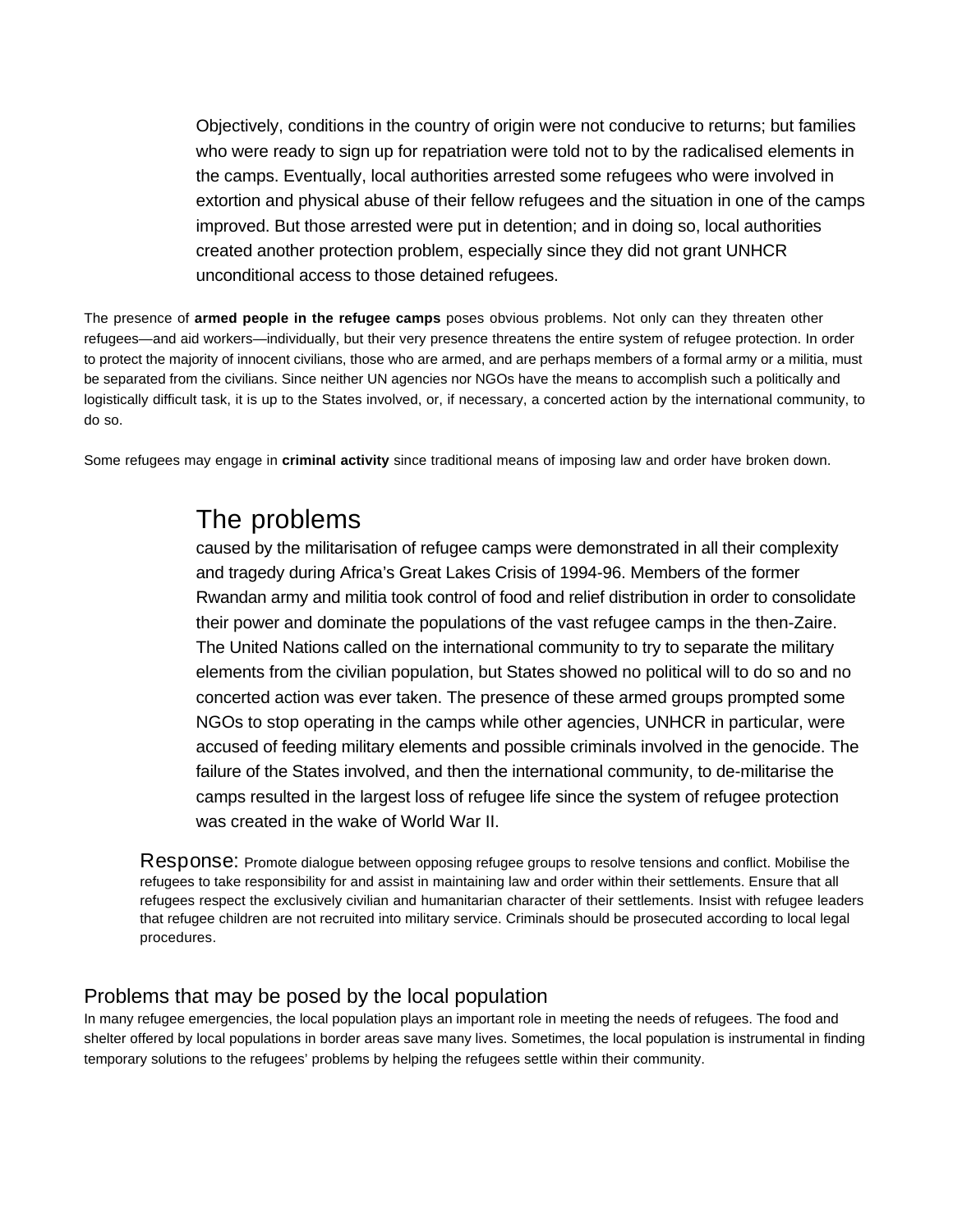However, when large numbers of refugees arrive in an area, the local population may show great hostility to their new neighbours. There may, in fact, be **a history of problems with the refugees,** either because there were previous conflicts over land or water rights when the refugees were in their country of origin, or because the local population and the refugees belong to different and opposing ethnic groups.

**Large refugee settlements make huge demands on available, and often scarce, resources.** As a result, prices of basic commodities may rise. Sometimes, the environment can suffer great damage. Local forests may be slowly destroyed as they are cut down to provide fuel and firewood; natural water resources may become polluted or depleted or both. It is important both to consider the environmental impact of large settlements and to incorporate projects within assistance programmes that will help alleviate the negative impact of these settlements.

**Assistance provided to the refugees may cause resentment among local communities.** Local populations may feel neglected when refugee communities receive services and goods which they, themselves, may lack. It is therefore essential to provide activities—such as improving water sources and delivery, health facilities and roads—that benefit local populations as well as the refugee settlements.

**The sudden presence of large numbers of people can also result in social tensions.** Ethnic, cultural and political differences may be magnified by the uncertainty of the refugee situation. Suspicion and ignorance may give way to open hostility. Confidence-building and reconciliation programmes should be launched as soon as possible.

Response: Arrange for regular meetings between representatives of the refugees and the leaders and elders of the local community to foster dialogue, identify problems and resolve conflicts. Sensitise the local population to the plight of the refugees. Inform the refugees of the importance of respecting existing local customs and religious and cultural traditions.

#### Problems that may be posed by bandits or warring factions

Refugees arriving in remote areas are vulnerable to attack by bandits and criminals. They are particularly at risk because they are known to have fled carrying only their most precious possessions, and they often travel alone or in small groups, unarmed, and in areas in which there is no effective law enforcement. Refugees living in larger settlements may be subject to attacks by bandits involving theft, looting and physical assaults, including rape and murder. Relief supplies and vehicles may be stolen or commandeered; relief workers may be attacked—some have been killed—by bandits.

Response: Local authorities should vigorously investigate and prosecute perpetrators of serious crimes. When necessary, bolster security along supply routes.

#### Problems that may be posed by inappropriate or inadequate protection and assistance measures

Inappropriate or inadequate protection and assistance measures taken by well-intentioned relief workers can lead to protection problems.

Response: Keep in mind the protection aspect of assistance when running programmes and delivering services. Some elements key to the protection of refugees during asylum are:

- **Example 3** appropriate camp design and location;
- no discrimination in the delivery of food and services;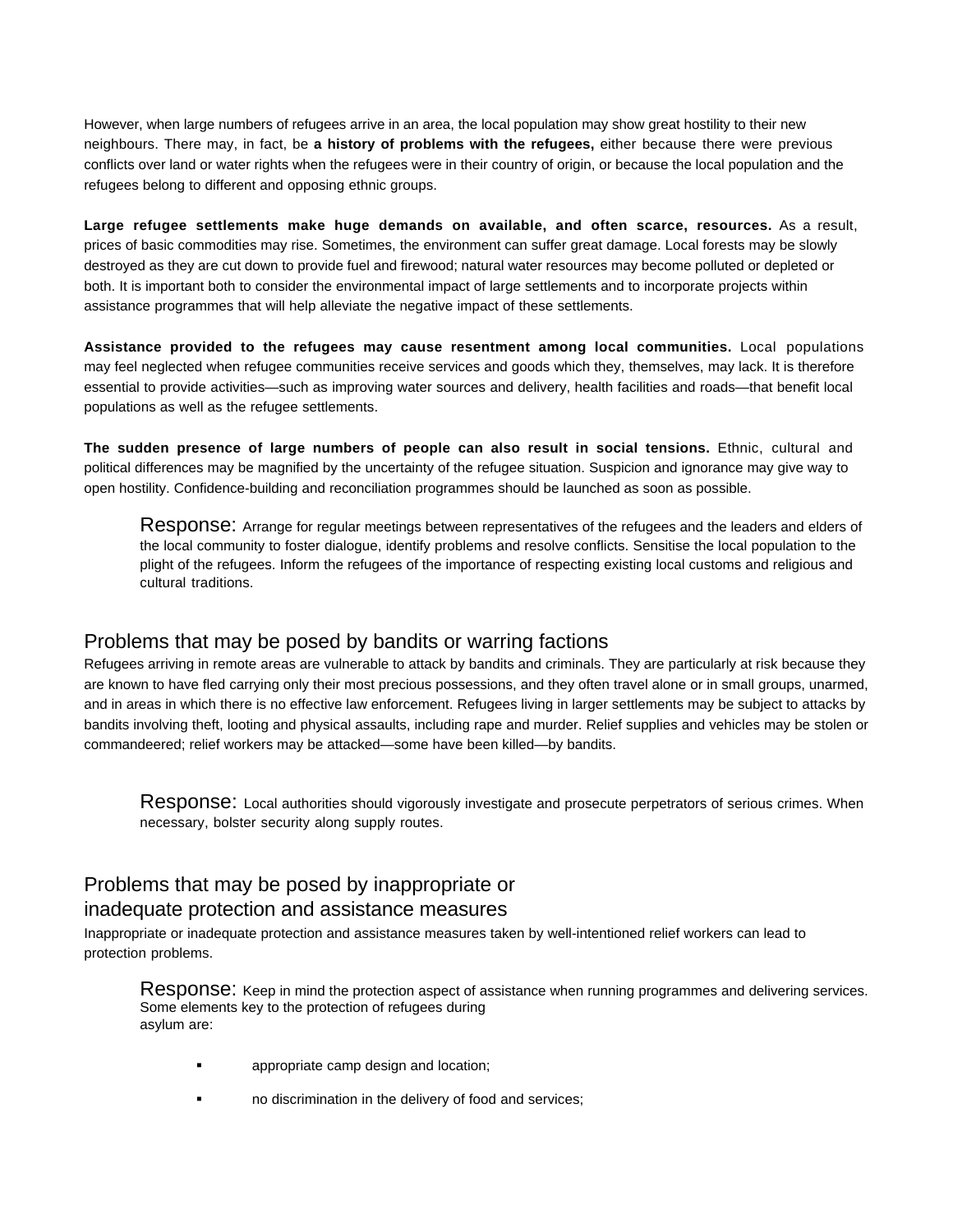- compliance with basic standards of treatment; and
- adequate response to refugees with special needs (such as women, children, the elderly and the ill).

During a large-scale influx of refugees, **the country of refuge may not be able or willing to grant full economic, social and civil rights to refugees.** For example, refugees may not be allowed freedom of movement, given the right to work or provided with an education.

Response: Refer to the **minimum standards of treatment** as defined in the 1951 Refugee Convention and set forth in Conclusion 22 of UNHCR's Executive Committee (a Conclusion is a text based on the consensus of the States that comprise UNHCR's Executive Committee. Though not legally binding, Conclusions are widely regarded as essential to the development of refugee law). Among many other standards stipulated in Conclusion 22, the text asserts that

- **refugees should enjoy fundamental civil rights,** in particular, those, such as the right to life, liberty and security, recognised in the Universal Declaration of Human Rights;
- **refugees should receive all necessary assistance and be provided with basic necessities of life,** including food, shelter and basic sanitary and health facilities;
- **there shall be no discrimination in the delivery of services;**
- **families should not be separated** and all possible assistance should be given for tracing and reuniting relatives;
- **children and unaccompanied minors should receive special protection;** and
- **appropriate arrangements should be made for the registration of births, deaths and marriages.**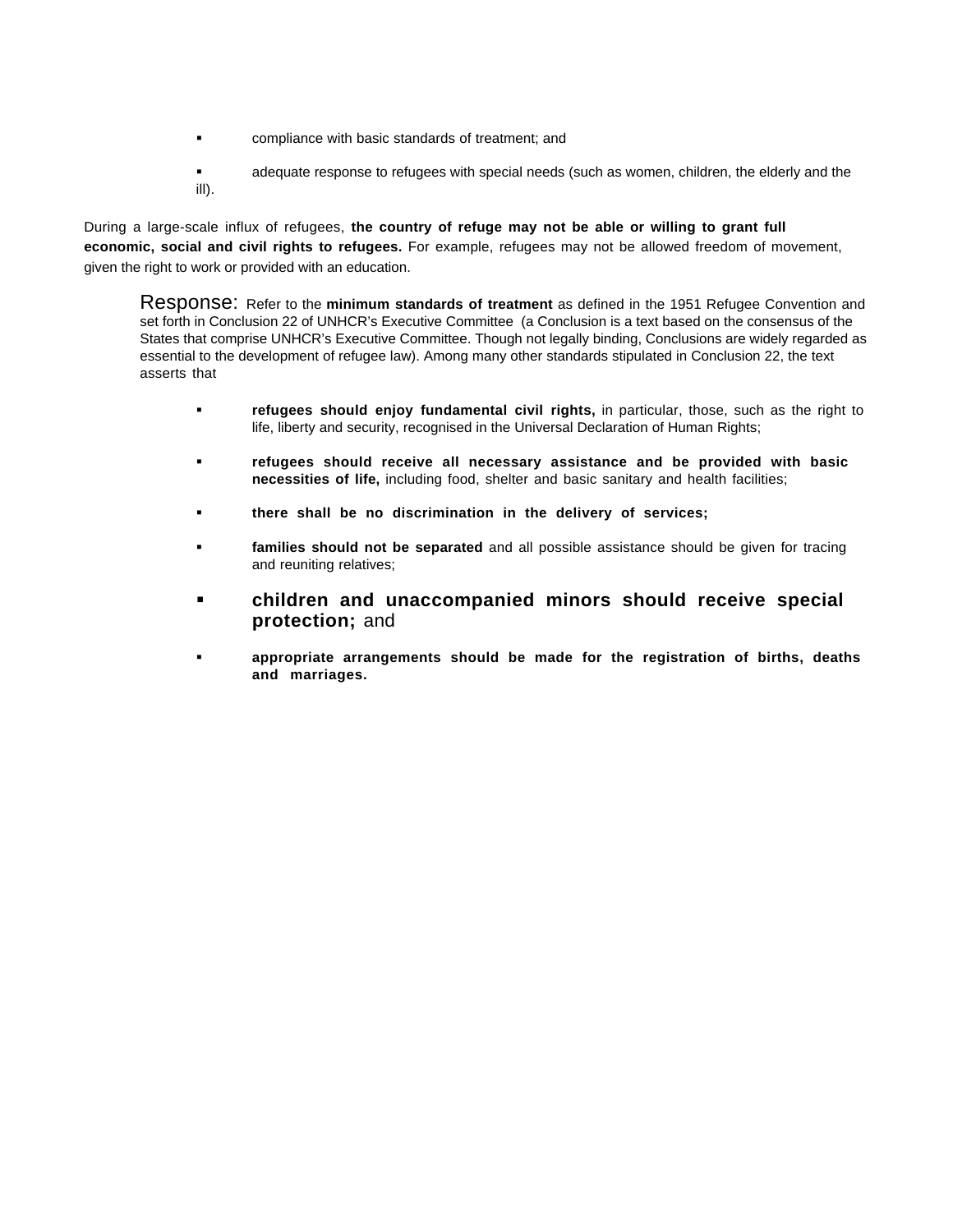Sometimes, UNHCR may not know that there are **asylum seekers living dispersed in towns and cities or in more remote regions of a country.**

Response: NGOs in contact with these asylum seekers can help protect them by alerting UNHCR to their presence.

Dispersed refugees living with relatives or within a community of similar ethnic background may enjoy a certain level of support that ensures their rights are respected. But if a refugee or refugee family is living in a community whose ethnic or political background is different from their own, then protection becomes a more urgent concern. It is then important to ask:

- how is the refugee treated by State authorities?
- how is the refugee treated by the local community?

The answers to these questions will determine how NGOs and UNHCR can and should intervene on the refugees' behalf.

Sometimes, the country of refuge has not ratified the 1951 Refugee Convention or other international treaties on refugees and has no formal system in place for protecting and assisting refugees. The **immigration laws of some countries may require that people without legal status be deported.**

Response: In these cases, other international standards or national legislation may be relevant to help protect refugees. Often, UNHCR intervenes with the government and requests that recognised refugees be protected by being allowed to remain in the country of refuge until a durable solution is found.

There are times when refugees are not familiar with the language or culture of the community in which they live and/or **the social support system in the country of refuge does not meet the refugees' needs.**

Response: In these cases, it is important that the refugees have access to programmes that help them adjust to life in the country of refuge. If the government of the country of refuge does not provide these kinds of services, then UNHCR and NGOs can step in. UNHCR and NGOs can also intervene with the State concerned to allow refugee children to attend local schools while they remain in the country of refuge. Medical NGOs can provide treatment and referrals to hospitals to refugees when States are not willing or able to do so. In short, when the country of refuge's social support system is inadequate, NGOs help meet refugees' needs.

#### **What NGOs do**

- Include monitoring for rights abuses as part of all refugee assistance programmes.
- Create assistance programmes that benefit both the local community and the refugee community.
- Inform the appropriate authorities and UNHCR about abuses of refugee rights and about the existence of dispersed asylum seekers.
- Support and help develop refugee community organisations.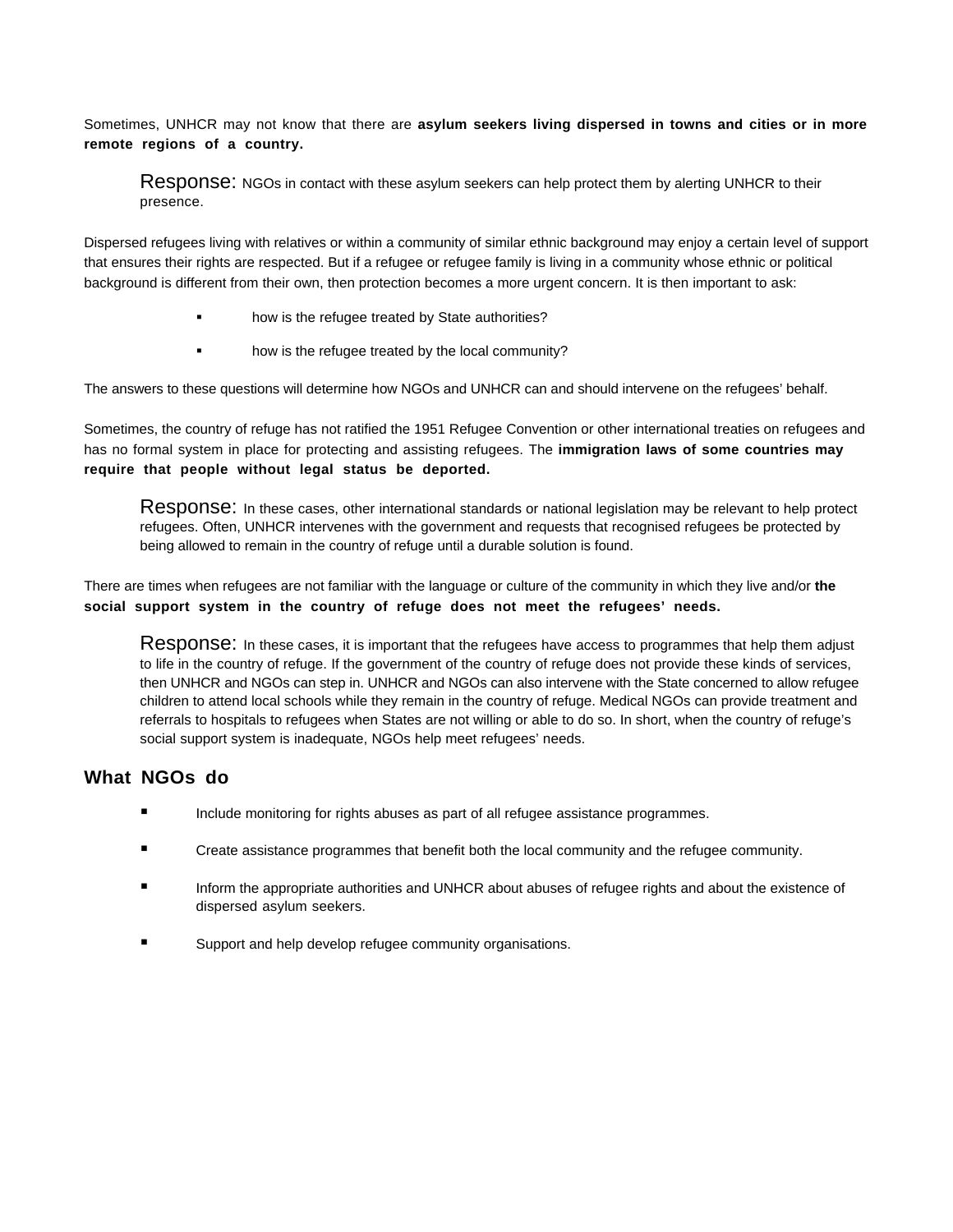## <span id="page-35-0"></span>**C H E C K L I S T** Asylum

- Help refugees organise themselves.
- **E** Conduct information campaigns to alert refugees to their rights and responsibilities under national and municipal laws.
- Monitor to ensure authorities respect refugee rights.
- Monitor asylum seekers and refugees for possible rights violations by authorities and individuals of the country of refuge.
- Inform the local population about refugees and their rights.
- Foster a dialogue between the refugee community and the local population.
- Ensure that assistance to the refugees does not drain already-scarce local resources.
- **E** Create projects that benefit the local community as well as the refugee community.

#### **In camps and settlements**

- Help ensure that the layout, location and infrastructure of the camp are designed to protect camp residents (e.g., that latrines, water and fuel collection points, medical facilities, etc. are within easy, safe access to all; and that camps are well-lighted).
- Ensure that women are included as initial points of contact for emergency and longer-term food distribution.
- Consider alternatives for dealing with conflicts within camps or settlements, such as conflict resolution activities or possibly relocating individuals.
- Alert UN agencies if there is evidence of militarisation of camps or settlements.
- Lobby for security in the camp—including guards—and for relief workers and convoys.
- **Provide education about and work to eliminate harmful traditional practices.**
- Encourage the appropriate authorities to investigate and prosecute people who commit crimes against the refugees.

#### **For dispersed asylum seekers and refugees**

- Make sure dispersed asylum seekers have access to concerned authorities and organisations. That is the first step towards protecting them.
- Help regularise the legal status of asylum seekers by informing the appropriate authorities and UNHCR of their existence. Ensure that asylum seekers know of the need to go through the refugee status determination procedure.
- Monitor refugees for possible rights violations. This is especially important in remote areas or in places where UNHCR and NGOs may have little or no presence.
- Assess the refugees' social needs, such as education and support for the elderly.

#### If you want to know more about…

PROTECTING REFUGEES IN ASYLUM COUNTRIES: see An Introduction to the International Protection of Refugees, Training Module, published by UNHCR; Handbook for Emergencies, Chapter 2 - Protection, published by UNHCR; The State of the World's Refugees 1997-98, Chapter 2 - Defending refugee rights, published by Oxford University Press; The State of the World's Refugees 1997-98, Chapter 2.1 - Urban refugees, published by Oxford University Press; visit UNHCR's web site [\(www.unhcr.](http://www.unhcr.org)org).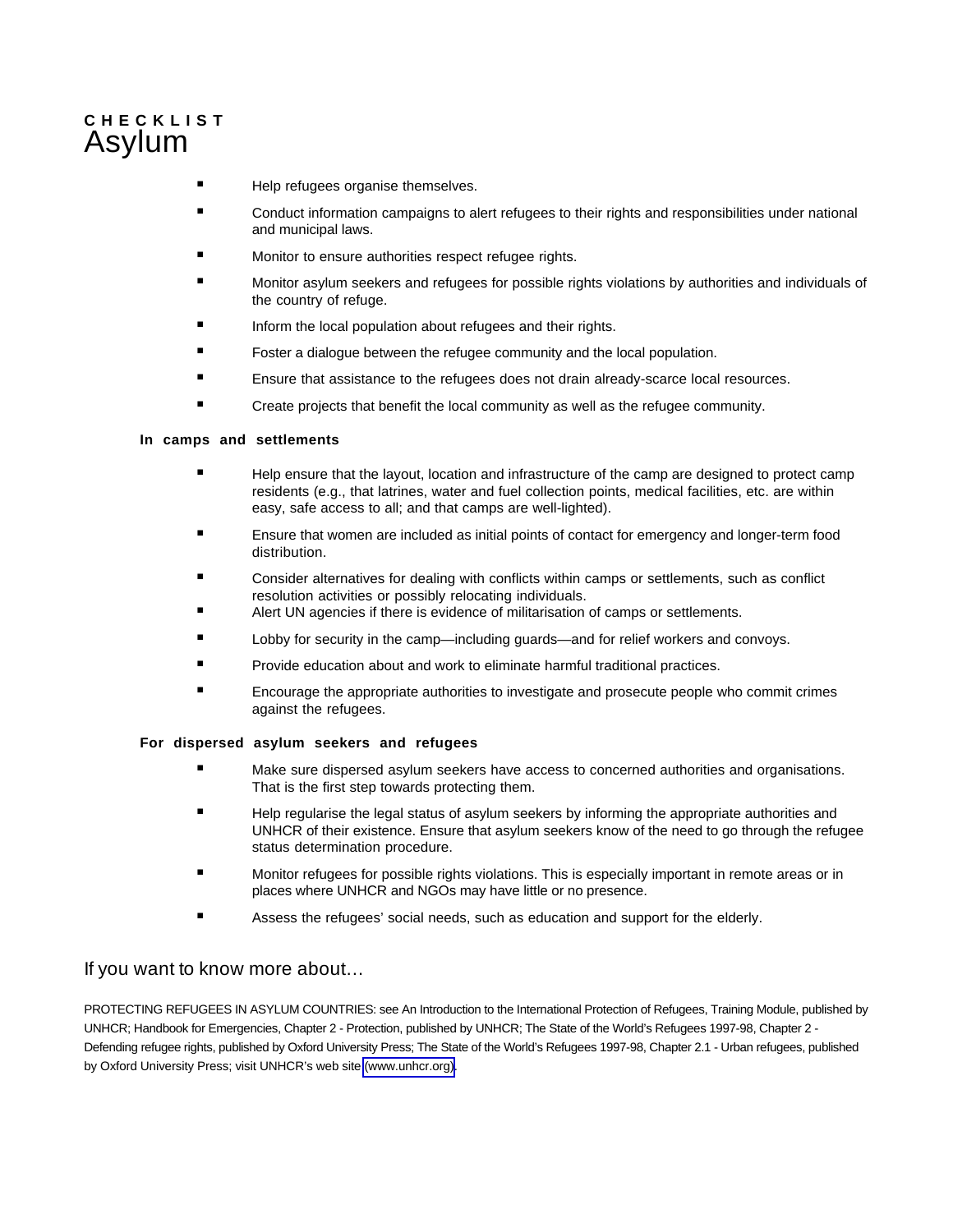# **Solutions**

International protection is a temporary substitute for the normal safeguards of national protection. International protection includes seeking solutions to refugee problems. The best solution is voluntary repatriation: refugees freely choosing to return home. When voluntary repatriation is not feasible, other solutions must be explored, usually local integration or resettlement in a third country.

In mass refugee movements, it is important to analyse the particular circumstances and protection needs of individual refugees regularly and comprehensively. Often, a combination of solutions is required to meet the needs of the refugee population, as a whole, and to achieve a lasting resolution to the refugee situation.

#### **VOLUNTARY REPATRIATION**

The issue of **voluntariness** is central to refugee repatriation. Refugees should not be compelled to return to their countries of origin, nor should they be prevented from returning. (In some situations, groups in the country of asylum may try to prevent refugees from repatriating because of economic interests; in other cases, refugee leaders or self-proclaimed leaders may try to force the rest of the refugee community to repatriate or, alternatively, to remain in the country of asylum for political or other reasons.) UNHCR and NGO staff should meet with refugees who are considering return, talk to them about their decision, and request written confirmation that the decision has been made freely and with full awareness of the conditions they will find in their home country. Repatriation that is voluntary is far more likely to be lasting and sustainable than repatriation that is coerced.

**Voluntary repatriation means that, after reviewing all available information about conditions in their country of origin, refugees decide** freely **to return home.** People usually decide to return when there is no longer any risk of persecution in their country of origin. Others may decide to return for political or family reasons even though the situation in their country of origin has not changed.

UNHCR endorses a comprehensive approach to voluntary repatriation. The agency assesses the root causes of refugee flight, institutions in the country of origin and the sustainability of the return before promoting voluntary repatriation to refugees. **Essentially, refugees must be able to return in safety and with dignity.** 

**Return in safety** means that refugees return in conditions of legal safety (such as amnesties or public assurances of personal safety, integrity, non-discrimination and freedom from fear of persecution or punishment upon return), physical security (including protection from armed attacks, and mine-free routes or at least demarcated settlement sites), and material security, including access to land or a means of livelihood.

**Return with dignity** means, in practice, that refugees must not be manhandled; that they can return unconditionally and that if they are returning spontaneously (see page 63), they can do so at their own pace; that they are not arbitrarily separated from family members; and that they are treated with respect and full acceptance by their national authorities, including having their rights fully restored.

According to its Statute, UNHCR may promote or facilitate voluntary repatriation. **UNHCR promotes voluntary repatriation when certain essential preconditions are met:**

- There must be an overall, general improvement in the situation in the country of origin so that return in safety and with dignity becomes possible for the large majority of refugees.
- All parties must be committed to respect fully the voluntary character of the repatriation.
- The country of origin must have provided a formal guarantee, or adequate assurances for the safety of repatriating refugees, as appropriate.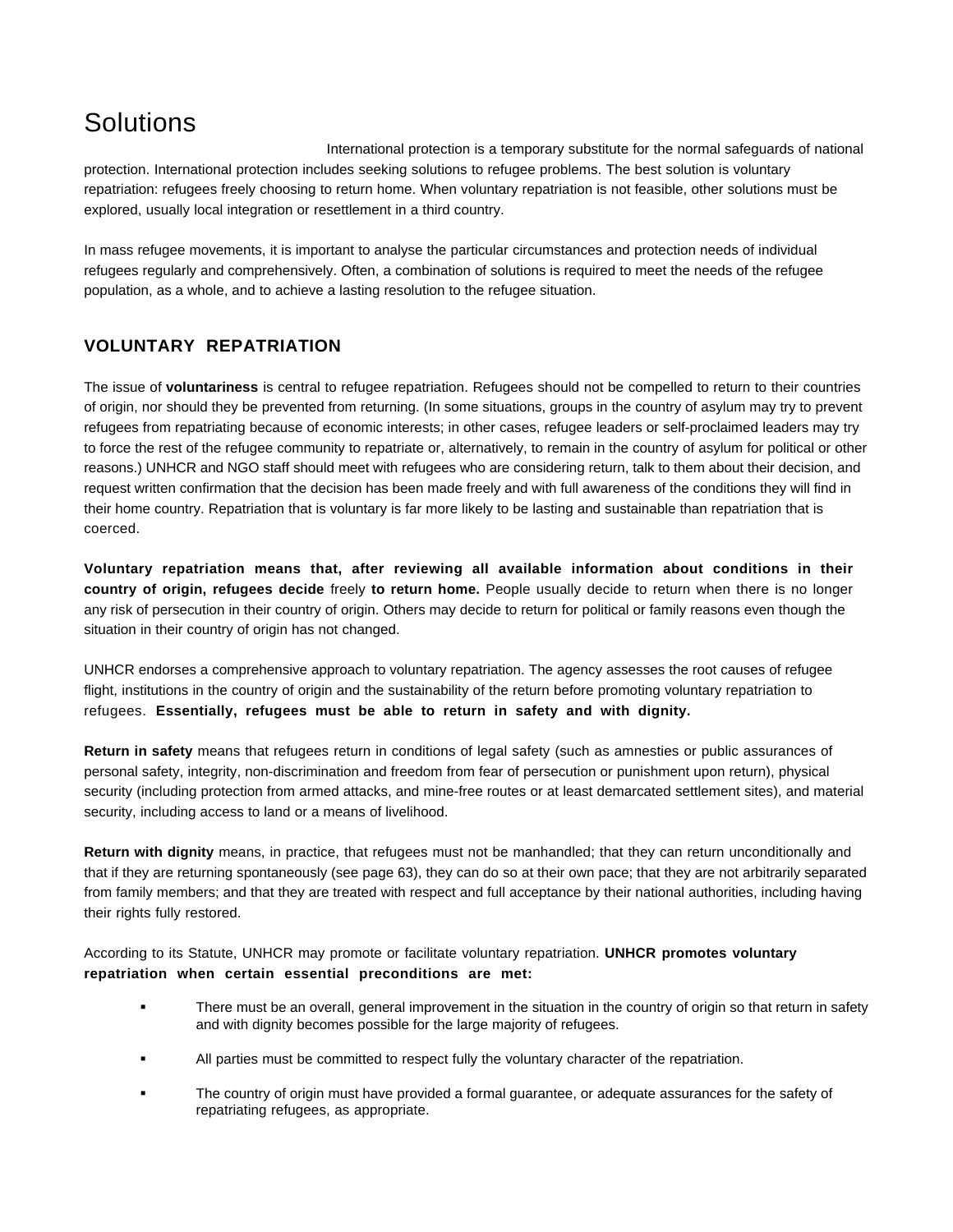- UNHCR must have free and unhindered access to refugees and returnees.
- The basic terms and conditions of return should, if possible, be incorporated in a formal repatriation agreement between UNHCR and the authorities concerned.

## The ink

wasn't dry on the 1991 peace agreement ending more than 15 years of fighting in Cambodia when some 350,000 Cambodians who had been living in exile in Thailand for most of that time started returning home. Says a UNHCR field officer involved in the repatriation, "We couldn't provide the buses as quickly as they wanted to get home." UNHCR conducted a major registration programme in which refugees were asked, in confidence, whether they wished to return. All information was recorded in databases; and a network of reception centres in Cambodia was established. Refugees stayed in these centres for up to three days before they were transported home, often by train. Returnees were given identity cards, household items, such as buckets and tools, kits to help reconstruct houses, and rice for one year (distributed in 12 installments). Returnees were also offered kits to help re-start small businesses; but most returnees opted for a cash grant (US\$50 per adult; US\$20 per child), instead.

The repatriation worked effectively thanks to close coordination among UNHCR and the many NGOs working in the area. Some US\$10 million worth of Quick Impact Projects helped increase the absorption capacity, or the ability to accept the returnees, in the return areas. These community-based, small-scale assistance programmes included roadbuilding, de-mining, and well-digging activities, as well as the construction of school buildings and pharmacies. Both local and returnee populations participated in the programmes. Individuals working on projects earned US\$30 a month, which went a long way toward easing their reintegration. Says the UNHCR field officer, "It was a lifeline to have that cash in pocket. It was immediately visible in the way these communities changed."

There can be two kinds of voluntary repatriation: organised and spontaneous. Voluntary repatriation promoted by UNHCR usually results in an **organised repatriation.** Organised repatriations are characterised by:

- a resolution of the conflict which prompted refugees to flee;
- repatriation agreements concluded among the countries of asylum and origin and UNHCR;
- encouragement of repatriation by UNHCR;
- registration of returnees by UNHCR;
- transportation for the returnees provided by UNHCR; and
- a UNHCR presence in the regions of return.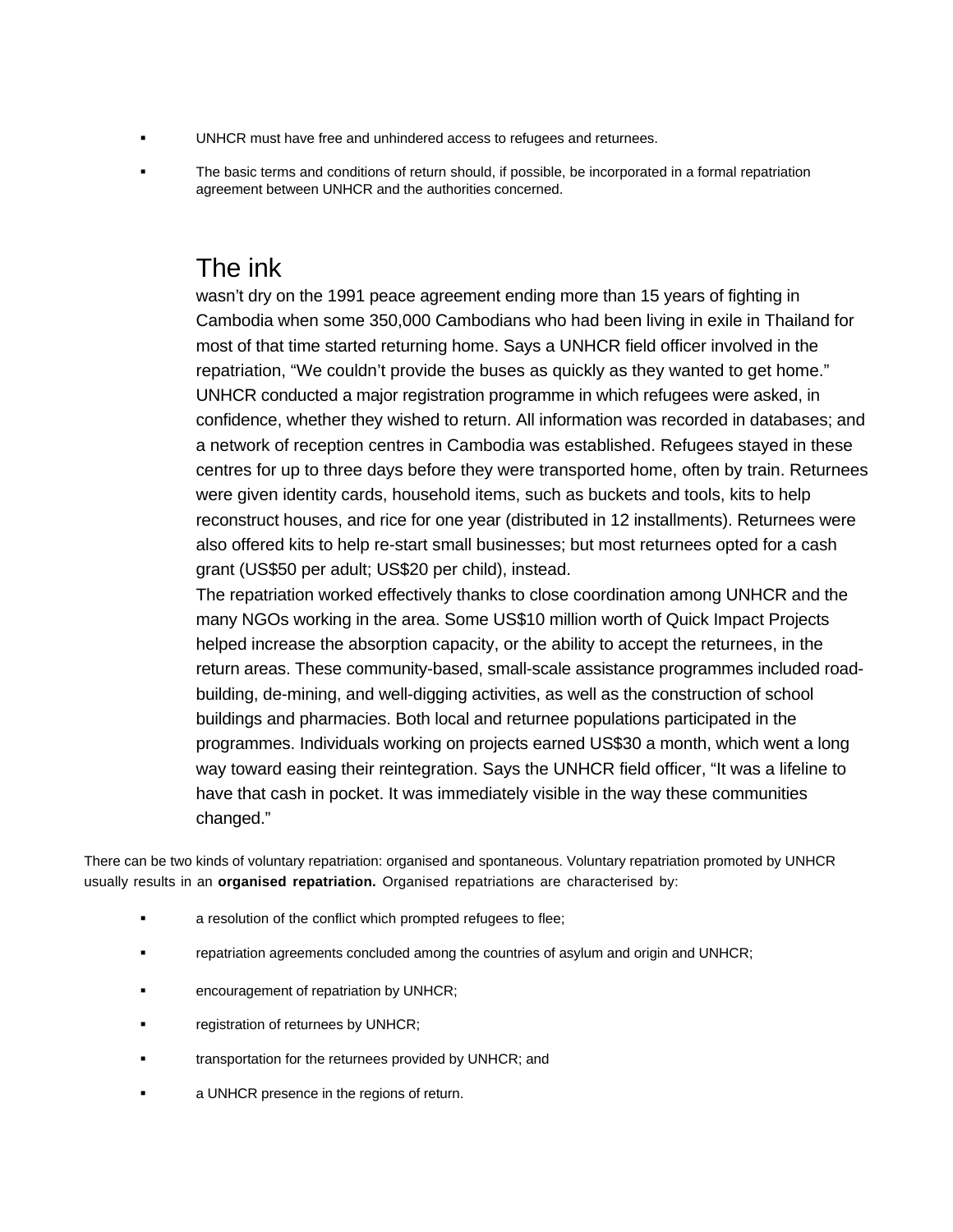**Spontaneous repatriations** often occur

- without any formal agreements;
- before the cessation of hostilities;
- **u** without registration procedures; and
- **without organised international assistance.**

When refugees indicate a strong desire to return voluntarily and/or they have begun to do so on their own initiative, UNHCR may facilitate their return, even if UNHCR does not consider it safe for them to return and is not promoting repatriation.

In these circumstances, UNHCR must be satisfied that the refugees' wish to return is voluntary and not coerced. The agency's decision to facilitate this kind of return is based on its intent to ensure the safety of the refugees/returnees and to provide assistance for the return movement. Clearly, refugees repatriating spontaneously could face grave security problems if they are returning to an area in which fighting is still raging. In some cases, UNHCR declines to participate in such returns.

## Fourteen years

of armed conflict in Afghanistan caused enormous population displacement. Up to six million Afghans, roughly one-third of the country's population in 1978, fled the country to find refuge in Iran or Pakistan. Though Soviet troops withdrew from the country in February 1989, the regime there did not fall until April 1992, by which time 80 percent of the country's rural areas was controlled by the Mujahideen.

Many of the nearly 3 million refugees in Pakistan anticipated the political changes in Afghanistan; and during the first

quarter of 1992, they exchanged their Government of Pakistan/UNHCR ration books for a repatriation allowance of about US\$130. During the first half of that year, nearly half a million Afghans returned home, more than were estimated to have returned during the previous three years combined. More than 100,000 returned in a single week that July. By the end of 1992, some 1.2 million Afghans had returned from Pakistan—many riding in trucks piled high with household possessions, livestock, and as many other goods as they could transport to assist them in the difficult work of rebuilding their lives.

**UNHCR and NGOs should try to maintain a presence in the areas of return** to monitor the situation and try to prevent human rights abuses. They should also promote a dialogue between the conflicting parties as a way of helping to minimise the security risks for the returnees.

- **Help gather information on conditions in the country of origin and inform and/or create campaigns to inform** refugees of those conditions.
- Include cross-border monitoring as part of all assistance programmes.
- **Share information on suspected rights abuses with appropriate authorities, UNHCR, the United Nations High** Commissioner for Human Rights and/or other human rights NGOs.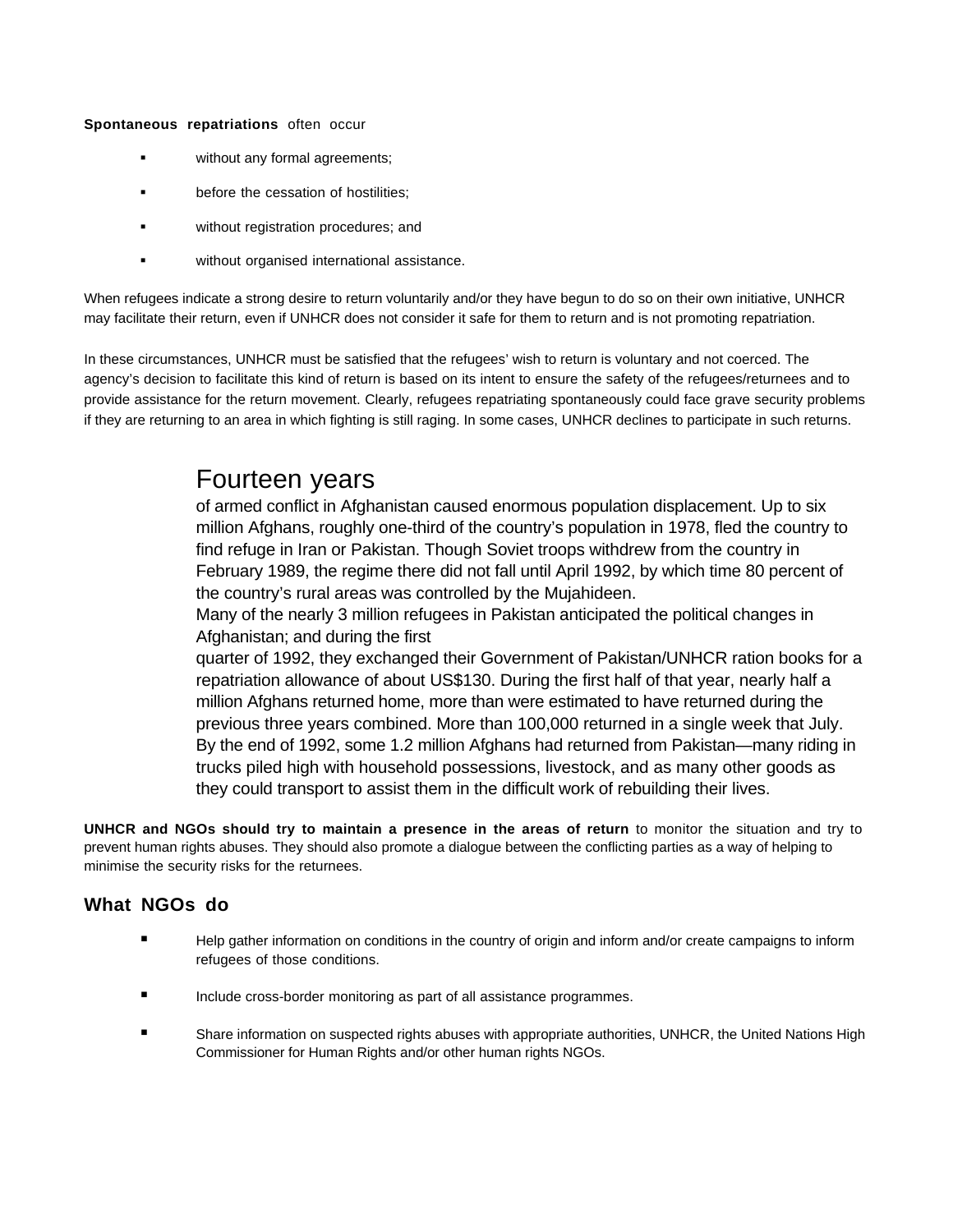# **C H E C K L I S T** Voluntary repatriation

- **Provide updated factual information on conditions in the country of origin to the refugees.**
- **EXECT** Assist authorities in protecting refugees in camps. Ensure that refugees are not being forced out of camps or settlements.
- Talk with the refugees to determine the "voluntariness" of the repatriation. All members of the refugee community, including women and the elderly, should be canvassed to ascertain that they have decided freely to return home.
- Launch information campaigns about conditions in the areas of return to ensure that the decision to return is well-informed; and launch confidence-building campaigns among the refugees.
- Help coordinate cross-border monitoring of returning refugees.
- Report any protection concerns to UNHCR, the United Nations High Commissioner for Human Rights and/or other human rights organisations.

#### **REFUGEES WHO DO NOT WANT TO REPATRIATE**

What happens if a refugee does not want to repatriate? Arrangements for voluntary return must always be accompanied by contingency plans for those refugees who want to remain in the country of asylum. Some refugees may not feel the security situation in their country has changed sufficiently for them to return; some may still be haunted by traumatic experiences before or during flight.

Unless the cessation clause of the 1951 Refugee Convention has been invoked, a person's refugee status remains unchanged. The **cessation clause** stipulates that international protection is no longer justified when the circumstances that led to recognition of refugee status no longer exist because of significant changes in the country where persecution was feared. In these cases, a person can no longer refuse to avail him/herself of the protection of his/her country of origin.

If a person does not want to repatriate, the reasons for his/her position must be assessed to ascertain whether he/she is in need of international protection.

After many years of exile, there may be especially vulnerable individuals, such as elderly or seriously handicapped refugees, who have lost all contact with their country of origin and who have no family support. For these refugees, the country of asylum has become home. UNHCR and NGOs should work closely with the host government to seek a solution, on humanitarian grounds, for these persons, though they may no longer need international protection as refugees.

Refugees can also be referred for resettlement, if the relevant criteria apply (see pages 77-81).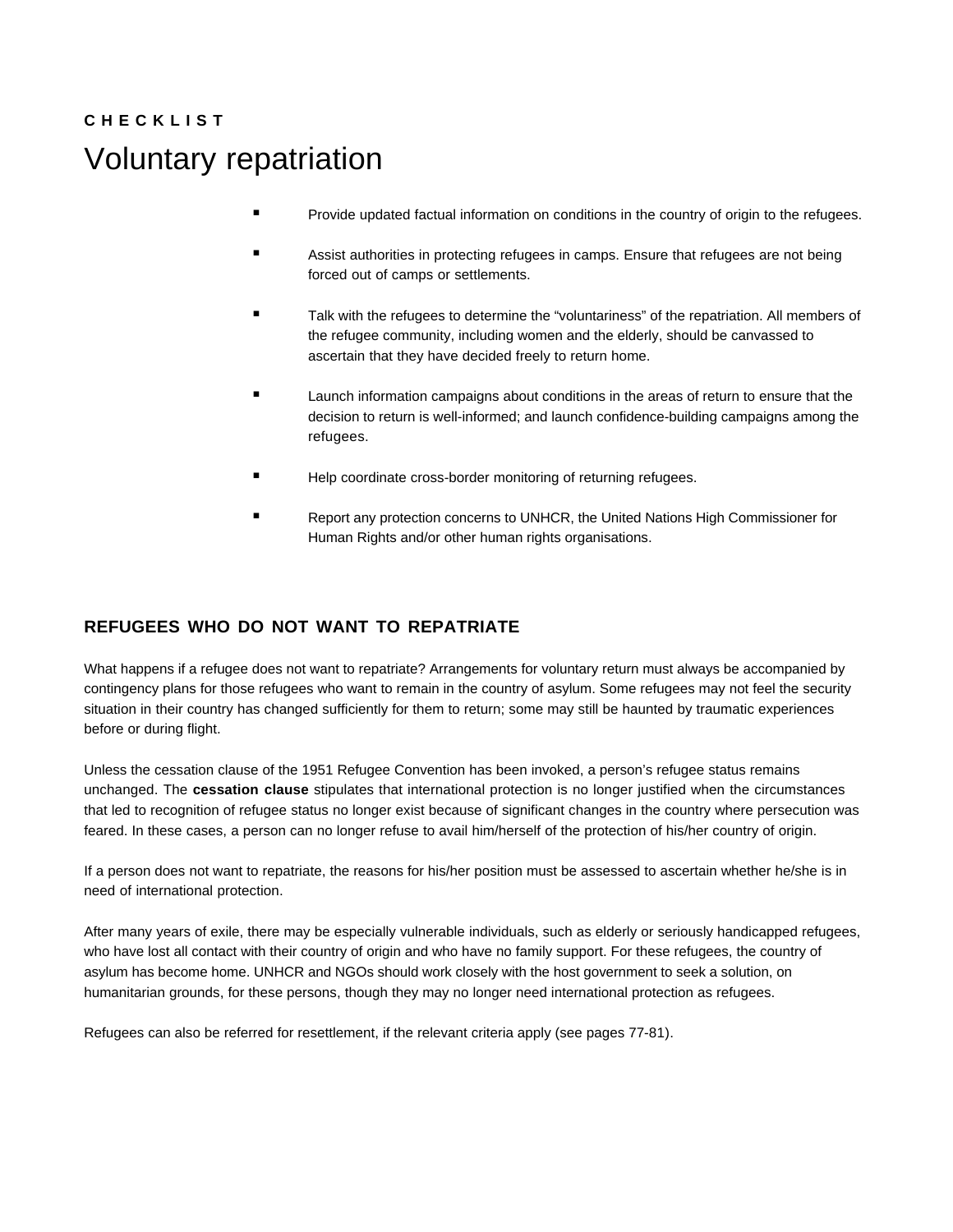# **C H E C K L I S T** Refugees who do not want to repatriate

- **E** Determine the reasons why a person does not want to return.
- Ensure continued protection during his/her stay in the country of asylum if there are valid reasons for not returning.
- **Help ensure access to individual status determination procedures for those persons admitted to** the country of asylum as prima facie refugees.

- **Remain alert to signs of pressure on the refugees to return home when assisting refugees in the country of** asylum.
- Raise concerns of duress with authorities in the country of asylum and with UNHCR.
- Monitor returnees in their country of origin.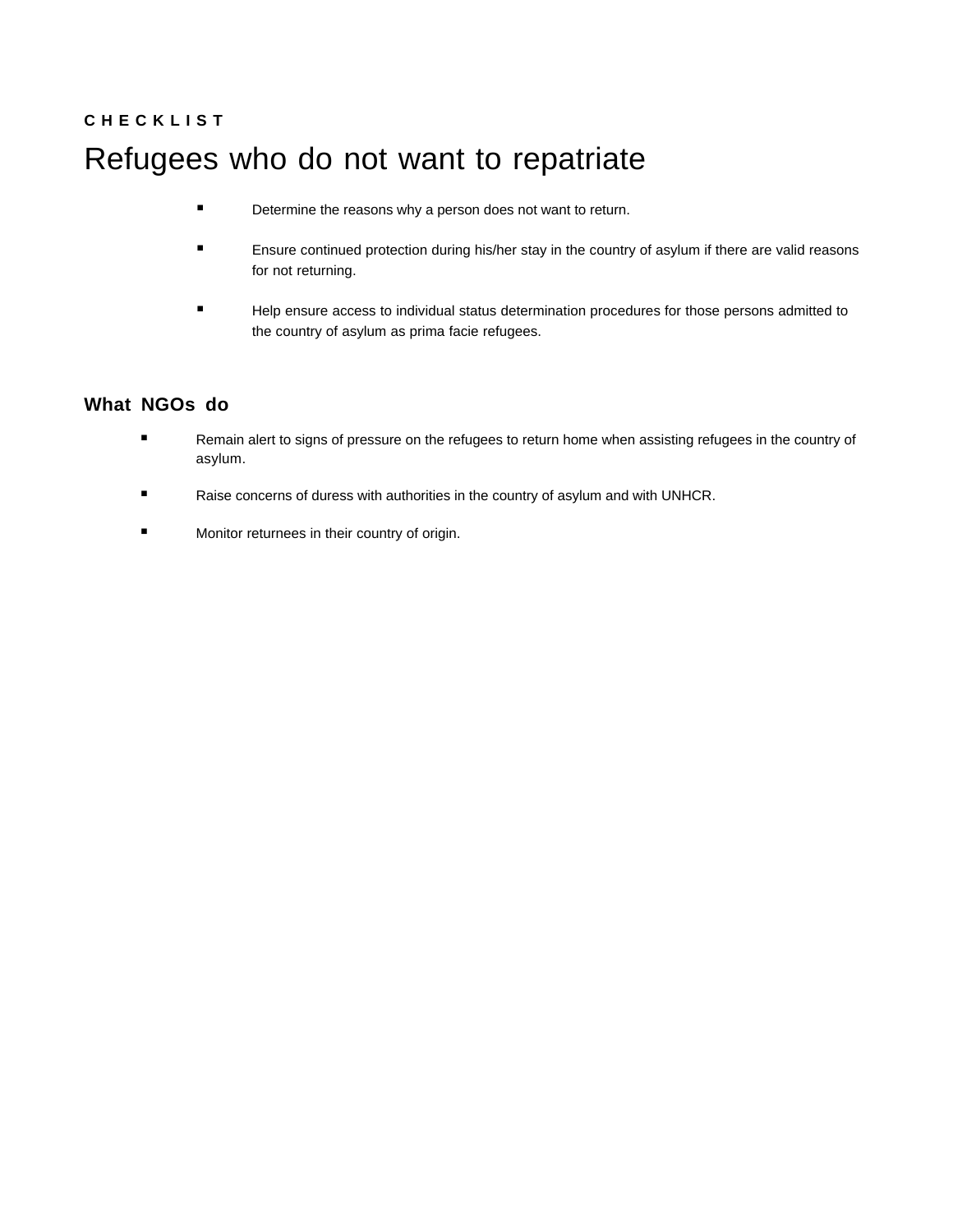#### **EVACUATION OR RETURN UNDER DIFFICULT CONDITIONS**

Despite almost universal recognition that refugee repatriation should be voluntary, the reality is often very different. **For many refugees, the decision to return home is made under some kind of political or material pressure or in the face of threats to the refugee's security.** The government of the country of asylum or the local community there may pressure the refugees to return to their country of origin or may force the refugees to return, thus violating the principle of non-refoulement. A deterioration in conditions in the country of asylum—whether as a result of social or political violence, declining economic opportunities or reductions in international assistance—may also force refugees to return home.

## In 1996,

UNHCR spearheaded an operation to evacuate tens of thousands of people from around the Kisangani area of then-Zaire. They had fled refugee camps in eastern Zaire, when those camps were overrun by rebels who were trying to overthrow the government of Zaire, and sought refuge in the dense rainforests to the west of the camps. But when the refugees emerged from the rainforests around Kisangani, many were killed. Return to Rwanda meant return to a very uncertain future.

'I dialed the High Commissioner directly in Geneva—the first time I had done so in 10 years,' said Filippo Grandi, a UNHCR staff member operating out of the town of Kisangani. 'Conditions were so awful, I asked her whether we should just pull out. We brainstormed. We agreed to stay. We could make the big gesture by withdrawing. But our withdrawal would have doomed more people to die.' - from Refugees Magazine, no. 110/Winter 1997,

published by UNHCR)

If efforts to allow the refugees to remain in the country of asylum fail, then UNHCR and NGOs often decide to work to ensure the safe reception and reintegration of returnees in their country of origin. Organisations sometimes negotiate with the country of origin for guarantees of safe passage out of the country so asylum and/or resettlement can be arranged elsewhere. These are humanitarian interventions that do not in any way contradict or compromise the principles of voluntary repatriation.

Nonetheless, these returns pose serious moral dilemmas for UNHCR and NGOs. They must decide whether to offer assistance in what are often essentially imposed returns. **In these cases, the risk of undermining the principle of voluntariness must be weighed against the ability to save people's lives.**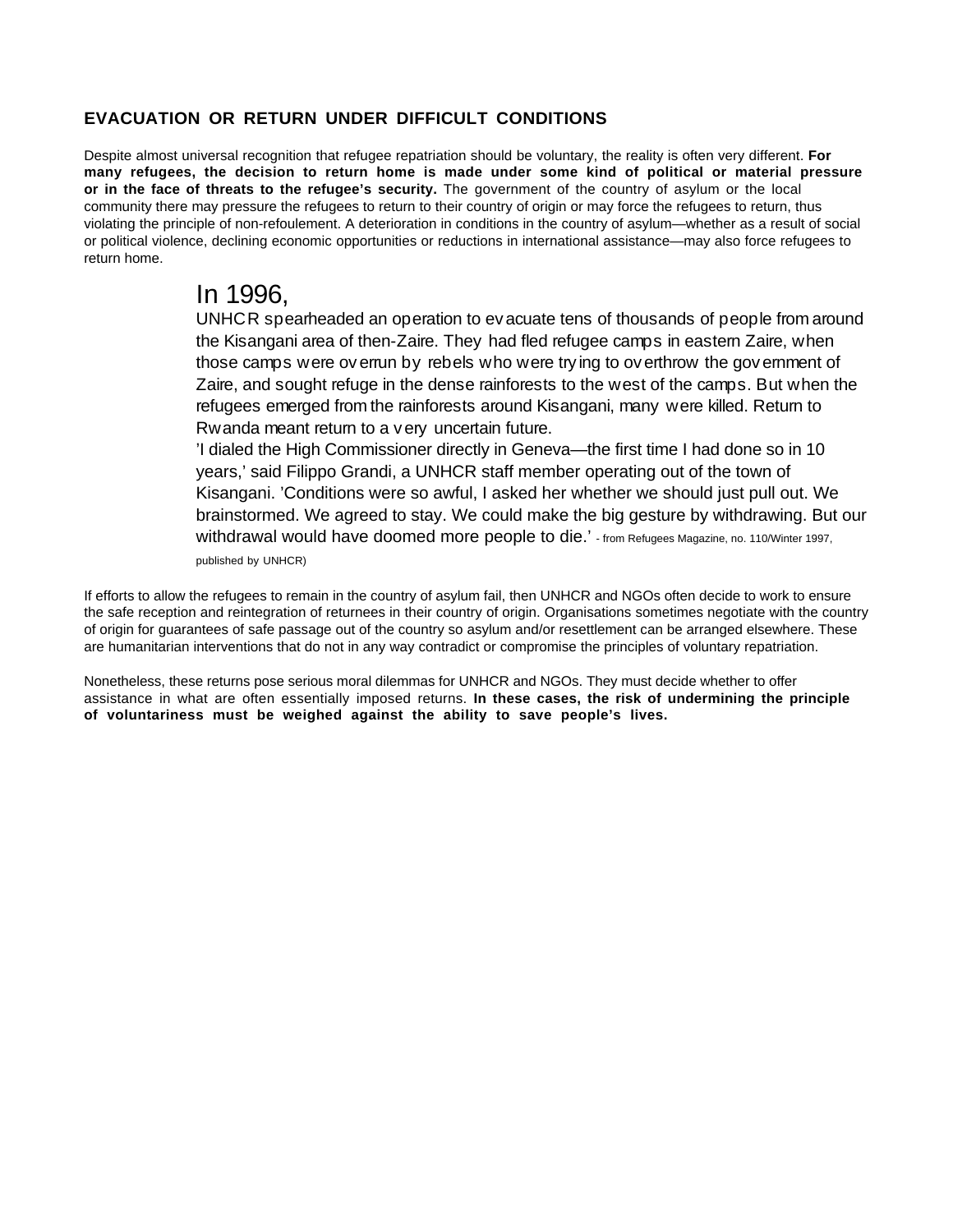## **C H E C K L I S T** Evacuation and return under difficult conditions

- Raise concerns of duress with authorities in the country of asylum and with UNHCR.
- Provide information about conditions in the areas of return to the refugees.
- Seek resettlement (see pages 77-81) for those refugees who have been forcibly returned to their country of origin.

#### If you want to know more about…

VOLUNTARY REPATRIATION: see Voluntary Repatriation: International Protection, a Handbook produced by the General Legal Advice Section of UNHCR; The State of the World's Refugees 1997-98, Chapter 4 - Return and reintegration, published by Oxford University Press; An Introduction to the International Protection of Refugees, Chapter 5 - Practical protection, a Training Module produced by UNHCR; visit UNHCR's web site [\(www.unhcr.](http://www.unhcr.org)org); consult the REFWORLD CD-ROM.

CESSATION CLAUSES: see Convention and Protocol relating to the Status of Refugees, Article 1, Section C - in booklet form, produced by UNHCR, or through UNHCR's web site [\(www.unhcr.](http://www.unhcr.org)org).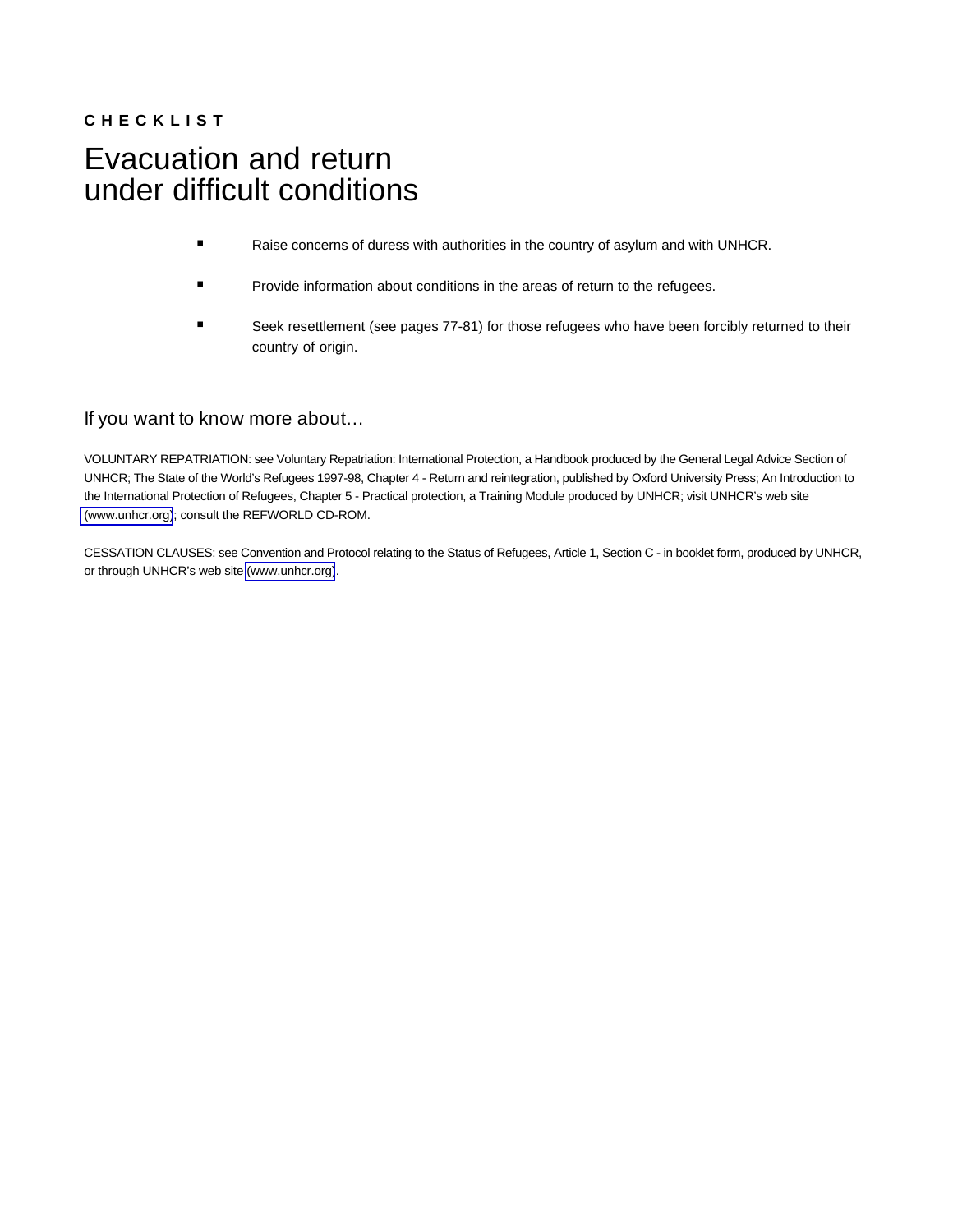#### RETURNEES

The principle of return in safety and with dignity applies even after the movement home is completed. Returnees, therefore, should be monitored until conditions in the country of origin can be considered stable, national protection is again available and returnees are reintegrated.

**The country of origin is responsible for the protection of returnees.** But UNHCR and NGOs should monitor returnees to ensure that amnesties or guarantees offered by the government of the country of origin are fulfilled and that returnees enjoy the same human rights and fundamental freedoms as their fellow citizens.

The objective in monitoring returnees is to help ensure a successful and lasting repatriation, including a durable relationship between the citizen and the State and the early and full restoration of national protection. Returnee monitoring is not meant to provide returning refugees with privileges or to elevate their standard of living above that of the local population. Rather, it seeks to ensure that all returnees' human rights are respected and that returnees are not targeted for harassment, intimidation, punishment, violence, or denial of access to public institutions or services or discriminated against in the enjoyment of any basic right.

Information gathered through monitoring the re-integration of returnees also helps refugees in countries of asylum make informed decisions about whether or not to return home. In many instances, this information addresses refugees' specific concerns, such as security conditions in the areas of return, availability of land, access to private property, access to social services, the condition of schools and infrastructure, etc.

Monitoring is also essential when **access to land** is an issue. Returnees should have the right to use or to acquire legal ownership of a plot of land for either residential or agricultural purposes. Access to land can be a very contentious issue, especially following conflict. For that reason, the interests and legitimate rights of returnees must be protected. Special attention in this area must be given to returning female heads of households. If necessary, UNHCR or NGOs must intervene with the authorities of the country of origin to ensure that returnee female heads of households have access to land on an equal footing as returnee men.

**Assistance is part of protection.** Returns will be durable if social and economic conditions in the areas of return help ease reintegration. Repairing or replacing infrastructure, restoring the social order (by providing access to education, women's organisations, or skills training for adolescents) and offering income-generating schemes when necessary can help build confidence among the returnee community and foster a sense of belonging. **Any assistance provided to the returnees should also benefit the local community.** That will help prevent feelings of resentment toward the returnees among the local population.

- Include monitoring for rights abuses as part of assistance programmes.
- Ensure assistance programmes for returnees also benefit the local community.
- Share information gathered through monitoring with other NGOs, UNHCR and with counterparts in the country of origin and the country(ies) of asylum.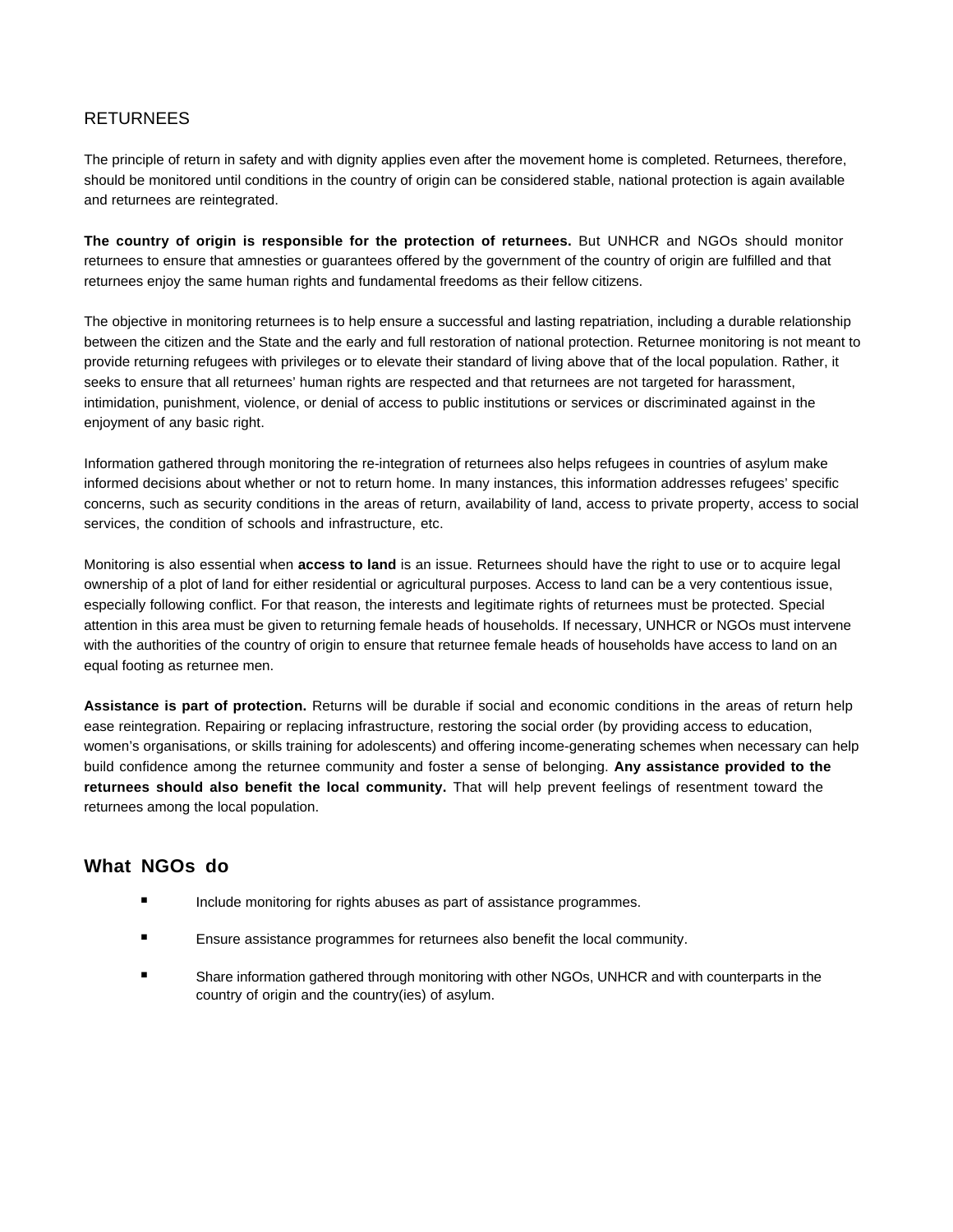# **C H E C K L I S T** Returnees

- **Monitor returnees to ensure their rights are respected and they are not subjected to discrimination.** If any protection concerns arise, notify UNHCR or human rights agencies.
- Conduct training sessions on human rights both for the returnees and for local authorities and the local population.
- Help register the returnees.
- Assist in mine-awareness/mine-clearing activities.
- Verify that amnesties and guarantees offered by the country of origin are fulfilled.
- Ensure that returnees have access to
	- land,
	- their property,
	- fair trial,
	- education and social services,
	- methods for settling disputes, and
	- documentation (such as national identity cards).
- Assess returnees' needs and launch social and economic projects to aid reintegration. Reconciliation and confidence-building programmes should also be organised. Returnees and members of the local population should be involved in all stages of the planning and maintenance of reintegration and reconciliation projects; and both communities should benefit from the projects.
- Advise returnees of their rights and responsibilities under the law of the country of origin. Laws may have changed following conflict, so it is important to have a good understanding of the laws, both old and new, of the country of origin.
- Share information regularly with appropriate authorities, UNHCR and other NGOs. That will help ensure that acceptable standards of returnee protection are maintained.

Identify and help build and strengthen local capacities that will help the reintegration process. This can be done through training, disseminating information, etc.

#### If you want to know more about…

REINTEGRATION OF RETURNEES: see Voluntary Repatriation: International Protection, Chapters 6, 8 and 9, a Handbook produced by the General Legal Advice Section of UNHCR; The State of the World's Refugees 1997-98, Chapter 4 - Return and reintegration, published by Oxford University Press; An Introduction to the International Protection of Refugees, Chapter 5 - Practical protection, a Training Module produced by UNHCR; Returnee Monitoring Guidelines, published by UNHCR's Division of International Protection; EXCOM Conclusion no. 40 (available through UNHCR's web site); visit UNHCR's web site [\(www.unhcr.](http://www.unhcr.org)org); consult the REFWORLD CD-ROM.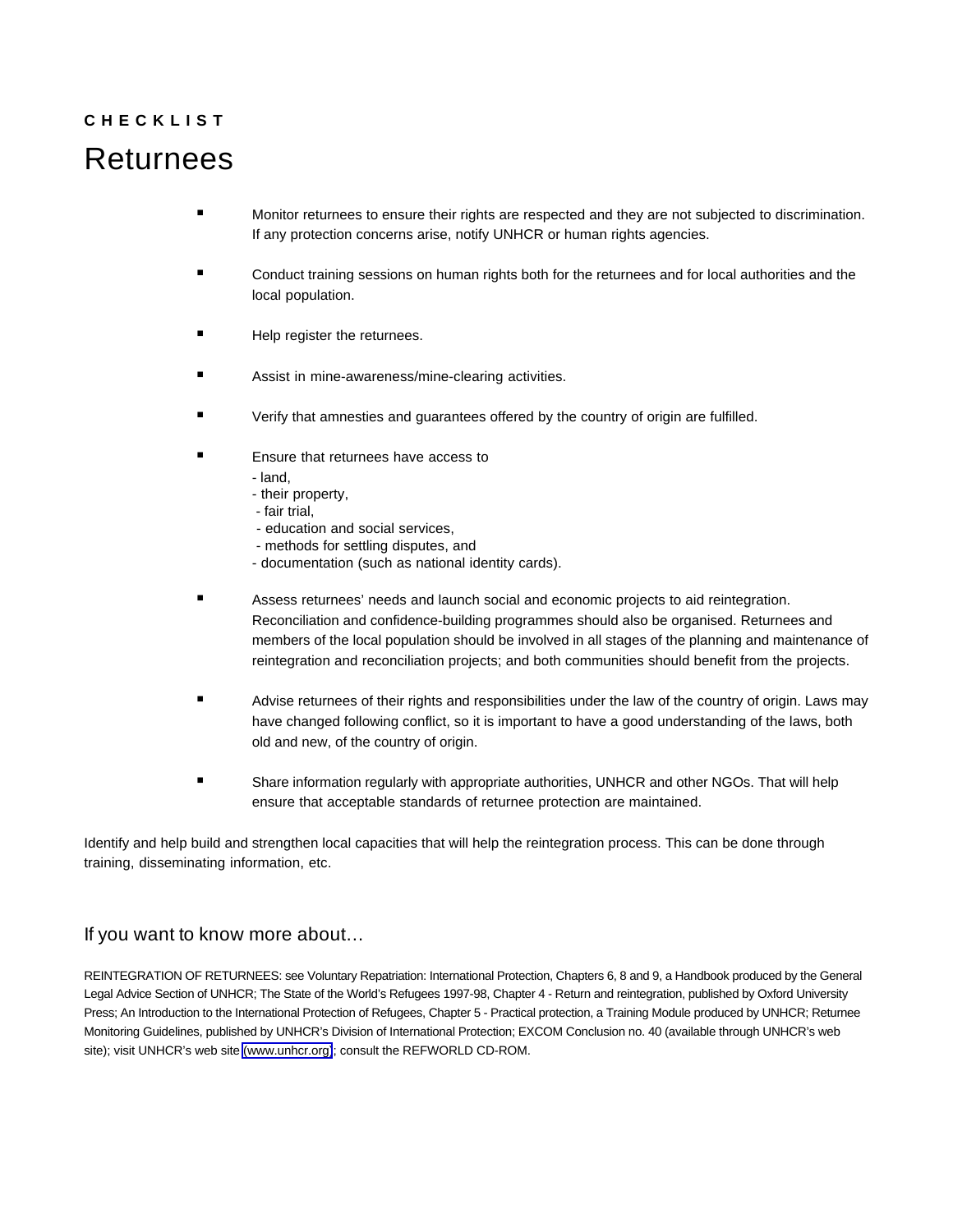#### **LOCAL INTEGRATION**

Although voluntary repatriation is the preferred outcome for most refugees and countries of asylum, other durable solutions should not be overlooked. Local integration in the country of asylum is one such solution. But **local settlement can only be achieved with the consent and active participation of the government concerned.**

## More than

200,000 Guatemalans, most from indigenous groups, fled a civil war and counterinsurgency campaign in their own country in the early 1980s. Many arrived in Mexico, where some 46,000 were officially registered by the Mexican government. Though first settled in camps on the border with Guatemala, the refugees were later relocated further away from the border. The Mexican government was keen to pursue a policy of selfsufficiency and local integration for these refugees. With support from UNHCR and donor governments, the refugees were given land, seeds and tools. Although in some cases the land provided was of poor quality, the refugees were able to attain a degree of selfsufficiency through crop diversification and specialised training.

By 1997, tens of thousands of Guatemalans had repatriated, encouraged by the peace agreement between the Guatemalan government and the country's rebel movement. But some 27,000 remained in Mexico; and most of them indicated they wanted to stay. The Mexican government expanded its local integration programme by agreeing to provide the refugees with documents needed to stay in Mexico indefinitely and to provide them with a secure legal status. Of the Guatemalan refugees remaining in Mexico, some 20,000 are expected to apply for permanent residency, more than half of whom are children who were born in Mexico. Mexico, too, has benefitted from local integration: in the states of Campeche and Quintana Roo, refugees constitute nine percent of the population, but are responsible for 12 percent of agricultural production.

Usually, developing States will not welcome large numbers of refugees for local integration given the economic, environmental and demographic problems they face. Industrialised countries, too, may balk at settling refugees given the high cost of welfare services needed to help integrate the refugees.

#### **For local integration to work as a durable solution, certain conditions must be in place:**

- the host government must fully agree to and actively support efforts to integrate refugee populations;
- the local population in the area in which the refugees are to be settled must support the refugees' long-term presence;
- local integration must be economically viable, that is, agricultural land must be available to rural refugee communities, as well as access to markets, employment and income-generating opportunities;
- there must be sufficient external financial support, especially in the initial stages of integration; local integration must be voluntary; and
- refugees must be fully incorporated into their new society, which means, among other things, that they have the opportunity to acquire national citizenship and to exercise all the rights that citizenship confers.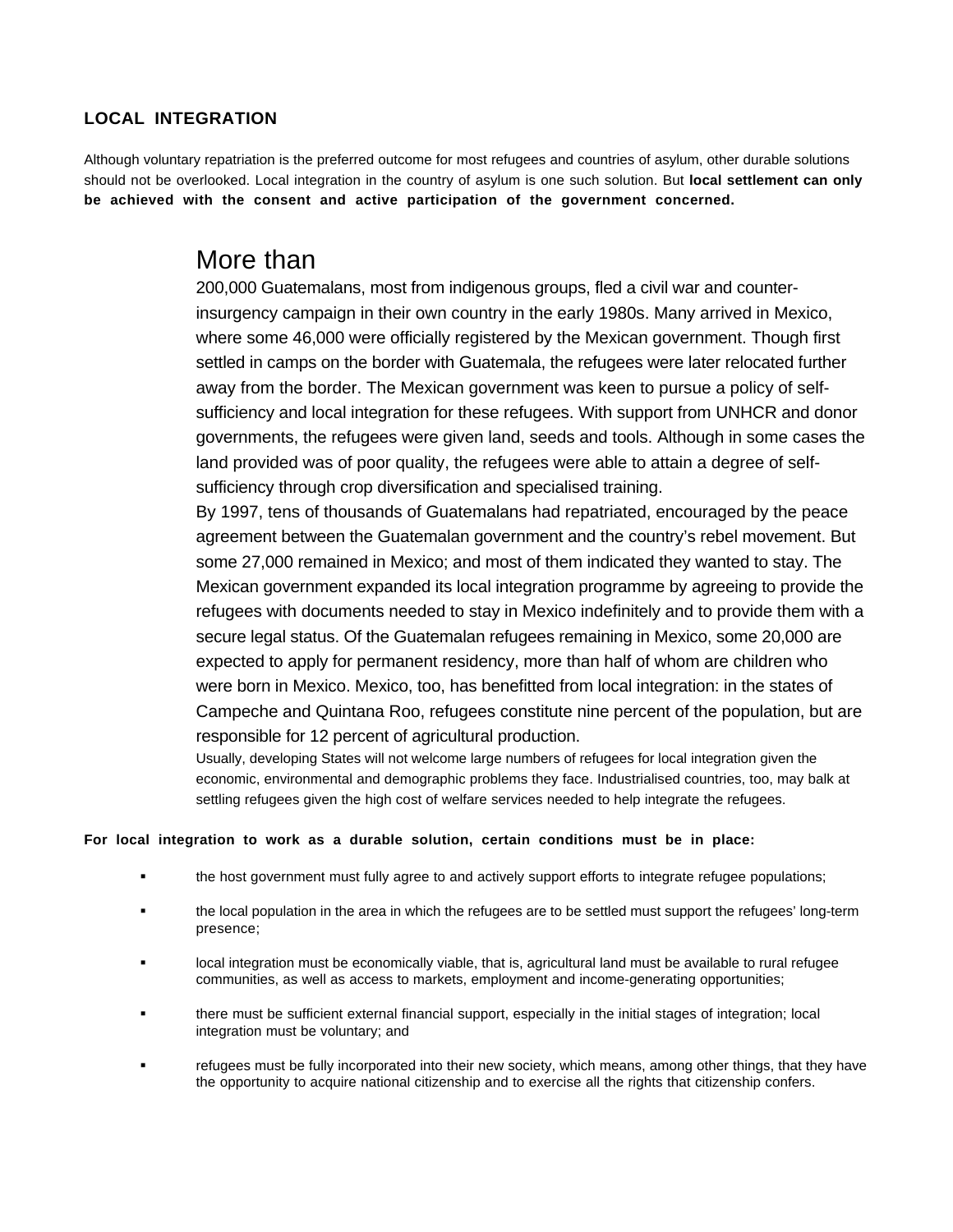It is important to remember, however, that **local integration should not be used as a pretext to limit the right of refugees to return to their country of origin.** This is a particular danger in situations where people have become refugees as a result of expulsions on ethnic or communal grounds, and where authorities in the country of origin are opposed to the refugees' return.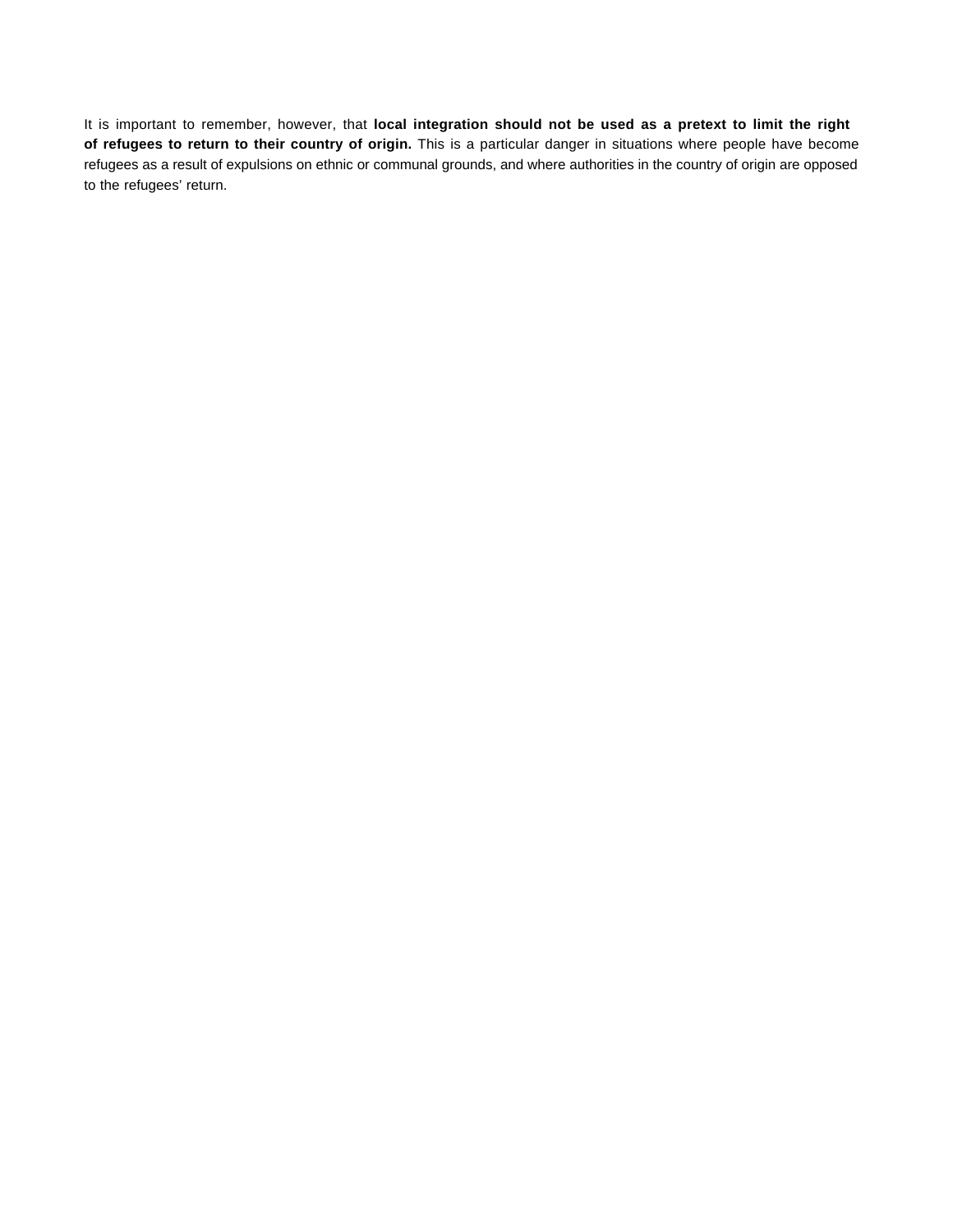# **C H E C K L I S T** Local integration

- **Support authorities of the host community by reinforcing the socio-economic infrastructure where** large numbers of refugees are being integrated.
- Work with government authorities, UNHCR, other NGOs and the refugees to develop a plan for phased assistance. The goal should be self-reliance and self-sufficiency.
- Identify all options for income generation and other self-reliance activities. Help ensure that refugees have full access to these opportunities.
- Promote community development.

- Help reinforce the socio-economic infrastructure where large numbers of refugees are to be integrated.
- Coordinate with government authorities, UNHCR, other NGOs and the refugees, themselves, to develop plans for phased assistance.
- Promote self-reliance and community development.
- **Help prevent local resentment.**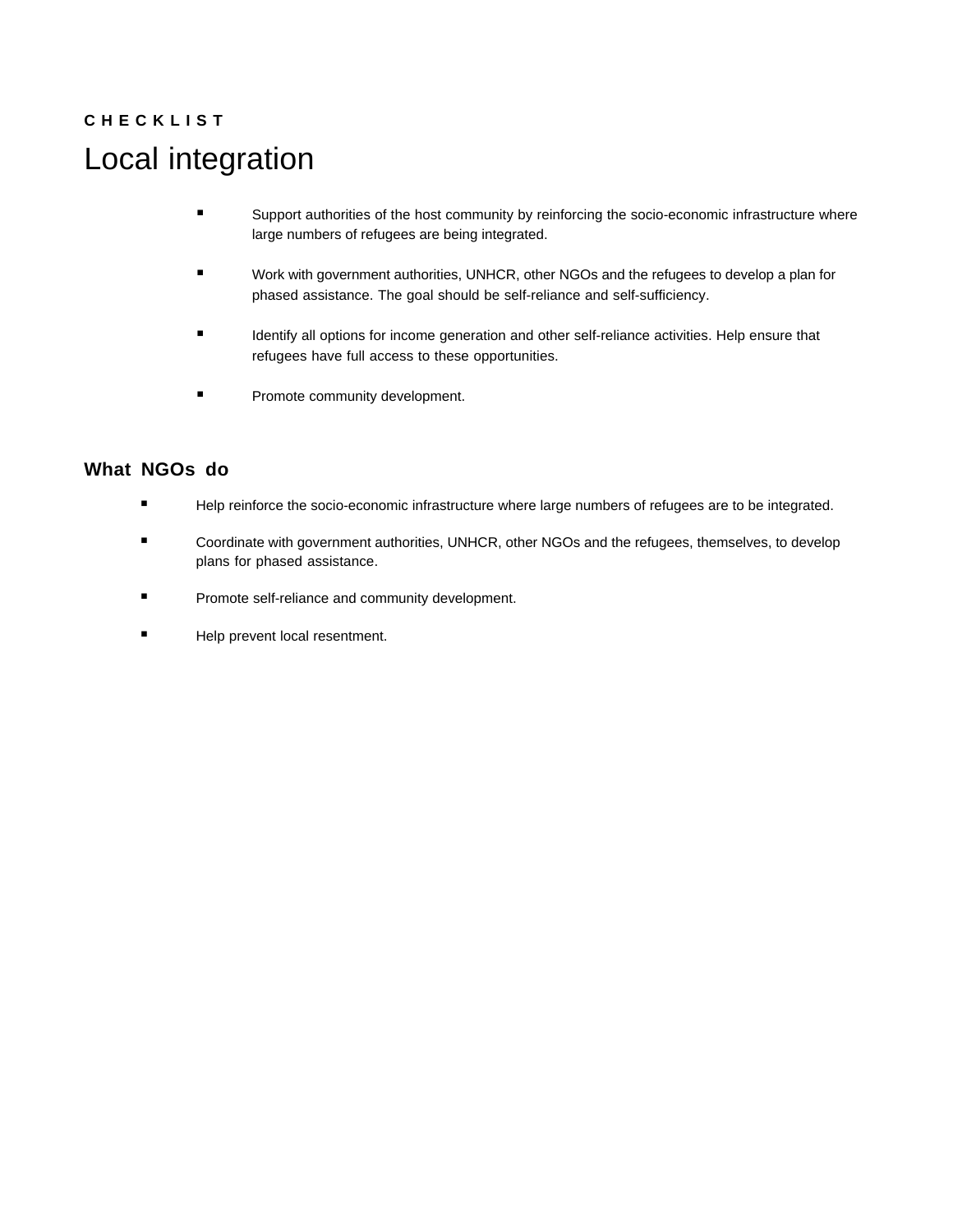#### **RESETTLEMENT**

Resettlement is a vital tool of international protection and a durable solution to the problems of refugees. Resettlement under UNHCR auspices is primarily geared to the special needs of refugees whose lives, liberty, safety, health or other fundamental human right is at risk in the country in which they sought refuge. It is also considered a solution, in particular circumstances, for refugees who do not have immediate physical protection concerns.

Refugees may be denied basic human rights in a country of refuge; their lives and freedom may be threatened by local elements driven by racial, religious or political motives, or by attacks and assassinations directed from the outside. The authorities in the country of refuge may be unable or unwilling to provide effective protection; or the refugees may be threatened with refoulement. In these circumstances, resettlement becomes a principal objective.

Resettlement may also meet special needs of a refugee that cannot be adequately addressed in the country of refuge. In these cases, resettlement is used as an instrument of international protection for refugees who survived torture and violence, the disabled and other injured or severely-traumatised refugees who need specialised treatment unavailable in their country of refuge. Resettlement is often the only way to reunite refugee families who, through no fault of their own, find themselves divided by borders or by entire continents. In addition, resettlement can also provide a solution for refugees who are unable to return home in the foreseeable future and who have no prospects for local integration within the country of refuge.

**Third-country resettlement involves the transfer of refugees from the country in which they sought refuge to another State that has agreed to admit these people.** They will usually be granted asylum or some other form of long-term residence rights; in many cases, they will also be given the opportunity to become naturalised citizens.

> "The description of resettlement as a 'last resort' should not be interpreted to mean that there is a hierarchy of solutions and that resettlement is the least valuable or needed among them. For many refugees, resettlement is, in fact, the best—or perhaps, only—alternative."

-Sadako Ogata, United Nations High Commissioner for Refugees

Individual countries use a wide range of criteria for determining who is eligible for resettlement in their country. **UNHCR has its own resettlement criteria and related considerations that help identify refugees in need of resettlement.** (These criteria, along with practical information on phases of resettlement, can be found in the UNHCR Resettlement Handbook, produced by UNHCR's Division of International Protection.) The identification of refugees in need of resettlement and the assessment of cases should be an active and systematic process involving, as appropriate, NGOs and government authorities.

## "In five days

I'll be 28, but my life is in ruins. Since my late teens I was indirectly involved in the activities of my parents, brother and sister in opposition to the regime at home. Six years ago my sister was arrested; one year later, my parents and brothers. I never heard of any of them again. Following their disappearance, I took up the struggle for democracy. One night, as I was leaving the bakery where I worked, I was grabbed and pushed into a waiting car. I tried to escape at a traffic light, but was shot in the leg. I was blindfolded and taken to prison. There I was interrogated and beaten continuously for four or five hours.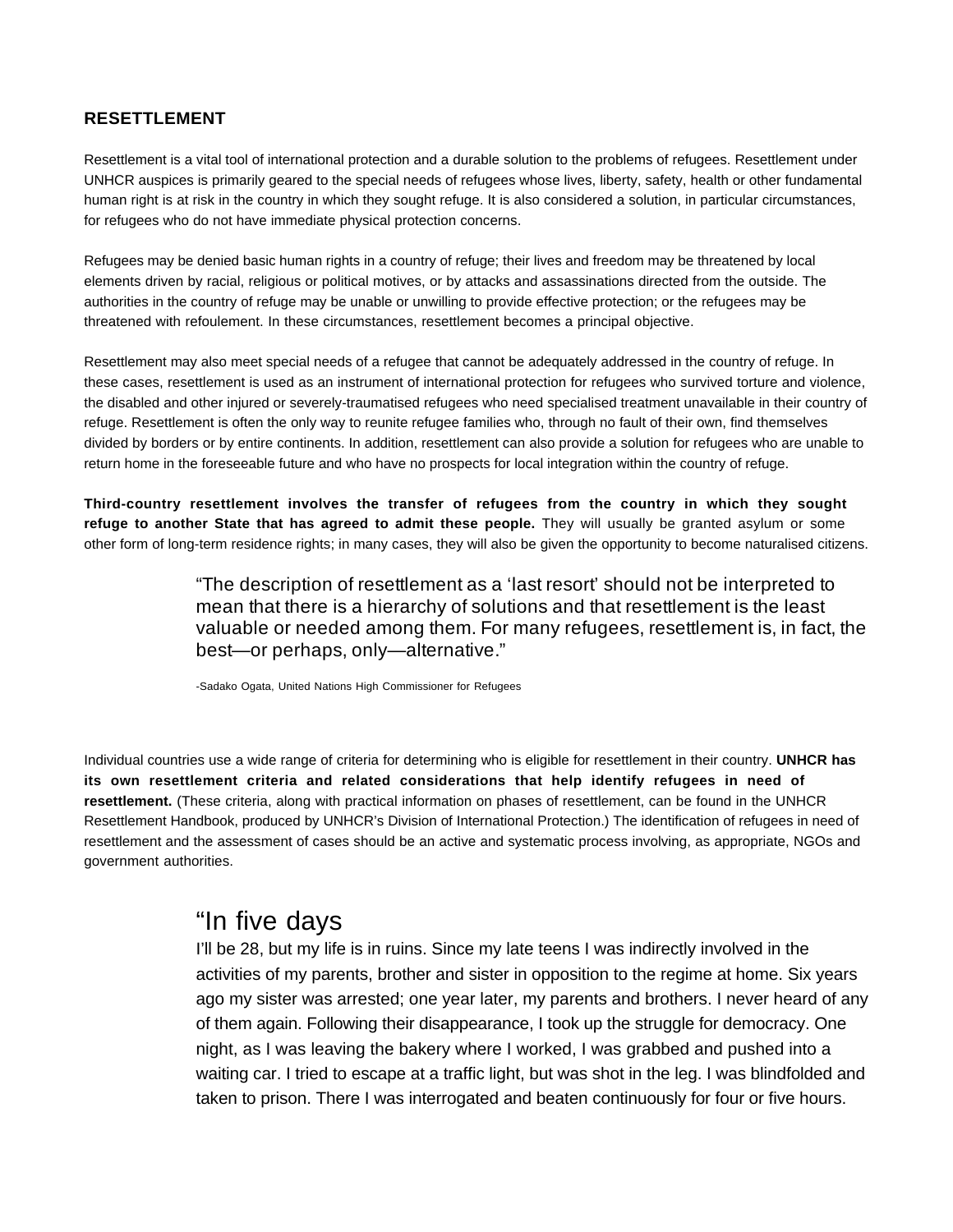When I started to lose consciousness, I was thrown into a cell with my hands tied behind my back. My torturers continued to beat me with electric cables on the soles of my feet. At last, I was given an injection and left alone. The following day… they took me to another room, tied me to a cross and poured petrol all over me. I was left there for hours on end under threat of being burned alive… Two days later, my kidneys stopped working and I was hospitalised. As my legs had been broken in several places, they had to put steel rivets in to hold the bones together.

When I was a little better, I was taken back to prison… Day after day the torture continued. When I was again sent back to hospital, I realised that they did not want to kill me, just to destroy me mentally and physically." — from an account by one Middle Eastern refugee. A hospital nurse helped this refugee flee the country, traveling by night, hiding by day. Three days after this interview, the narrator was resettled on emergency grounds in a European country. There, the refugee underwent surgery and received specialised psychotherapy for torture survivors.

**Among cases to be promoted for resettlement, priority should be given to those refugees with acute legal and physical protection needs and, in particular, to women-at-risk and unaccompanied children for whom resettlement has been found to be in their best interests.** Refugees can be said to need acute legal and physical protection particularly when they face:

- an immediate or long-term threat of refoulement to the country of origin or expulsion to another country from which they may be refouled;
- a threat of arbitrary arrest, detention or imprisonment; and/or
- a threat to physical safety or human rights in the country of refuge analogous to that considered under the refugee definition, making asylum untenable.

NGOs play a significant role in providing various resettlement services. The role and function of NGOs vary from country to country; but in many cases, these organisations act as liaisons between the refugee, UNHCR and the receiving Government. In many resettlement countries, NGOs are in the forefront of advocating for refugee protection and assistance with their Governments,the public and other organisations. Advocacy can take the form of individual casework for specific refugees or working more broadly with officials and politicians to promote positive and expedited admission decisions.

In countries of asylum, NGOs help counsel and assist refugees who may be eligible for resettlement. Their pre-screening work is often used by officials of resettlement countries in the first step towards determining a refugee's eligibility for resettlement. **In resettlement countries, NGOs are the primary providers of services to the arriving refugee.** Depending on the social welfare system of the resettlement country, NGOs can assist refugees in gaining access to medical care and education; they may also provide language and skills training and help in finding employment. NGOs also work to assure that any special needs (such as counselling for victims of torture or rape) are met and help refugees and their families make new friends and contacts so they adjust successfully to their new environment.

> "For purposes of resettlement, UNHCR considers women-at-risk those refugee women or women of concern to UNHCR who have protection problems and find themselves without the support of traditional protection mechanisms. Special needs of refugee women in such circumstances could derive from persecution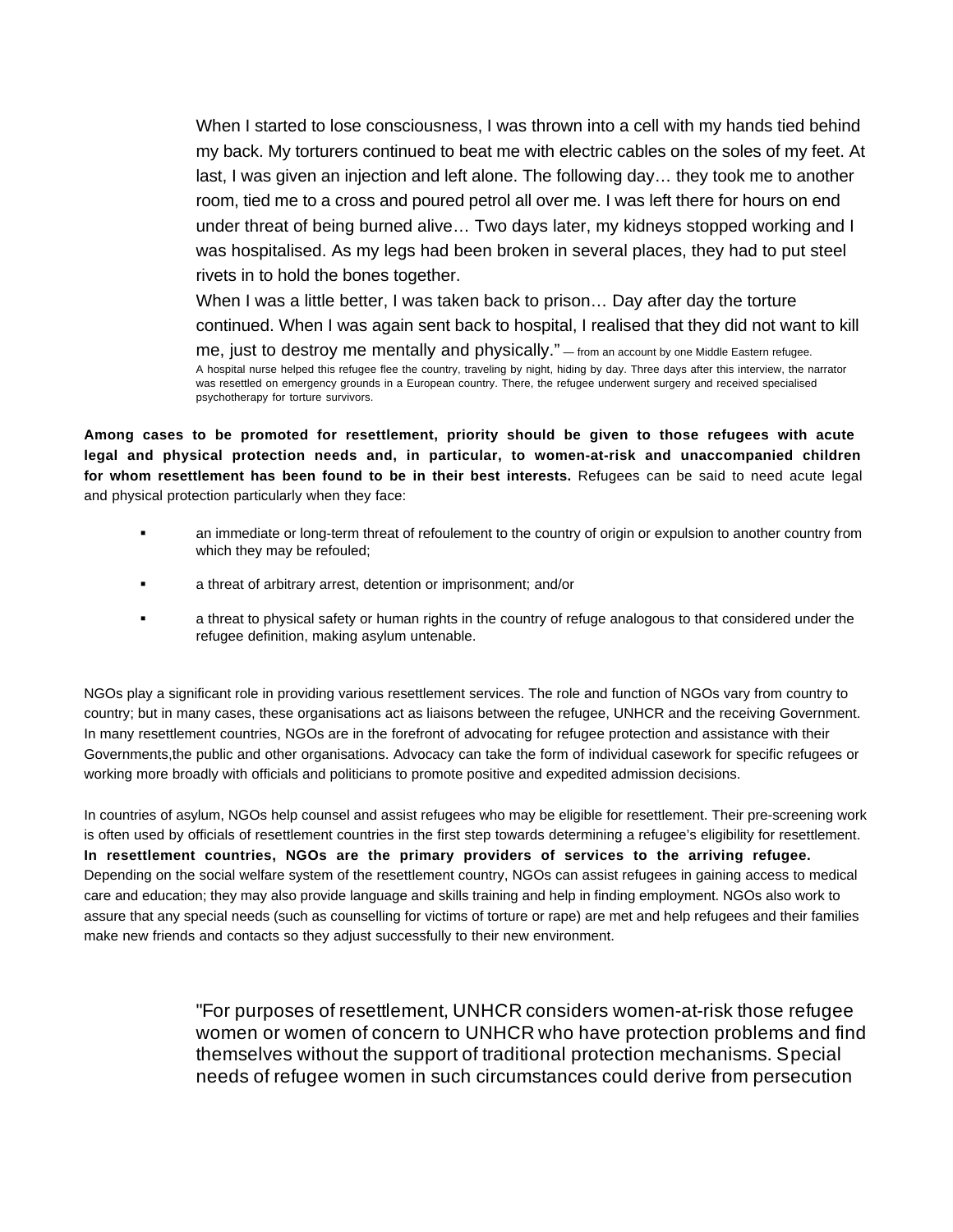as well as from particular hardships sustained either in their country of origin, during flight or in their country of refuge."

- **EXECONS** Consider resettlement as an option for persons in need of special and/or urgent protection and a durable solution.
- Share information that may help support a refugee's eligibility for resettlement with UNHCR.
- **In receiving countries, help refugees who are resettled adjust to their new environment, their new lives.**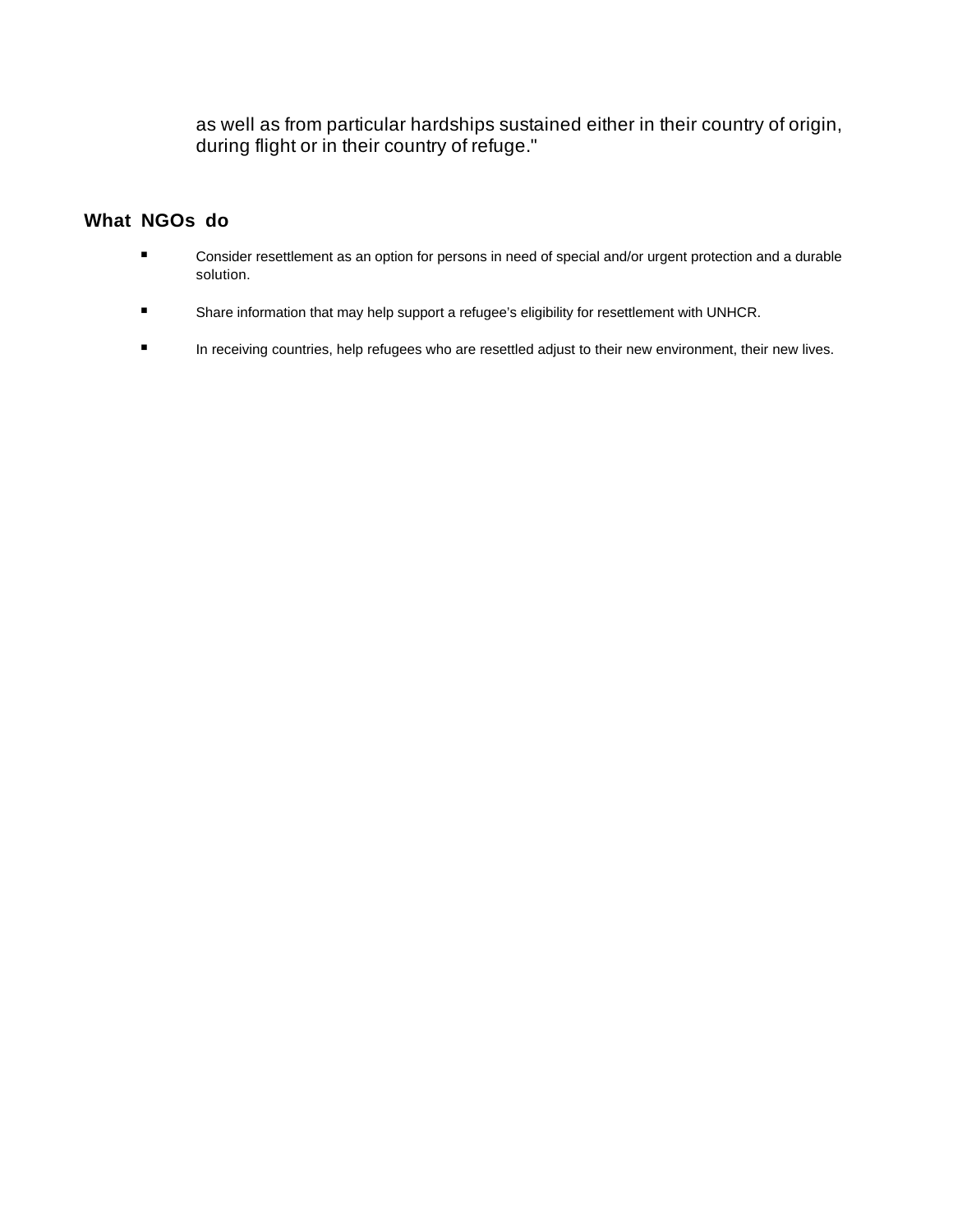# **C H E C K L I S T** Resettlement

- **Help identify refugees with special protection needs who may be in need of resettlement.**
- Work with UNHCR to assess cases according to resettlement criteria. Medical NGOs can help provide documentation to support eligibility for possible resettlement of those requiring special medical treatment.
- Be transparent and consistent in proposing cases to UNHCR for possible referral to resettlement countries. Use UNHCR's resettlement criteria as guidelines.
- NGOs in receiving countries can assist refugees once they have arrived. Differences in culture and language pose challenges to refugees as they adapt to their new environment. Services provided by NGOs can help ease their transition into a new life.

#### If you want to know more about…

RESETTLEMENT: see UNHCR Resettlement Handbook, produced by the UNHCR Division of International Protection (a binder version of the Handbook is available in English, French and Spanish upon request. Contact e-mail: hqrs@unhcr.org); consult the REFWORLD CD-ROM; visit UNHCR's web site [\(www.unhcr.](http://www.unhcr.org)org), in which there is a separate Resettlement page.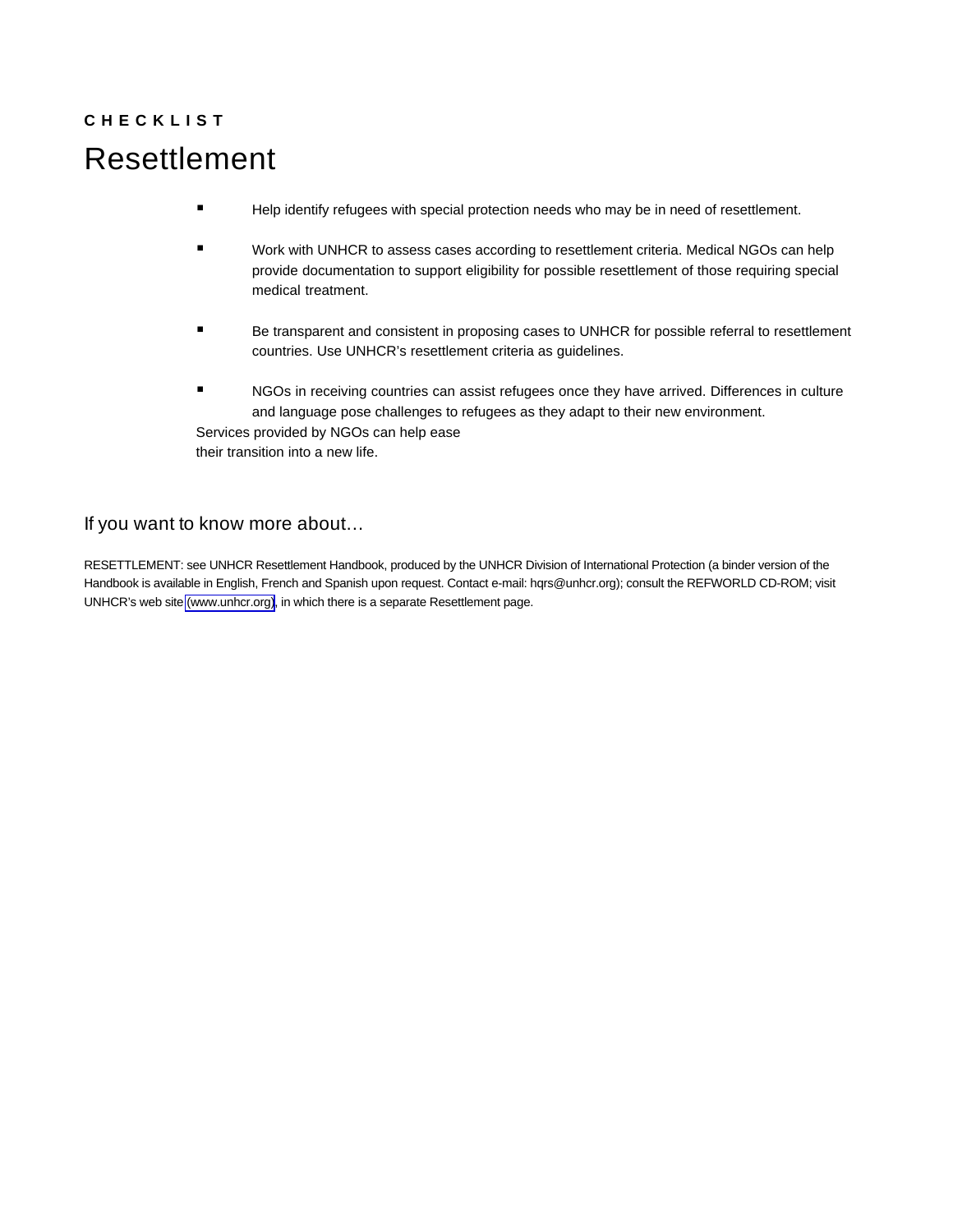## Special Protection Issues

# Issues

## Protecting Refugee Women

Women share the protection problems experienced by all refugees. Just like other refugees, they need protection against forced return to their countries of origin; security against armed attacks and other forms of violence; protection from unjustified and unduly prolonged detention; a legal status that accords them adequate social, economic and legal rights; and access to basic necessities such as food, shelter, clothing and medical care.

But in addition, **refugee women and girls have special protection needs.** They need protection against manipulation, sexual and physical abuse and exploitation, and protection against discrimination in the delivery of goods and services.

**Protection problems can follow refugee women through all stages of their lives as refugees.** Refugee women may endure

- physical and sexual attacks and abuse before and during flight;
- physical and sexual attacks and abuse in countries of asylum;
- spouse abuse and abandonment;
- armed conflict and coerced recruitment into armed forces;
- sexual exploitation and prostitution;
- lack of recognition as a person and lack of documentation; and/or
- physical and sexual attacks and abuse after repatriation.

**The rights of refugee women are spelled out not only in the 1951 Refugee Convention and its 1967 Protocol, but in many other relevant international legal texts,** such as

- the Universal Declaration of Human Rights (1948);
- **the Geneva Conventions (1949) and the two Additional Protocols (1977);**
- the International Covenant on Civil and Political Rights (1966);
- the International Covenant on Economic, Social and Cultural Rights (1966);
- the Convention on the Elimination of All Forms of Discrimination Against Women (1979);
- the Declaration on the Protection of Women and Children in Emergency and Armed Conflict (1974);
- the Convention on Consent to Marriage, Minimum Age for Marriage and Registration of Marriages (1962);
- **the Convention on the Nationality of Married Women (1957); and**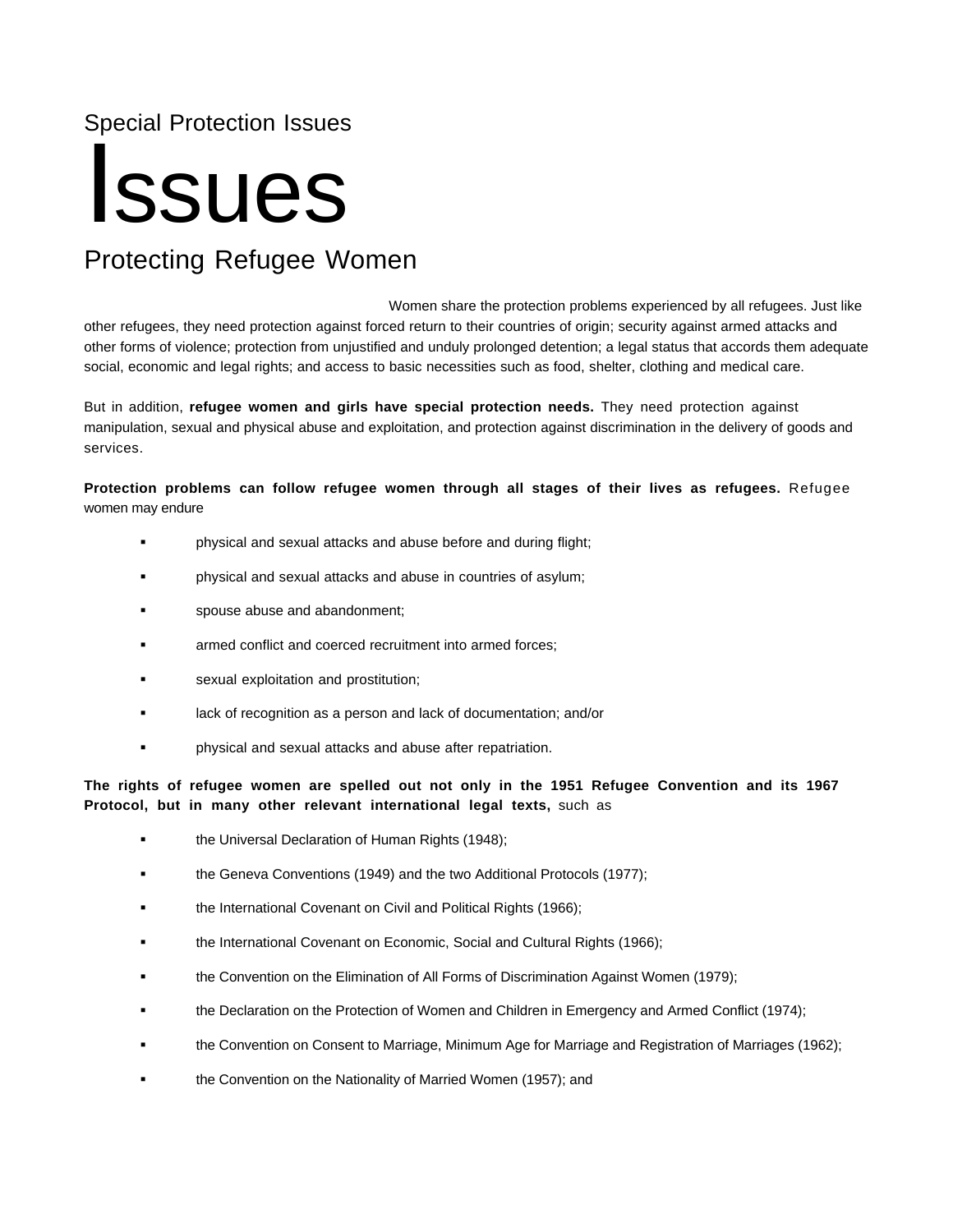the Convention on the Rights of the Child (1989).

While these documents may not be signed by every State, they provide a framework of international human rights standards that supports protection and assistance activities related to refugee women.

National laws and policies in the country of asylum also govern the protection of refugee women. These include laws and policies that determine what legal status an individual receives, where she will live, and what assistance she will receive. Many offenses perpetrated against women, such as rape and physical attack, are punishable under national laws.

But international protection goes beyond adherence to legal principles. **The protection of refugee women requires planning and a great deal of common sense** in establishing programmes and priorities that ensure their safety and well-being. Refugee women who are unable to feed, clothe and shelter themselves and their children will be more vulnerable to manipulation and to physical and sexual abuse in order to obtain such necessities. Refugee women who are detained among strangers and/or where traditional social protection systems no longer exist, will face greater dangers than those living among family and friends. Refugee women who must bribe guards to obtain food, water or other essential goods will be more susceptible to sexual harassment. Refugee women who formerly had a means of expressing their views in the community may find themselves unable to do so through the camp leadership, which is often composed of men.

Since a large proportion of refugees are women, many of them solely responsible for their dependent children, it is essential that they be involved in planning and delivering assistance. Programmes that are not planned in consultation with the beneficiaries, nor implemented with their participation, cannot be effective. And **participation, itself, promotes protection.** Protection problems are often due as much to people's feelings of isolation, frustration, lack of belonging to a structured society and lack of control over their own future as they are to any other form of social problem. This may be particularly evident in overcrowded camp conditions. Refugee participation helps build the values and sense of community that help reduce protection problems.

Protection problems are also often the result of a misunderstanding of the needs and resources of refugee women. Sometimes aid workers feel they cannot regard women as decision-makers since, they believe, those women probably had a very limited role in decision-making in their country of origin. But the reality is often very different from the perception. Prior to flight, women typically have opportunities to express their concerns and needs, sometimes through their husbands, sometimes through traditional support networks. Indeed, women often make the key decisions in daily life. In refugee camps, however, many of these traditional systems of communication and decision-making have broken down. It is essential, then, that initiatives are created to ensure that women's voices are heard and that their perspectives are included in decision-making.

**Early assessment of protection issues affecting refugee women is crucial.** Refugee women may be particularly vulnerable to protection violations as they cross the border into an asylum country. The sooner aid workers can assess the dangers these women face, the sooner protection problems can be addressed. During refugee emergencies, early decisions about such fundamental matters as camp layout and food distribution—decisions that involve the refugee women, themselves—can help create an environment in which women are well protected and feel secure.

It can be difficult obtaining information about the protection needs of refugee women. Refugee women may not have the authority or willingness to speak for themselves; and their protection problems often involve sensitive issues, such as sexual assault, which they may be reluctant to reveal. **It is important, if not essential, to use female staff when trying to elicit information from female refugees.**

It is essential, too, to **encourage the organisation of women's committees.** These not only become sources of information about refugee women's needs and concerns, but they provide welcome fora in which women can discuss their concerns among themselves. In doing so, women not only foster a sense of self-worth and self-reliance, they also help each other through informal counselling. Information about women's needs and concerns can also be gathered from other NGO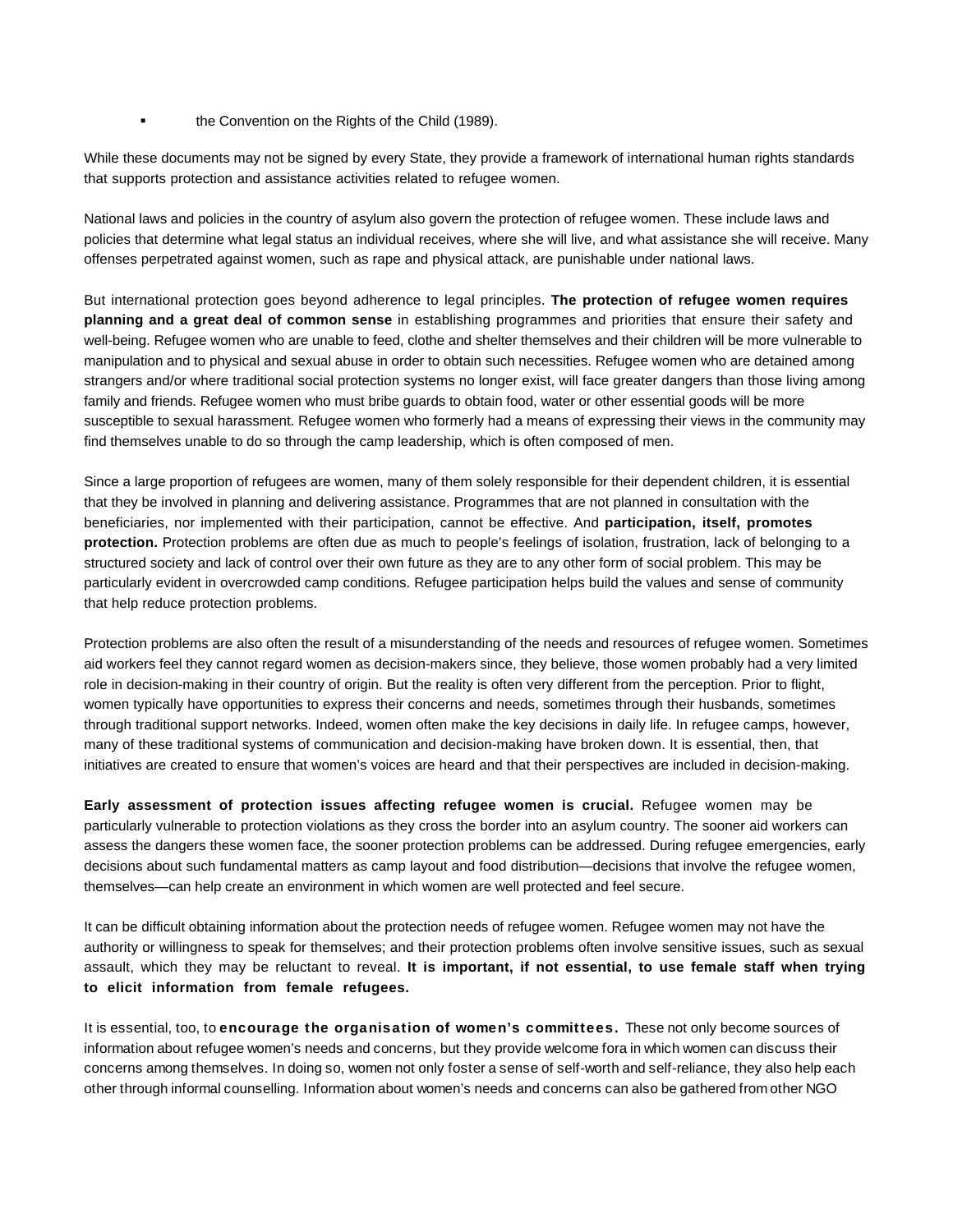staff workers, country-of-asylum ministries of health, education and social services, and from direct, on-the-spot observations.

#### Protecting Refugee Women in Camps and Settlements

Sensitivity to the special protection problems of refugee women and common sense can help prevent protection problems from arising in refugee camps and settlements. Too often refugee women face dangers stemming from poor camp design: communal housing that provides no privacy for women; location of basic services, such as latrines, at unsafe distances from where refugee women are housed; poor lighting. In many refugee situations, strangers are thrown together while no efforts are made to restore traditional communities; unaccompanied women and female-headed households may be intermixed with single men; traditional mechanisms for ensuring order within the community may be broken down. Women may not have equal access to food and other distributed items in camps; they may have to walk great distances alone to obtain water and firewood; they may not have equal access to health care, education and skills training and income-generating activities.

Some very practical steps can be taken to avoid these problems. Among them:

- **talk to the women** about how to improve their security;
- **ensure that basic services/facilities at the site are located in easily accessible places** so women are not vulnerable to attack when they use these services/facilities;
- **improve lighting** where possible;
- **designate refugee women as the initial point of contact for emergency and longer-term food distribution.** (This will also help reduce the diversion of food supplies to military forces.);
- **monitor the nutritional status of women and children** to identify problems in food distribution;
- **consult with refugee women about the type and location of water points** and the kinds of containers preferred for carrying water;
- **consult with refugee women about the location and means of collecting fuel** for cooking and heating;
- **involve refugee women in the design of health programmes** that are appropriate for them and that guarantee that women have equal access to health services, including reproductive health;
- **integrate a full range of reproductive health services into the primary health care programme;** include awareness campaigns about sexually transmitted and other diseases, HIV/AIDS, and the medical consequences of harmful traditional practices, such as female genital mutilation;
- **develop programmes for the recruitment and training of refugee women as health workers;**
- **institute counseling and mental health services for refugee women,** particularly for victims of torture, rape and other physical and sexual abuse;
- **ensure that refugee girls have equal opportunities as boys to obtain a primary education;**
- **ensure that refugee women have equal access as men to educational programmes** (including high school programmes, university scholarship programmes, adult education courses and skills training classes);
- **ensure equal access to programmes designed to increase economic self-sufficiency. (There is a direct relationship between access to adequate income and the protection of refugee women.)**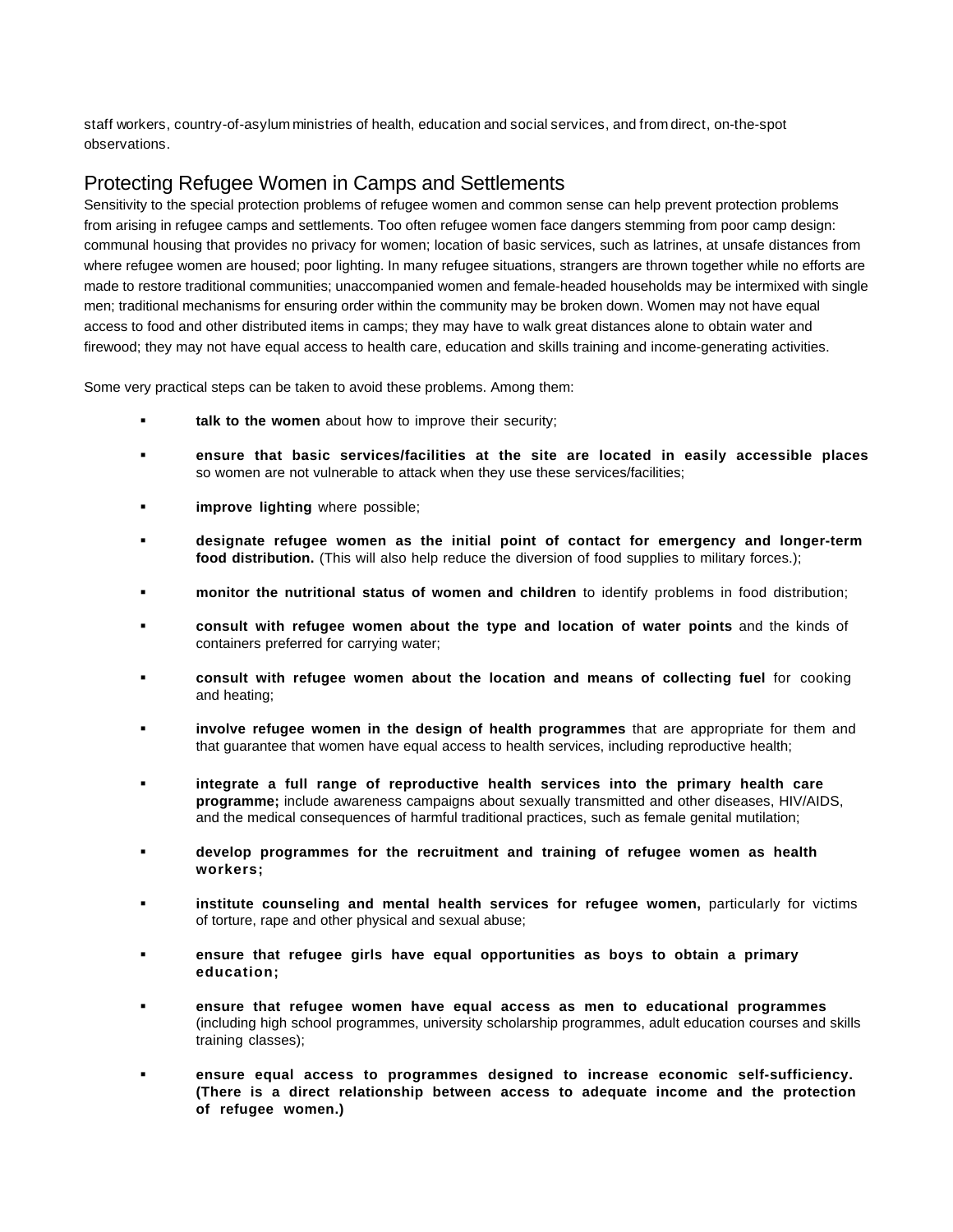### Protecting Dispersed Refugee Women

Refugee women living in urban environments or villages, under the jurisdiction of national laws, may also need protection against rights abuses. When working with dispersed refugee women, ensure they have

- **proper refugee documentation;**
- **access to education;**
- **access to training and income-generating activities;**
- **access to own or lease property;**
- **access to social services; and**
- **information about the medical consequences of harmful traditional practices,** such as female genital mutilation.

If necessary, lobby the government to amend its laws concerning refugees and refugee women, in particular.

#### **What NGOs do**

- **Involve refugee women in assessing needs and designing responses.**
- **Integrate measures to protect women and women's rights awareness in all programme activities.**
- Offer skills-training projects that foster economic independence.
- Sensitise local authorities and all members of the refugee community to the special protection problems faced by women.
- Offer special counselling and medical services to female victims of violence and sexual abuse.

Share information about refugee women's protection problems with other NGOs, appropriate authorities and UNHCR.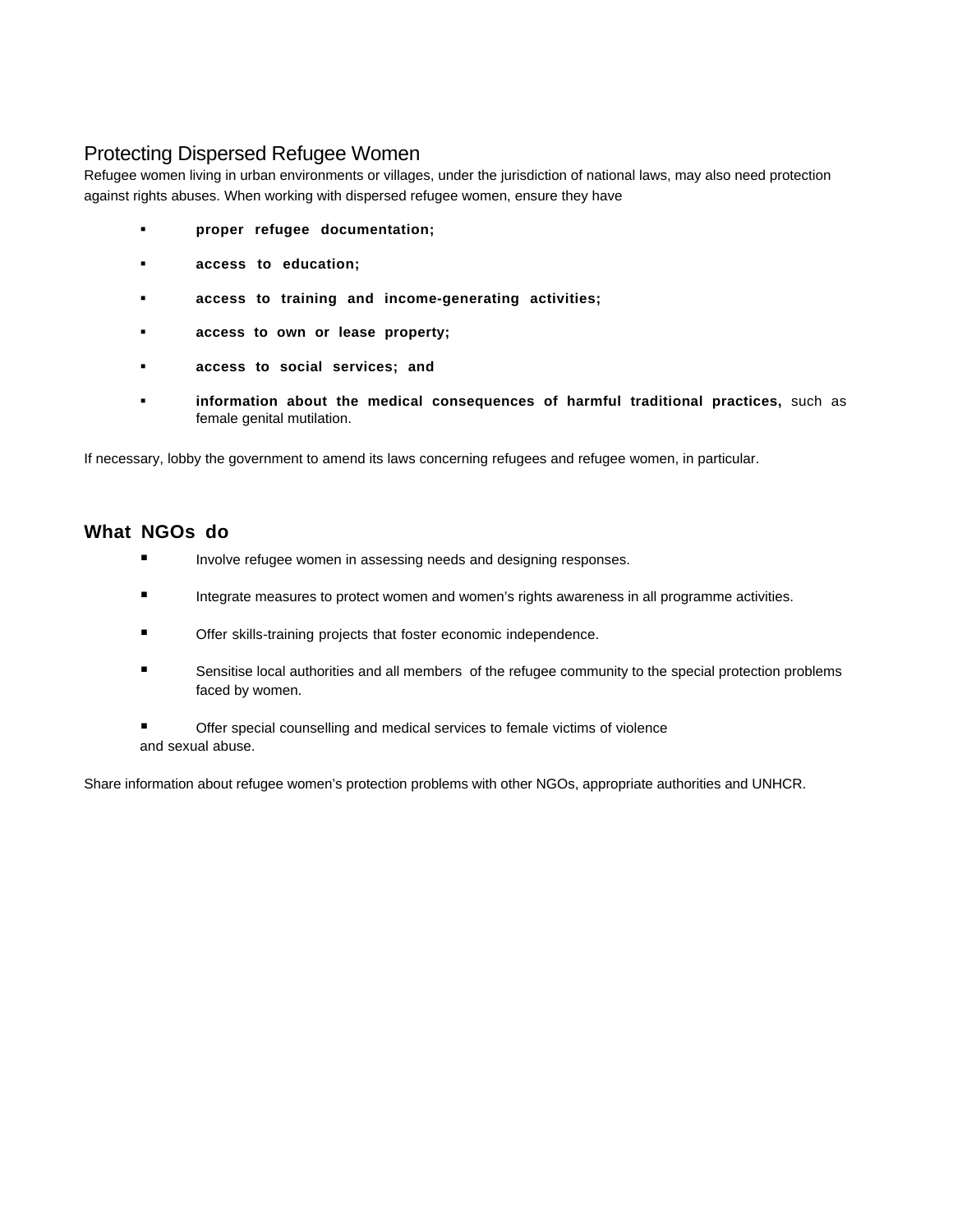## **C H E C K L I S T** Protecting refugee women

- Assess and make necessary changes in the physical design and location of refugee camps to promote greater physical security.
- Help ensure that refugee women have proper documentation and have access to whatever registration process is used to determine eligibility for assistance.
- Include refugee women in decisions affecting their security.
- Talk directly with refugee women to identify their protection needs and those who are victims of physical violence and sexual abuse (whenever possible, female staff should be appointed to conduct these interviews); offer these women counselling and medical assistance.
- Help ensure that the needs and rights of refugee women are integrated in all programmes for refugees.
- Promote awareness of women's protection issues and women's rights among all members of the refugee community.
- Share information about refugee women's protection concerns with other NGOs, appropriate authorities and UNHCR.
- Identify refugee women with serious protection problems who may be eligible for resettlement under the Women-at-Risk programme.

#### If you want to know more about…

PROTECTING REFUGEE WOMEN: see Guidelines on the Protection of Refugee Women, produced by UNHCR; Sexual Violence against Refugees - Guidelines on Prevention and Response, produced by UNHCR; The State of the World's Refugees 1997-98, Chapter 4.3 - Women in war-torn societies, published by Oxford University Press; the UNHCR Resettlement Handbook, produced by the Division of International Protection at UNHCR; Women as Asylum Seekers – A Legal Handbook, published by Immigration Law Practitioners' Association and Refugee Action, 1997; Reproductive Health in Refugee Situations – An Inter-agency Field Manual, published by UNHCR, 1999; contact the Reproductive Health for Refugees Consortium via the Women's Commission for Refugee Women and Children, New York, New York; visit UNHCR's web site [\(www.unhcr.](http://www.unhcr.org)org); visit the web site of the United Nations High Commissioner for Human Rights [\(www.unhchr.ch\);](http://www.unhcr.org) consult the REFWORLD CD-ROM.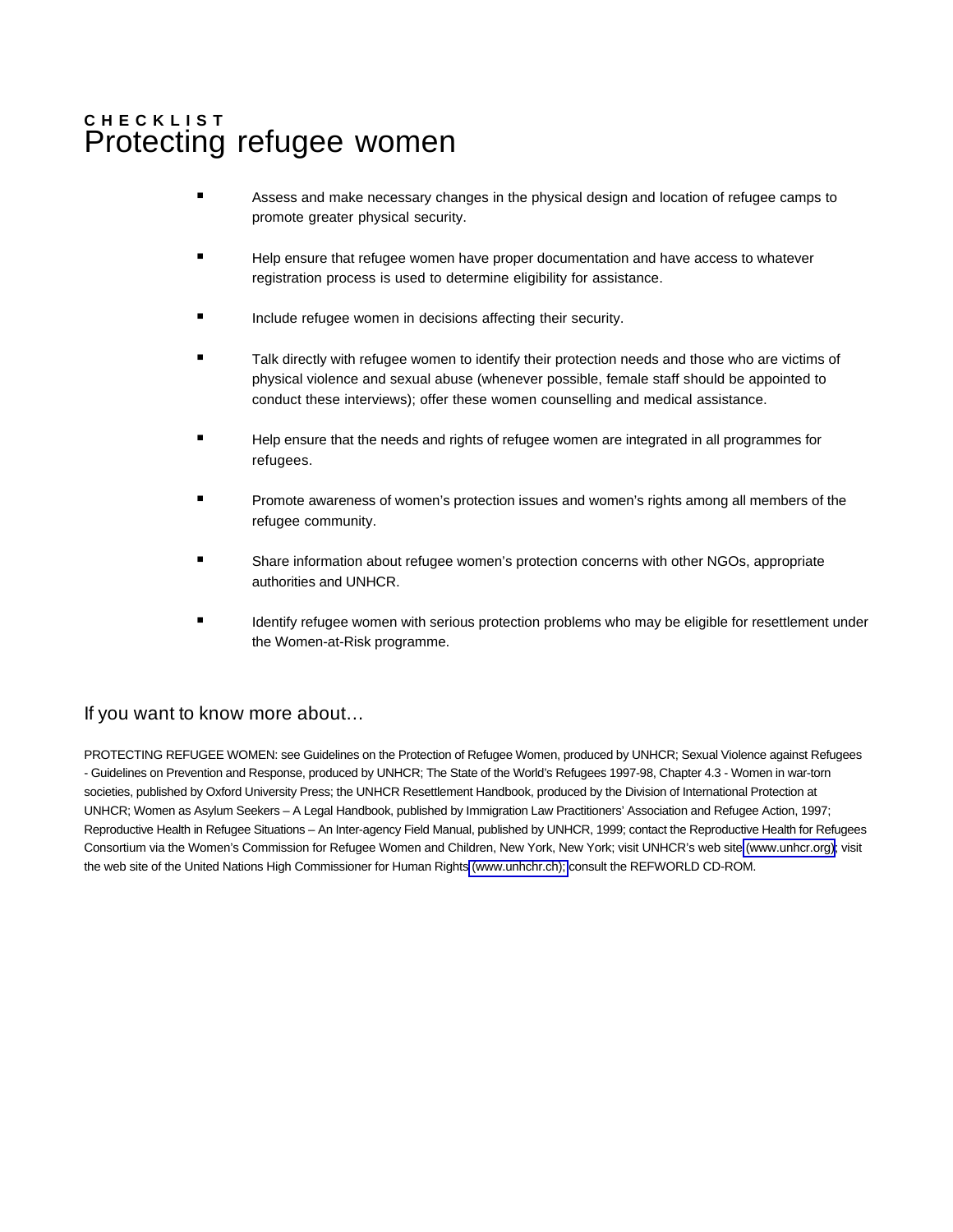## Protecting Refugee Children and Adolescents

#### About half of the world's refugees are children. **In refugee emergencies around the world, children are increasingly becoming not only accidental victims of refugee movements, but deliberate targets.**

Because of their dependence, their vulnerability and their developmental needs, all children, including refugee children, require special protection and care to realise their potential. In certain circumstances, adolescent refugees are more vulnerable to some human rights violations than are other age groups. For example, in times of combat, adolescents are often forcibly recruited. (The Report on the Impact of Armed Conflict on Children, by Graça Machel, offers the most comprehensive analysis of the issue ever compiled.) Younger children are dependent upon their parents or other adults to provide the basic necessities for survival. If these necessities are difficult to obtain, younger children are physically more vulnerable than adolescents or adults to illness and malnutrition. When resources are scarce, young children are the first to die.

#### **Life as a refugee is a life of trauma for children.** They can suffer acutely from

- the persecution of family members, the parental anxiety and distress, or the generalised violence that is associated with refugee flight;
- the very act of leaving home, usually suddenly and incomprehensibly;
- **Example 1** leaving behind family, friends and all that is familiar to them;
- **separation from one or both parents during flight;**
- the assumption of adult responsibilities if one parent is missing;
- a forced interruption of education;
- **a** lack of time or place for play;
- pressure from the military or armed groups who want to recruit them.

Refugee girls often face even greater protection problems than refugee boys. In some cultural and social contexts, girls are less valued than boys and so may be subject to neglect and abuse. Their participation in education programmes is often cut short; and they are victims of sexual abuse, assault and exploitation in greater numbers than are boys.

Among refugee children, **the most vulnerable are those who have been separated from their parents or usual guardian or care giver.** Sometimes, they travel with other relatives, family friends or others. When separated children travel alone, they are referred to as **unaccompanied minors.** But just because a child is "accompanied" does not mean he/she is protected. Special protection measures are required to ensure these children's rights are respected, to keep them safe from physical harm, and to help trace their family. If there are no special efforts to monitor and protect their wellbeing, the basic needs of separated and unaccompanied minors may go unmet and their rights may be violated.

Basic health care, nutrition and education are generally recognised as necessary for the physical and intellectual development of children. But basic programming for education not only ensures that the right to education is addressed; it also protects against human rights violations, such as child recruitment. Registration at birth not only protects the child when he/she is a refugee, but when he/she returns to the country of origin.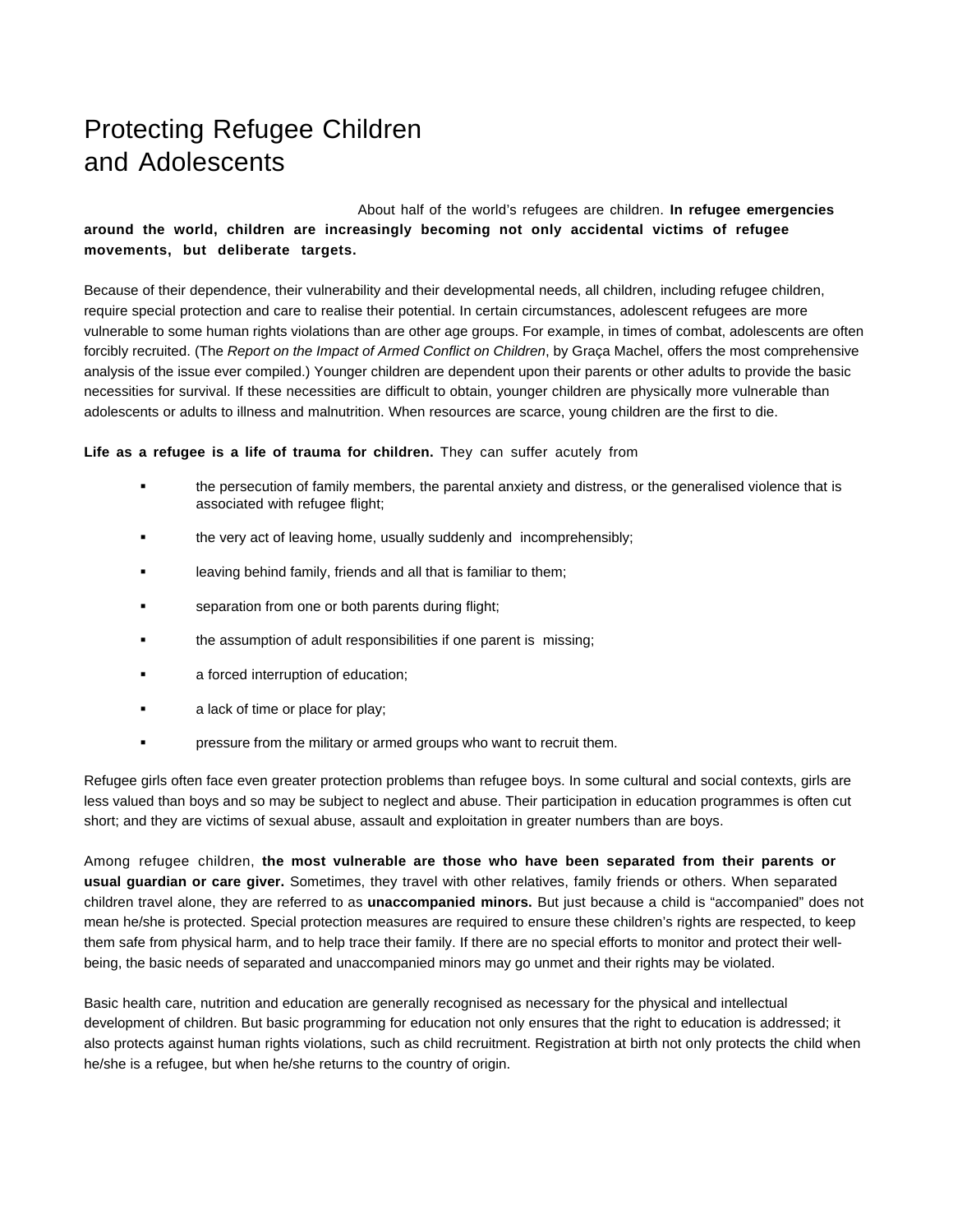Healthy development also depends on the nurturing and stimulation children receive as they grow, and on the opportunities they have to learn and master new skills. For refugee children, healthy development also requires coping with the multiple traumas of loss, uprooting and, often, even more damaging experiences.

The grounds for special action on behalf of refugee children are well established in both national and international law. **Refugee children share certain universal rights with all other people, have additional rights as children, and particular rights as refugees,** including entitlement to international protection and the assistance of UNHCR.

The international treaty that sets the most comprehensive standards concerning children is the 1989 **Convention on the Rights of the Child** (CRC). The CRC is the most widely adopted of any international treaty; almost every country in the world has ratified it. Because its standards are universally recognised, the CRC can be used as a powerful tool for advocacy. When a State is a signatory to the CRC but not to any refugee treaty, the CRC may be used as the primary basis for protecting refugee children. Even if a State has signed the Refugee Convention, the CRC can be used to protect refugee children as children.

While the CRC is not a refugee treaty, refugee children are covered by the provisions of the Convention because all CRC rights are granted to all persons under 18 years of age (under Article 1 of the Convention) without discrimination of any kind (Article 2). That means that all children, including refugee and displaced children, within the jurisdiction of a State party to the CRC, are covered by the CRC's provisions. The CRC requires States parties to take appropriate measures to ensure that a child who is seeking refugee status or is considered a refugee receives appropriate protection and humanitarian assistance (Article 22).

Virtually every aspect of a child's life is covered in the Convention, from health and education to social and political rights. These social welfare rights are not just principles or abstract goals. **Because they are rights, and because there is a prohibition against discrimination, whatever benefits a State gives to the children who are its citizens must be given to** all **children—including those who are refugees or even those who are illegal—on its territory.**

Three main themes underpin the CRC: the "best interests" rule, non-discrimination and participation. According to the Convention, States must make "**the best interests of the child** a primary consideration" (Article 3). In other words, States must analyse how each course of action—whether in budget allocations, law-making or administration of the government—may affect children. The "best interests" rule also applies when a decision is being made about an individual child, such as in cases of abuse or neglect or adoption.

The **non-discrimination** article of the CRC (Article 2) stipulates that every child within a State's jurisdiction holds all CRC rights regardless of his/her citizenship, immigration status or any other status. Refugee children, asylum seekers and rejected asylum seekers are entitled to all the rights encoded in the CRC.

The theme of **participation** is also prominent throughout the CRC. Participation can take many forms: social participation in the family and in community life, participation of those with special needs, such as disabled children, and participation in decision-making. When children participate in decision-making, adults can make better choices because they take into consideration the thoughts, feelings and needs of children.

Participation in the context of the CRC goes beyond the right to expression. The CRC states that the views of the child be given due weight in accordance with the age and maturity of the child (Article 12). Participation also meets children's developmental needs: children learn decision-making skills and gain the confidence to use those skills by contributing to the decision-making process.

The CRC defines the word "child" as anyone "below the age of eighteen years unless, under the law applicable to the child, majority is attained earlier" (Article 1). Eighteen is the widely accepted age of legal majority, or the age at which a person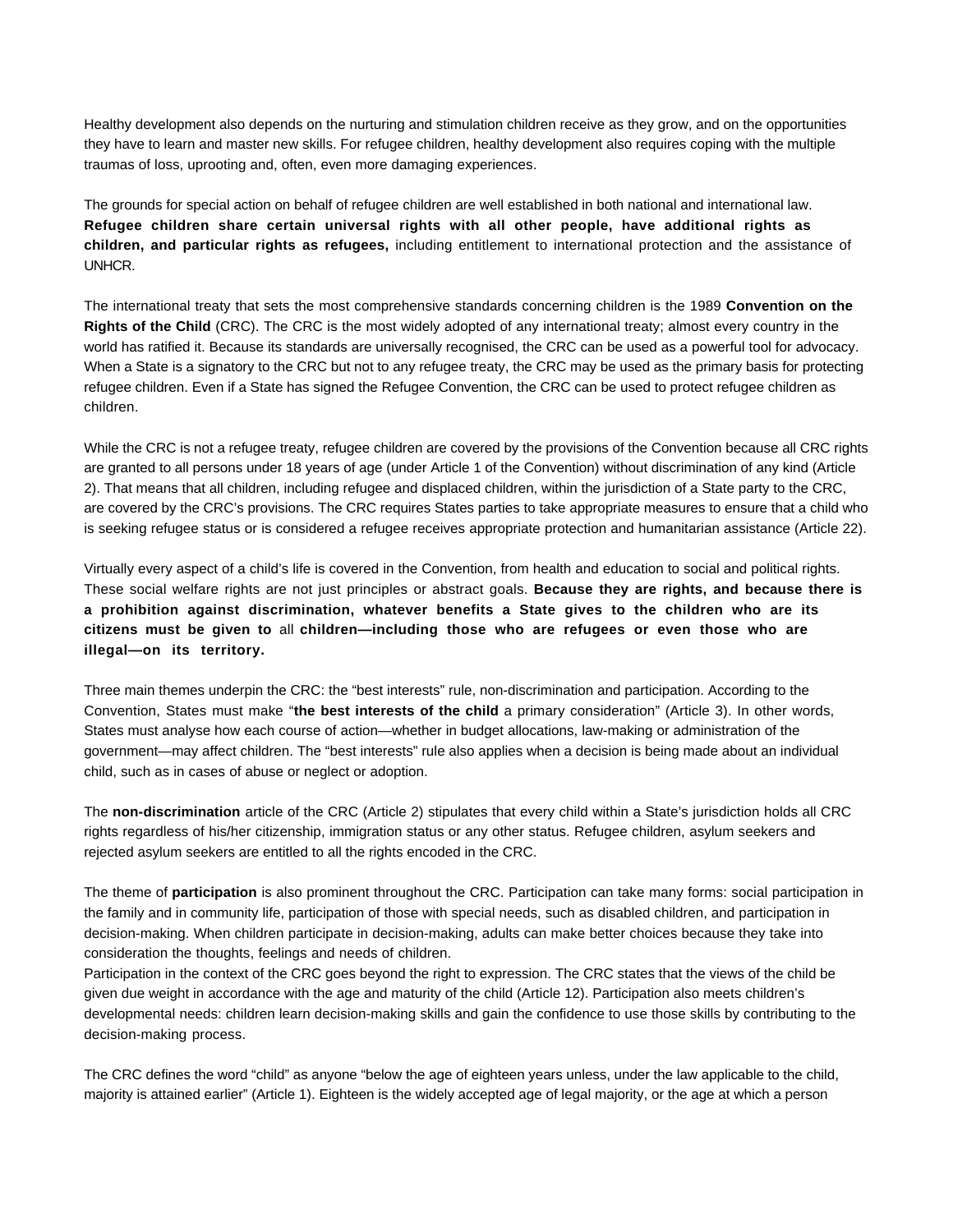assumes the legal rights of adults. In some societies, however, adolescents under the age of 18 perform many of the same roles as adults—in marriage, child rearing, work or combat. But although adolescents may have adult bodies and perform adult roles, they generally have not yet fully developed the emotional maturity and judgment, nor achieved the social status, of adults.

Refugee adolescents, like all adolescents, are still developing their identities and learning essential skills; but they must do so in unfamiliar surroundings, facing an uncertain future, while often threatened with sexual abuse/ exploitation or military recruitment.

Although the CRC gives individual rights to children, it also emphasises children's relationships with others. The CRC recognises that the family is "the fundamental group of society" and places children's rights in the context of parental rights and duties. In its own Policy on Refugee Children (1993), UNHCR declares that "preserving and restoring family unity are of fundamental concern" and asserts that "actions to benefit refugee children should be directed primarily at enabling their primary care givers to fulfil their principal responsibility to meet their children's needs." In other words, **the best way to promote the well-being of refugee children is to support their families; and one of the best ways to help families is to help the community.**

- **Promote child rights among government authorities and other relief agencies.**
- Incorporate activities to assess, monitor and address the needs of children in all refugee programmes.
- Coordinate efforts with other NGOs, the International Committee of the Red Cross (ICRC), UNICEF and UNHCR to trace members of families that have been separated during flight.
- Publicly condemn the recruitment of refugee children to be soldiers.
- Promote primary and secondary education for refugee children.
- Promote peace education, reproductive heath education, skills training and other activities for adolescent refugees.
- Share information about child rights violations and about unaccompanied minors with UNICEF, appropriate authorities, other NGOs and UNHCR.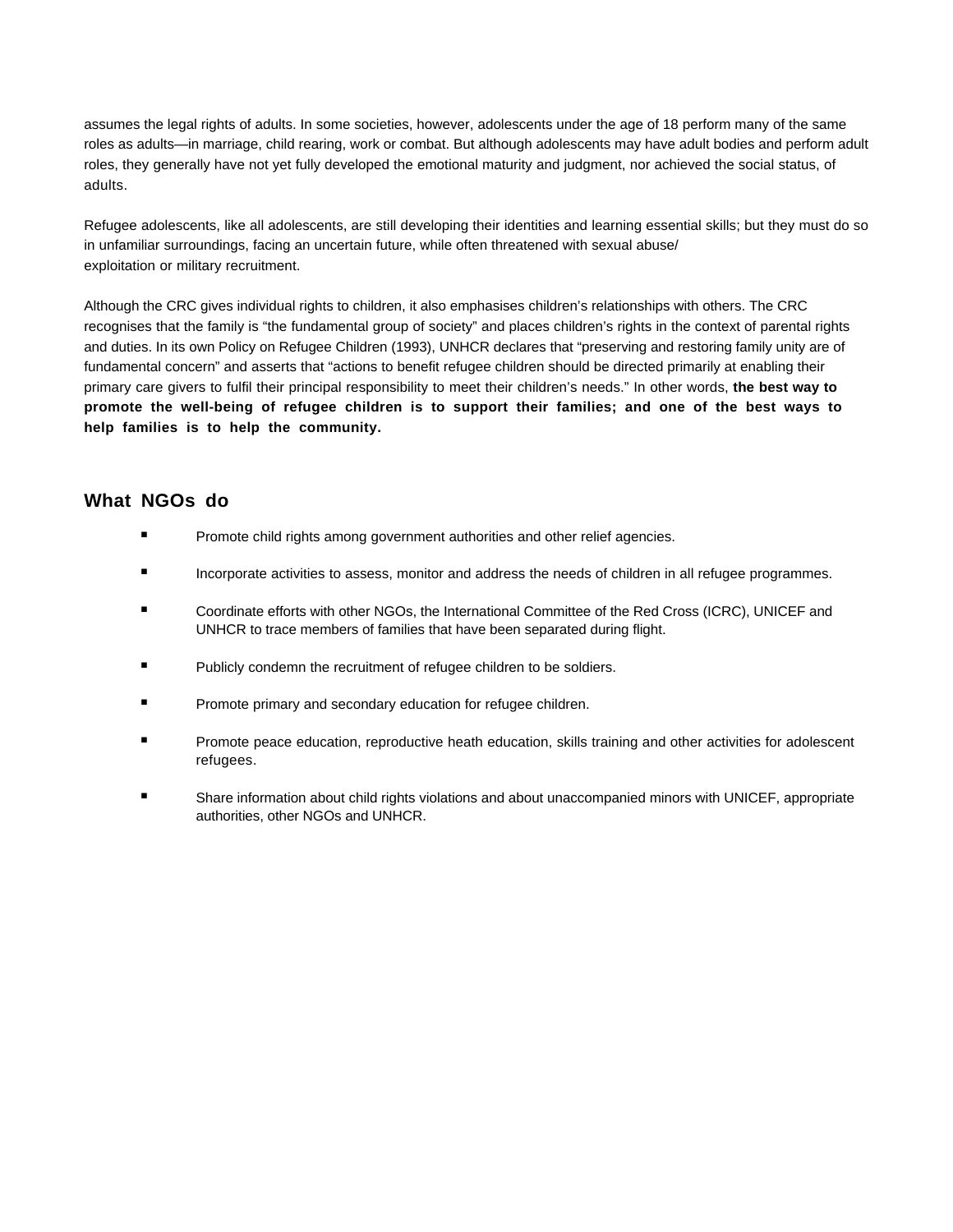# **C H E C K L I S T** Protecting refugee children and adolescents

- **Familiarise yourself with the Convention on the Rights of the Child.** 
	- Keep children informed about all decisions made on their behalf. Seek and consider their opinions.

#### **In the country of asylum**

- Verify that children are not placed in detention. If they are, ensure that it is in accordance with the law, that they are protected from physical abuse, that they are kept with their families, that they have access to education and play. If conditions are substandard, alert government authorities and UNHCR.
- Help ensure that children have access to appropriate refugee status determination procedures in accordance with their needs and with international law and practice.

#### **In camps and settlements**

- Verify that all children have access to potable water, shelter, basic health care and primary education.
- Verify that all children are receiving adequate quantities and quality of food.
- Be alert to signs of physical or sexual abuse of children.
- Be alert to efforts to recruit children as soldiers. Alert UNICEF, UNHCR, the Special Representative for the Secretary-General on Children and Armed Conflict and other NGOs if this practice comes to your attention. Make a concerted effort with these other bodies to address the issue. Where appropriate, encourage your organisation to publicly condemn the practice.
- Verify that children are registered at birth and that parents are given birth certificates.

#### **Separated minors**

- Talk to families caring for children to ensure that all the children are their own and none are children who are separated from their parents or usual guardian or care giver.
- Identify separated minors. Keep detailed records of these children and share information with UNICEF, UNHCR and other NGOs. Information is key to tracing family members.
- Help coordinate an effective family tracing operation.
- Try to keep siblings, as well as children who have developed close ties, together.
- Seek and consider children's opinions about their placement and care under guardians.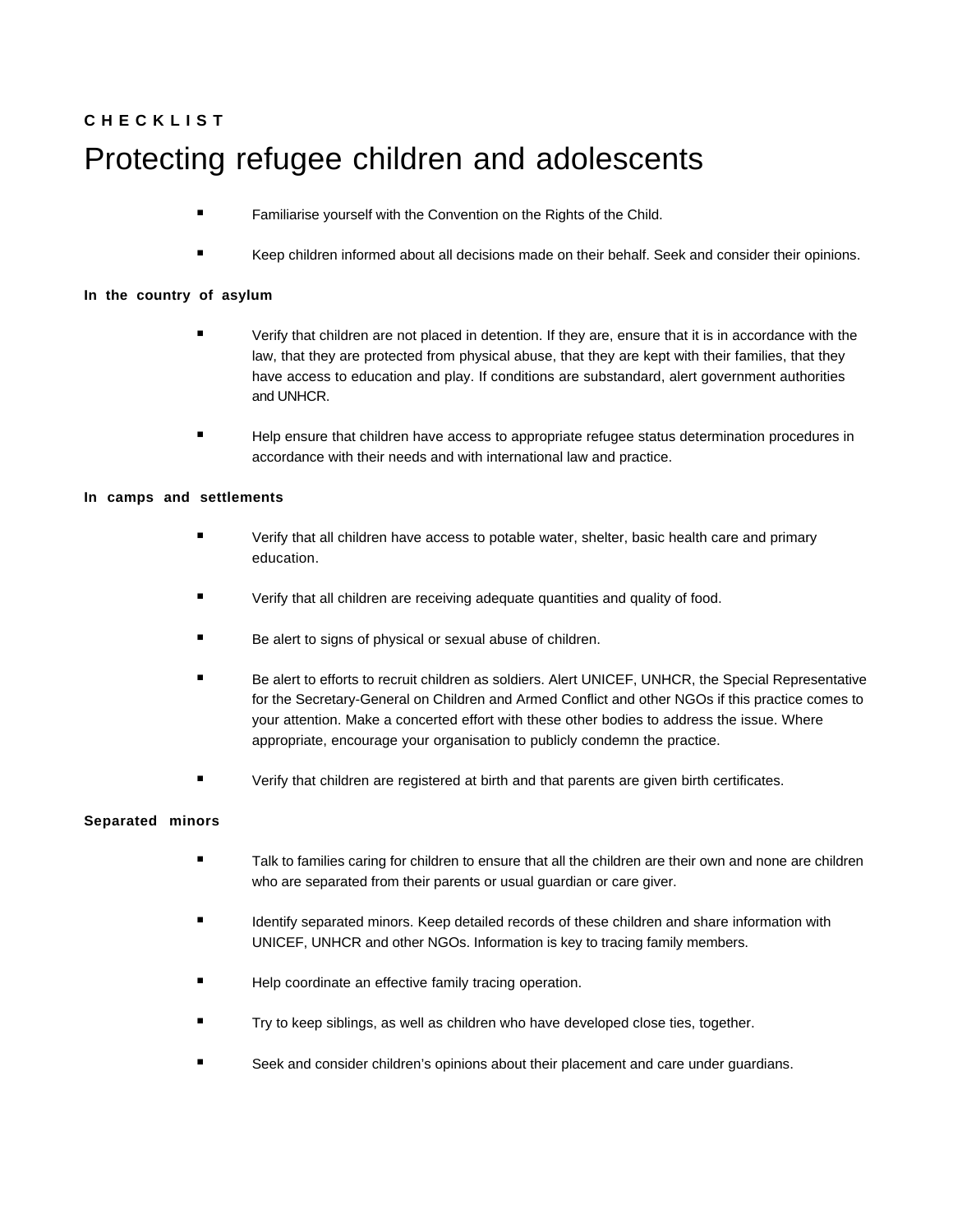- Monitor children living with families other than their own. Be alert to signs of abuse, neglect or exploitation and intervene when necessary and possible.
- **Help arrange for placement of unaccompanied minors with families** from the children's own community, if possible. This will help ensure continuity of language and culture. Always leave open the possibility of family reunions.
- Avoid creating orphanages and other institutional placements. Children's developmental needs are best served within a family context.
- Ensure that unaccompanied minors have access to the same schools, health services and other facilities used by refugees of the same age. They should not be isolated in special programmes.
- Continue to monitor unaccompanied children after they repatriate, integrate locally or are resettled to ensure they are adequately cared for.

#### If you want to know more about…

PROTECTING REFUGEE CHILDREN AND ADOLESCENTS: see Refugee Children: Guidelines on Protection and Care, published by UNHCR; Training Modules

prepared for the Action for the Rights of Children (ARC) project; the Convention on the Rights of the Child, at the web site of the United Nations High Commissioner for Human Rights [\(www.unhchr.ch\);](http://www.unhcr.org) Implementation Handbook for the Convention on the Rights of the Child, published by UNICEF; Report on the Impact of Armed Conflict on Children, by Graça Machel, published by UNICEF (and accessible via the UNICEF web site: [www.unicef.org\).](http://www.unicef.org)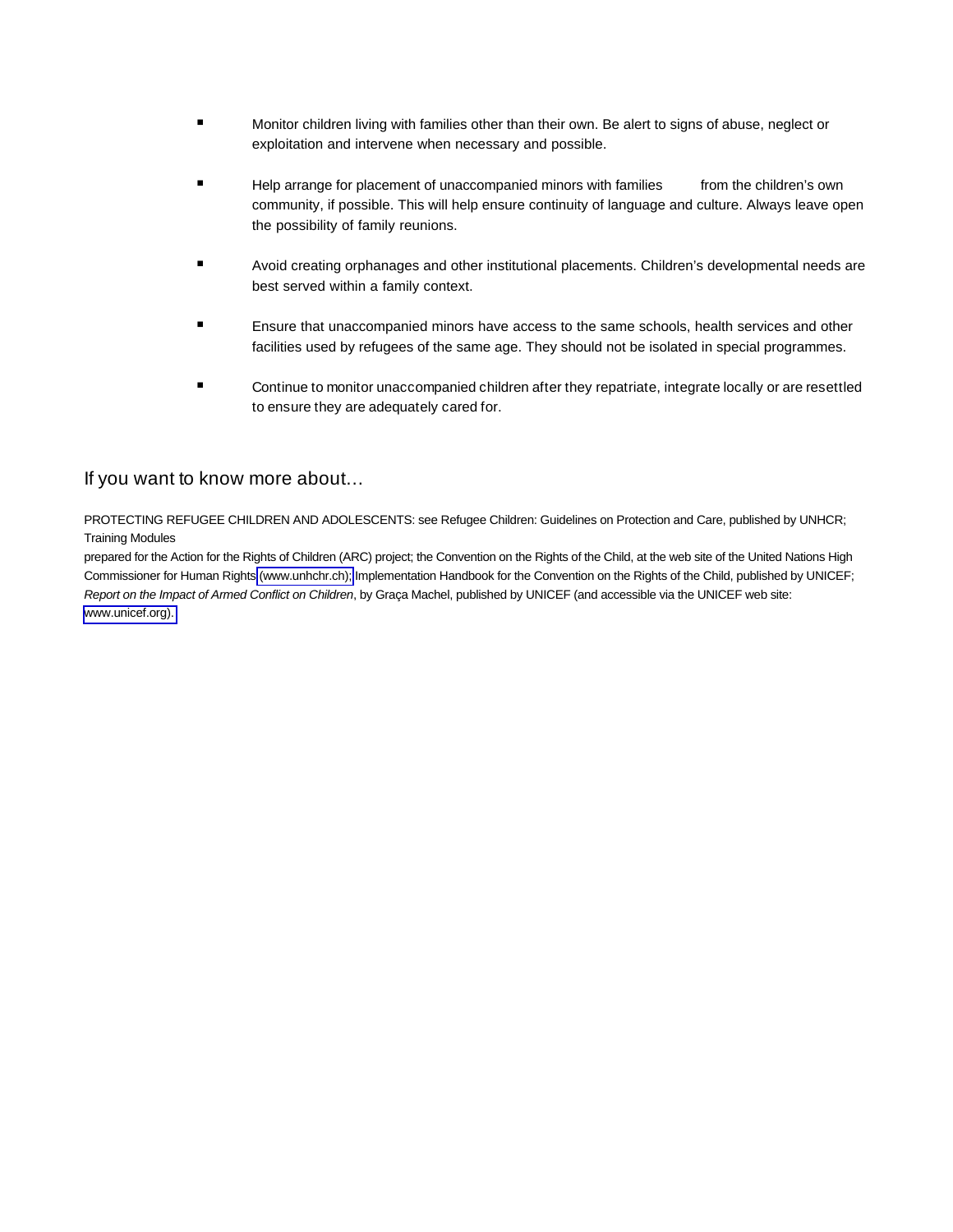## Protecting Older Refugees

How old is an "older" refugee? Ages can range from the mid-forties in some African countries to the mid-seventies and above in some Latin American nations. But while ages may be relative, older refugees everywhere share some common problems: they often have reduced access to training and employment opportunities; they often lack information about their rights and the services and facilities available to them; and they risk neglect or abandonment by family members who are unable to provide care.

There is a widely held assumption that older persons, and older refugees, in particular, are passive and dependent. That assumption has been repeatedly proven wrong. Many older persons want to contribute actively to the well-being of their nextof-kin. They become dependent only in the final stages of disability or illness. **The tragedy of older people who have been forcibly displaced is not so much that they become dependent on others, but that they have been robbed of the means to provide for others in the manner they would wish.**

Invariably, **elderly persons are put at risk when families separate.** Separation can occur at any stage of the refugee experience:

- pre-flight: during genocides, younger people are killed while the elderly are left as internally displaced persons or refugees without support; younger people flee, leaving the elderly behind as "remainees" in the country of origin.
- local integration: elderly are left behind in camps or collective centres while younger people depart in search of greater security or employment; long-staying refugees face old age in the country of asylum without family support.
- resettlement: younger people resettle while elderly persons are left behind, either because they are excluded under discriminatory criteria (they may not pass medical screenings, for example) or because they do not want to leave.
- repatriation: long-staying refugees have lost touch with their country of origin and do not want to or are unable to return; elderly persons repatriate alone, leaving younger generations behind in exile.

Everywhere in the world, the elderly have been the population group most affected by social disintegration. Social disintegration is usually caused by economic decline, resulting in drastic reductions of living standards for the poorest people (with refugees among the hardest hit) and the separation and dispersal of families as a result of war, flight and economic or security pressures. This results in a rise in the number of unaccompanied elderly persons in need. In addition, traditional support networks in many developing countries are eroding. Elderly persons in some of these countries no longer command the same authority, respect and support as they used to. As a result, unaccompanied elderly refugees in some developing countries face situations of utmost misery and destitution. The poorest among them may live marginalised lives as beggars and may never even come to the attention of aid agencies or UNHCR. Bad nutrition, appalling living conditions and lack of medical attention makes them susceptible to illness; their life expectancies plummet.

In many refugee camps and collective centres, those who are young and healthy are the first to leave while the more vulnerable members of the community—the sick, the handicapped, single mothers with children and the elderly—stay behind. Often, in the end, a core group of elderly persons is left with nowhere to go and no one to care for them. This can then lead to **chronic dependency** for those elderly refugees who have not found solutions to their problem and are unable to secure State benefits or family support. In some instances, elderly refugees have become dependent on UNHCR for long periods of time.

The protection problems most associated with elderly refugees are: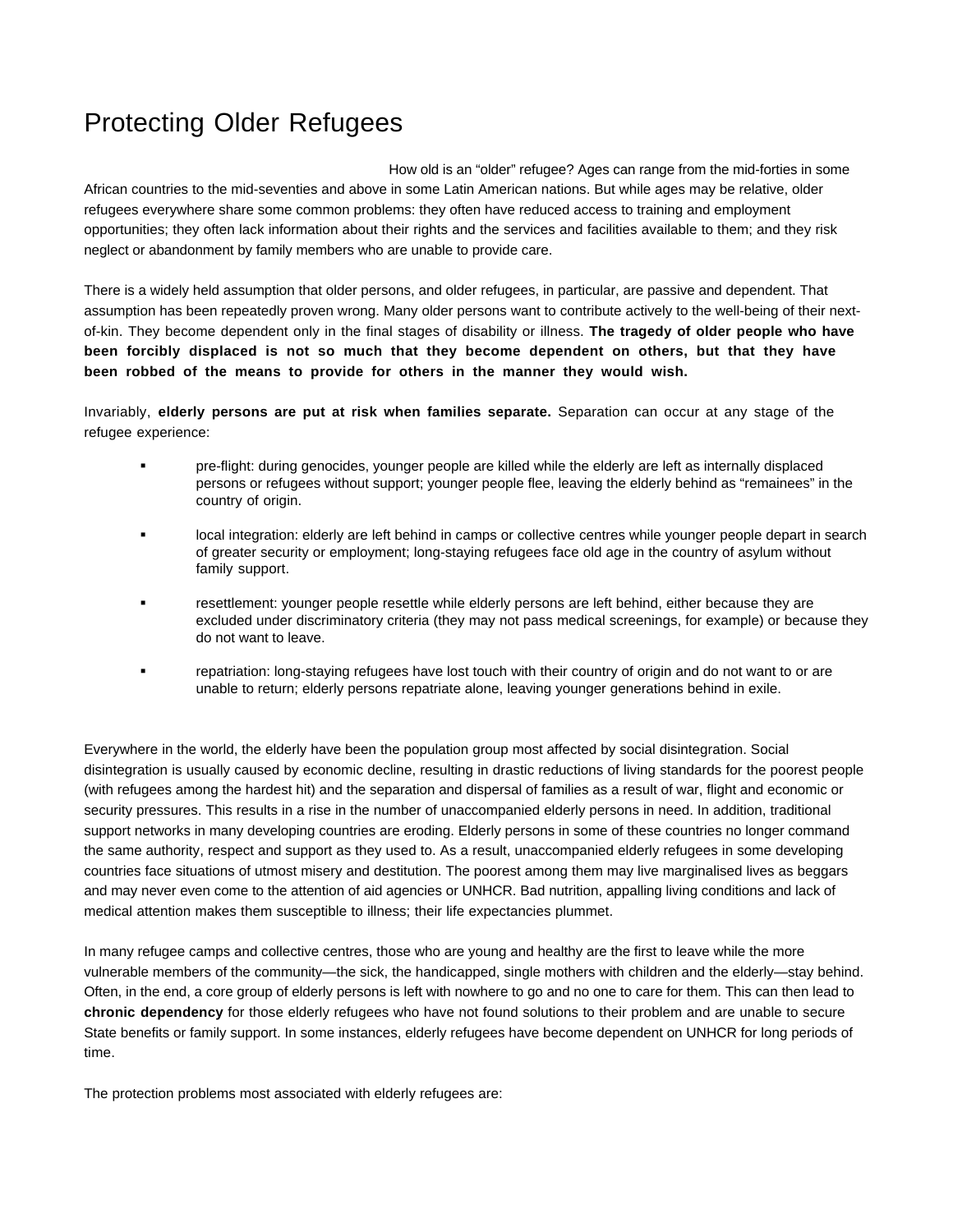- **lack of information about rights, entitlements and claims procedures;**
- **a need for expert legal advice or representation** to deal with specific issues;
- **lack of access to important documentation,** especially documents left behind in the country of origin;
- **lack of mobility** (which, in camp settings, can be alleviated by sympathetic camp design); and
- **access to medical and health care,** which may be more critical than for other refugee groups.

Often, elderly refugees are not even aware that UNHCR protection officers, legal support agencies or UNHCR-sponsored local lawyers are present to assist them. Even if they know about such services, the elderly may not be mobile or feel confident enough to seek their help.

Since many already feel isolated and alone, elderly refugees should not be segregated from the rest of the refugee community in programmes and/or living centres of their own. Rather, they should be included in community development projects. Regular contact with children can help elderly refugees—and refugee children—feel part of a larger community and feel less alone and uncared for.

- **EXECONSIDER THE NET CONSIDER THE CONSIDER THE CONSIDER THE CONSIDER THE CONSIDER THE CONSIDER THE CONSIDER THE CONSIDER THE CONSIDER THE CONSIDER THE CONSIDERT CONSIDERATION**
- **Include older refugees in community development projects.**
- Coordinate with other NGOs in different sectors i.e., health, training, law to help ensure that older refugees are adequately cared for.
- Coordinate efforts with other NGOs, the International Committee of the Red Cross and UNHCR to trace members of families that have been separated during flight.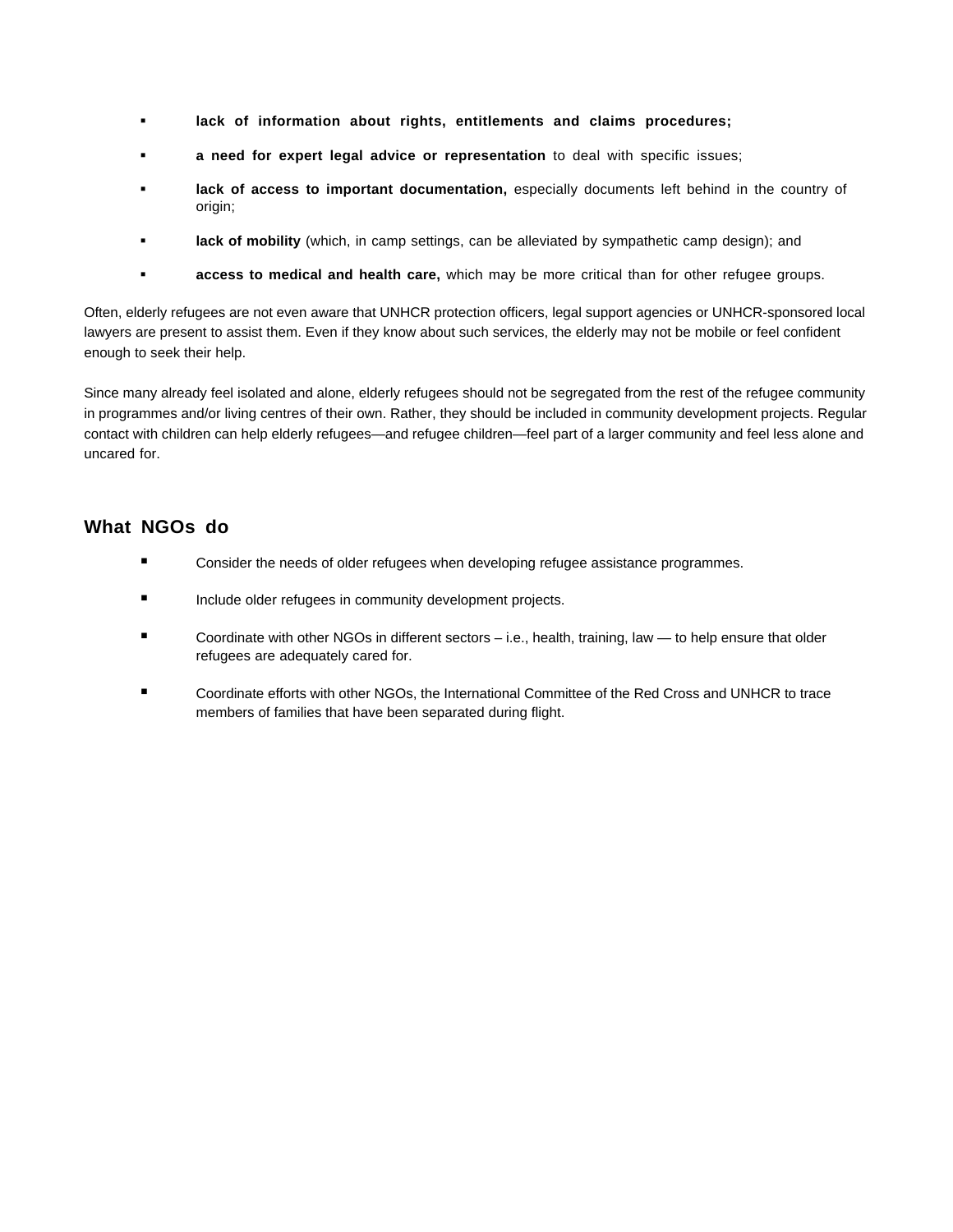## **C H E C K L I S T** Protecting older refugees

- Seek out and identify older refugees in need of legal advice. Older refugees may not be aware of the services available to them to help them regularise their status and secure access to benefits and entitlements; or they may be unable or reluctant to approach agencies. Active outreach is often the only way of finding these refugees and helping them.
- Include older refugees in all community service initiatives.
- Share information about older refugees with other NGOs and with UNHCR to ensure their needs are met.
- Include older refugees in education, training and income- generation activities, both as recipients and as providers. Try to match their interests and abilities with appropriate projects.
- Devise projects that bring older refugees together with refugee children.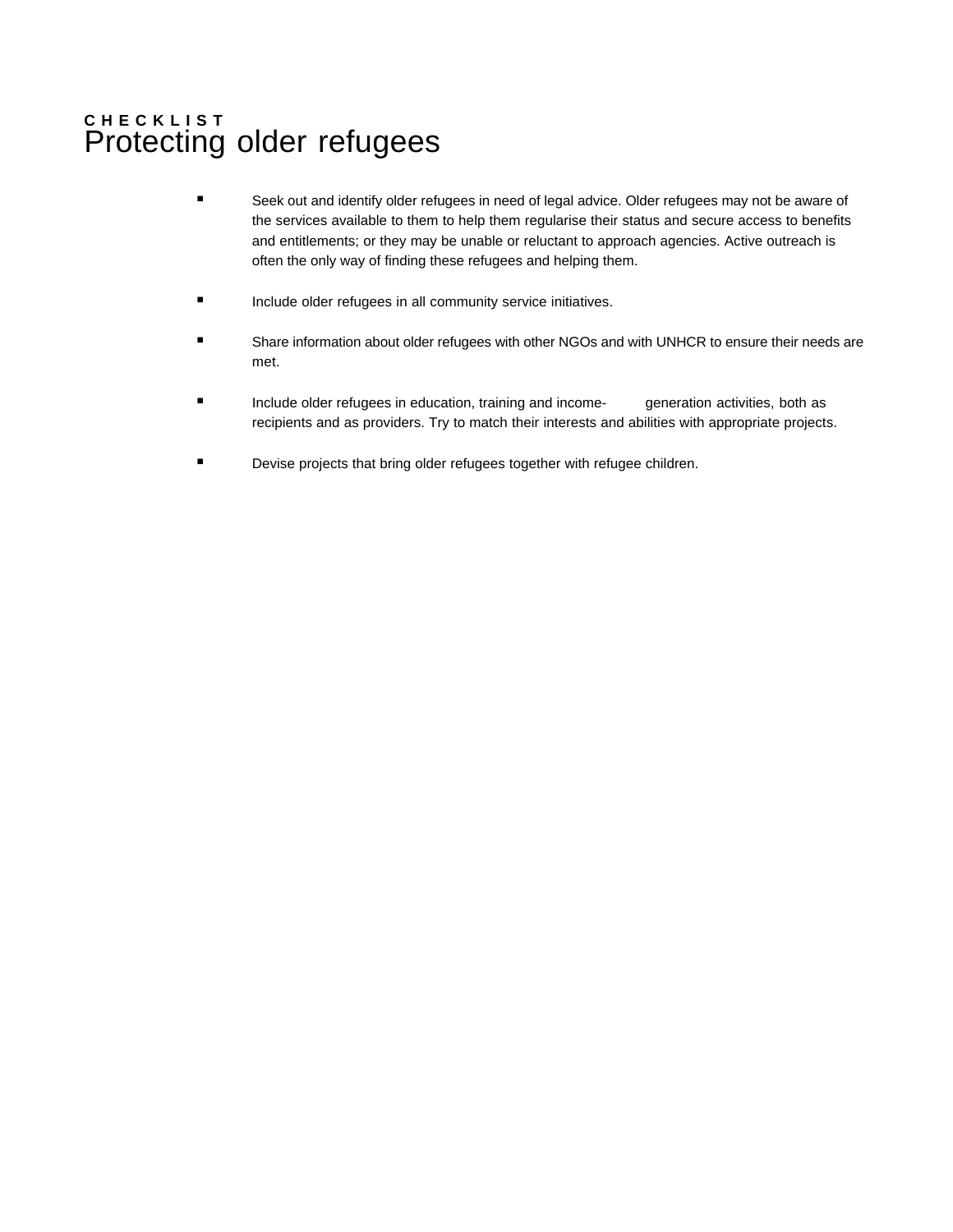## Protecting Internally Displaced Persons

Internally displaced persons are defined as

" **...persons or groups of persons who have been forced or obliged to flee or to leave their homes or places of habitual residence, in particular as a result of or in order to avoid the effects of armed conflict, situations of generalised violence, violations of human rights or natural or human-made disasters, and who have not crossed an internationally recognised State border"** (from Guiding Principles on Internal Displacement).

In general, internally displaced persons have many of the same protection needs as refugees, but they have not crossed an international border and sought refuge in another country.

UNHCR's Statute does not entrust the organisation with any specific legal obligations towards internally displaced persons. But an article in the Statute states that the High Commissioner for Refugees may "...engage in such activities...as the General Assembly may determine within the limits of the resources placed at [her] disposal" (Article 9). On the basis of this Article, the General Assembly has, on a number of occasions, either authorised the High Commissioner to act on behalf of internally displaced persons, or supported actions already taken by UNHCR on behalf of internally displaced persons. (However, it is not UNHCR's mandate to act on behalf of persons displaced by natural disasters.)

Still, UNHCR can work on behalf of internally displaced persons only if certain specific criteria, set by the UN General Assembly, are met. UNHCR must

- obtain a specific request for involvement from the General Assembly, the Secretary-General or another principal organ of the United Nations, such as the Economic and Social Council;
- obtain the consent of the concerned State or relevant entity;
- have proven expertise and experience to assist, protect and seek solutions for internally displaced persons in the particular situation; and
- work within the limits imposed by the amount of resources given to the organisation to fund those activities.

The **United Nations Office for the Coordination of Humanitarian Affairs (OCHA)** is mandated to coordinate protection and assistance activities for those humanitarian concerns that fall in the gaps of existing UN agency mandates—including internal displacement. OCHA advocates humanitarian issues with political organs and, through the **Emergency Relief Coordinator (ERC),** also coordinates humanitarian responses to emergencies, including those involving internal displacement.

The legal framework for the protection of internally displaced persons includes human rights law, humanitarian law and national laws. In April 1998, the Commission on Human Rights adopted the Guiding Principles on Internal Displacement, which consolidate many of the most important international protection principles applied to the protection of internally displaced persons. The Guiding Principles reflect and are consistent with human rights and humanitarian law and draw on relevant precepts of refugee law. They comprehensively address all phases of internal displacement and are intended to provide guidance to States, non-State actors, other authorities and inter-governmental and non-governmental organisations on issues of internal displacement. The document states that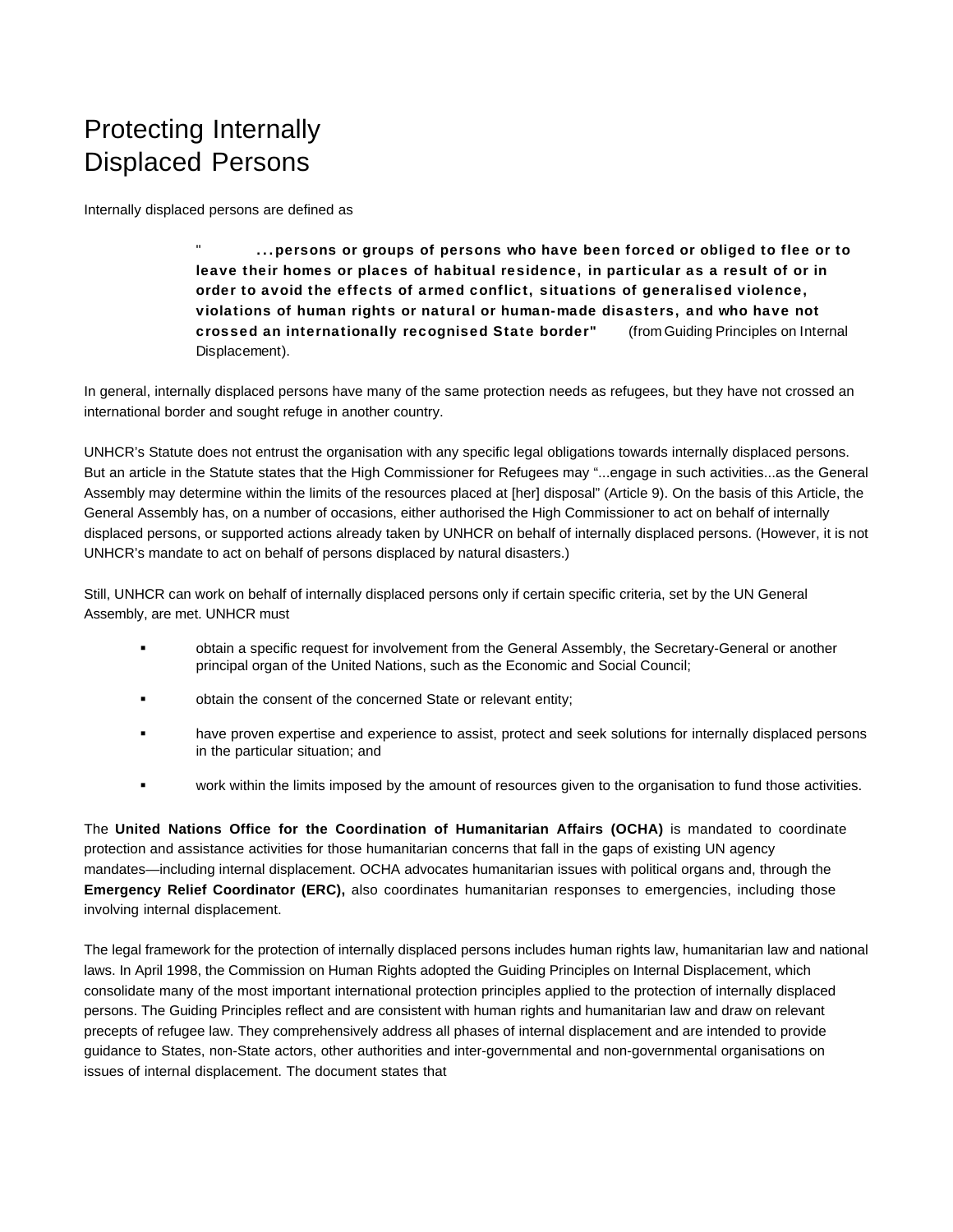- internally displaced persons shall enjoy, in full equality, the same rights and freedoms under international and domestic law as do other persons in their country (Principle 1);
- these principles are without prejudice to the right to seek and enjoy asylum in other countries (Principle 2);
- national authorities have the primary duty and responsibility to provide protection and humanitarian assistance to internally displaced persons within their jurisdiction (Principle 3);
- these Principles shall be applied without discrimination of any kind, such as race, colour, sex, language, religion or belief, political or other opinion, national, ethnic or social origin, legal or social status, age, disability, property, birth, or on any other similar criteria (Principle 4);
- displacement shall not be carried out in a manner that violates the rights to life, dignity, liberty and security of those affected (Principle 8);
- international humanitarian organisations and other appropriate actors have the right to offer their services in support of the internally displaced (Principle 25); and
- competent authorities have the primary duty and responsibility to establish conditions, as well as provide the means, which allow internally displaced persons to return voluntarily, in safety and with dignity, to their homes or places of habitual residence, or to resettle voluntarily in another part of the country (Principle 28).

Protecting internally displaced persons poses complex problems, since those persons remain under the jurisdiction of their country of origin—even though the country in question is unwilling or unable to guarantee the security of its citizens. All too often, relief agencies avoid these difficulties by providing only emergency assistance to displaced persons while neglecting the equally important issue of protection.

But with a concerted, coordinated effort, humanitarian agencies and UNHCR can provide protection to populations that are displaced and threatened with displacement. The very presence of humanitarian organisations can help moderate, if not prevent entirely, human rights abuses, especially if those agencies share information about human rights abuses with other organisations and the media.

In countries in which the structures of government have collapsed and armed conflict is raging, protecting displaced persons becomes even more difficult. Sometimes, the fighting parties may prevent humanitarian organisations from working in conflict zones. Or, if agencies are allowed to operate, their supplies may be plundered to support the war effort or used to sway the civilian population. In these instances, **humanitarian agencies often have to negotiate with the warring parties to gain access to displaced populations.** Sometimes this is accomplished through "relief corridors"—areas through which humanitarian assistance can be transported in relative safety—and "open relief centres", in which the local population can take refuge when threatened by the fighting. Still, it is often extremely difficult, if not impossible, to provide adequate protection and assistance when parties to the conflict obstruct access to displaced populations.

On some occasions, multinational military forces have been called into areas of armed conflict with the objective of protecting or assisting displaced persons within their country of origin. These forces have been used to protect humanitarian activities and/or to insulate and protect a given geographical area from violence, thereby safeguarding the people who live in or who have returned to that "safe area", "safety zone" or "safe haven".

Unfortunately, many of these "safe areas" have proved to be anything but safe for the people they are supposed to protect. Sometimes they have been the targets of external attack; sometimes, local military forces continue to operate within them; sometimes, the "safe zones" threaten the principle of asylum and the right of freedom of movement if they are controlled by groups who do not allow people to leave.

Several key principles should govern efforts to protect internally displaced persons:

- **respect, apply and promote the application of the** Guiding Principles on Internal Displacement. Urge States and other authorities to do the same;
- **support "safe areas" only if they serve a primarily protective purpose and can guarantee safety to those residing within them;**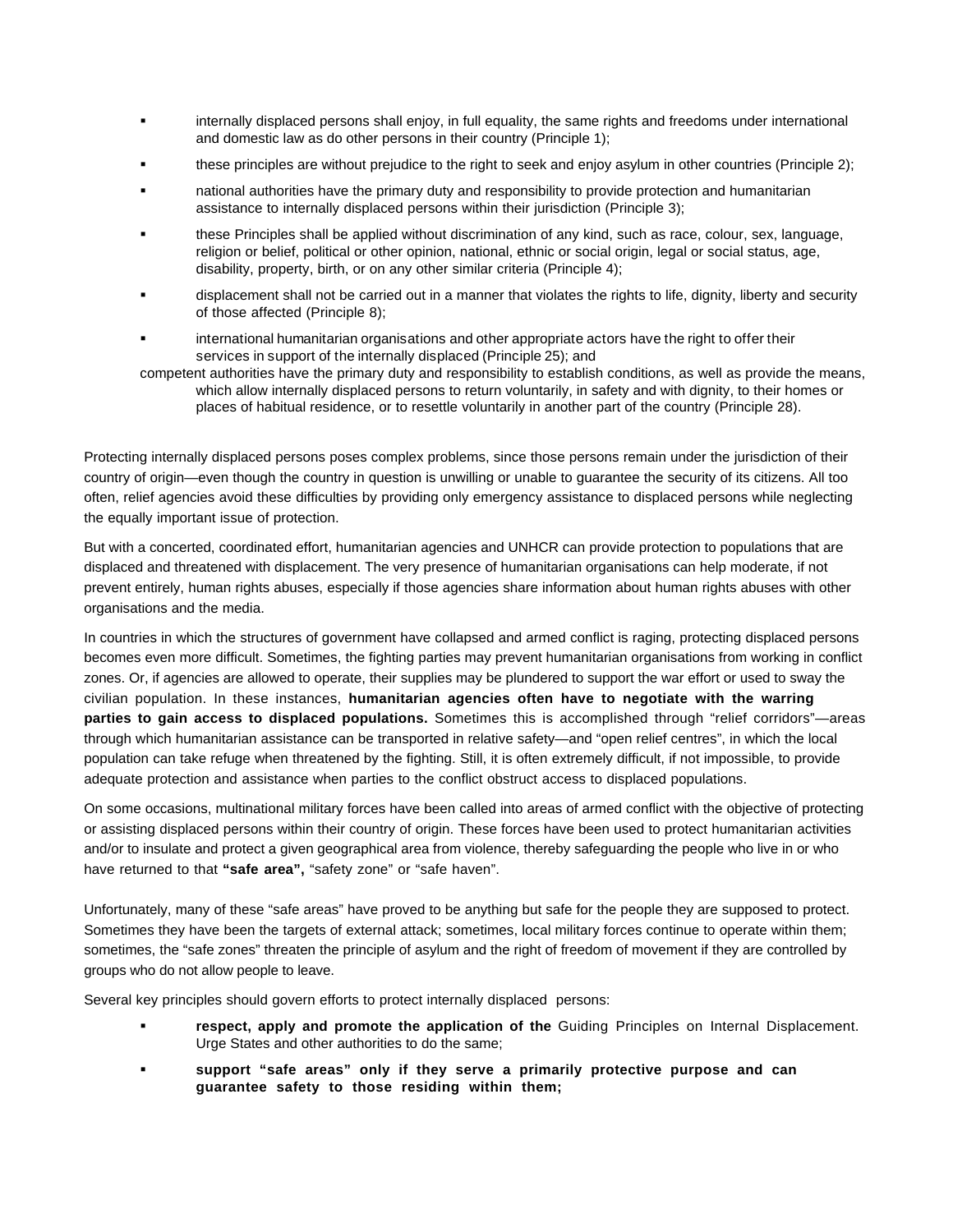- **ensure that protection activities do not violate the right of people to leave a dangerous situation and seek refuge elsewhere,** whether in another country or another part of their own country;
- **uphold the right of internally displaced persons to return to their previous or usual place of residence;** and
- **ensure that internally displaced persons are not pressured to return to any area against their will.** It is not acceptable for displaced persons to be returned to locations that are still affected by armed conflict. The premature return of people to areas in which their security cannot be guaranteed can cause future population displacements.

- **Integrate protection measures in all programmes designed to assist internally displaced persons.**
- Advocate cease-fires, negotiations, and political resolutions among warring parties.
- Work with other agencies and UNHCR to monitor human rights abuses.
- **E** Disseminate the Guiding Principles on Internal Displacement.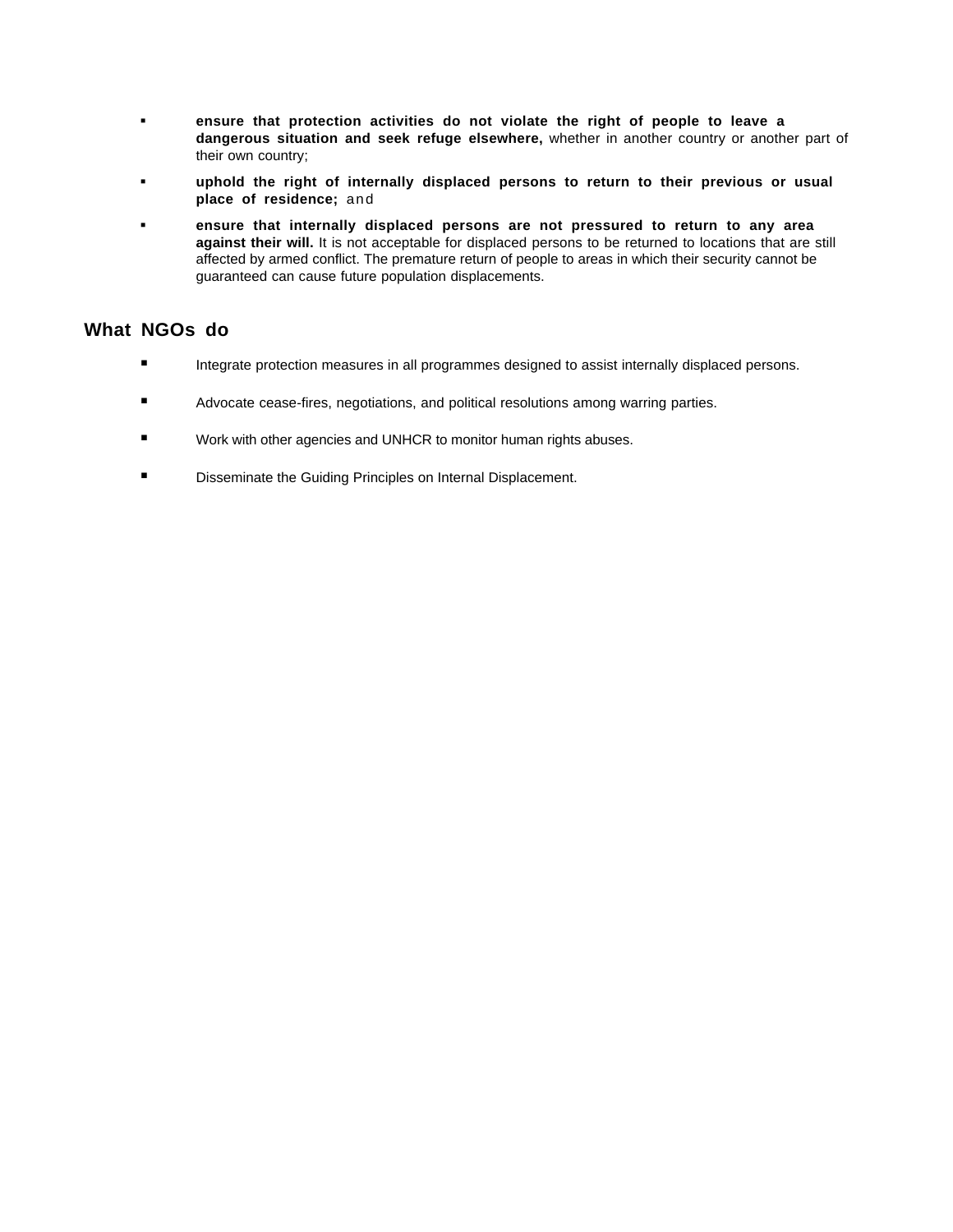# **C H E C K L I S T** Protecting internally displaced persons

- While providing humanitarian assistance, be alert to human rights abuses.
- Share information about human rights abuses with other NGOs, the United Nations Office for the Coordination of Humanitarian Affairs (OCHA), the Emergency Relief Coordinator (ERC), the United Nations High Commissioner for Human Rights (UNHCHR), UNHCR and the media.
- Whenever possible, intervene with the authorities concerned if protection problems arise.

#### If you want to know more about…

INTERNALLY DISPLACED PERSONS: see The State of the World's Refugees 1997-98, Chapter 3 - Internal conflict and displacement, published by Oxford University Press; Guiding Principles on Internal Displacement, produced by the United Nations; REFWORLD CD-ROM; visit UNHCR's web site [\(www.unhcr.](http://www.unhcr.org)org); visit the web site of the Office of the High Commissioner for Human Right[s \(www.unhchr.ch\)](http://www.unhcr.org); visit ReliefWeb at the United Nations Office for the Coordination of Humanitarian Affairs (OCHA) web site [\(www.un.org\).](http://www.un.org)

## Statelessness

The right to a nationality or citizenship was described by US Supreme Court Justice Earl Warren as "the right to have rights". Nationality or citizenship forms the legal connection between individuals and the State. In addition to providing a person with a sense of belonging and identity, nationality provides an individual with very specific, very real civil and political rights. **Without nationality, a person has no guarantee that he or she can obtain employment, go to school, have access to public services, participate in the political process, have access to a judicial system, or obtain a passport.** This is what it means to be stateless.

Nationality is usually based on a person's place of birth, his/her parentage or the relationship he/she has established with a country through long-term residence there. These factors provide what is known as a **"genuine and effective link"** or connection between the individual and the State.

A person may be or become stateless

- **as a result of an extended stay abroad;**
- through marriage to—and subsequent divorce from—a person of different nationality;
- **if he/she is a child born to stateless parents;**
- because of faulty administrative practices, including the failure or refusal of a state to ensure registration at birth;
- if he/she voluntarily renounces his/her nationality and fails to acquire a new citizenship before that renunciation takes effect;
- if a government amends its citizenship laws and denationalises whole populations;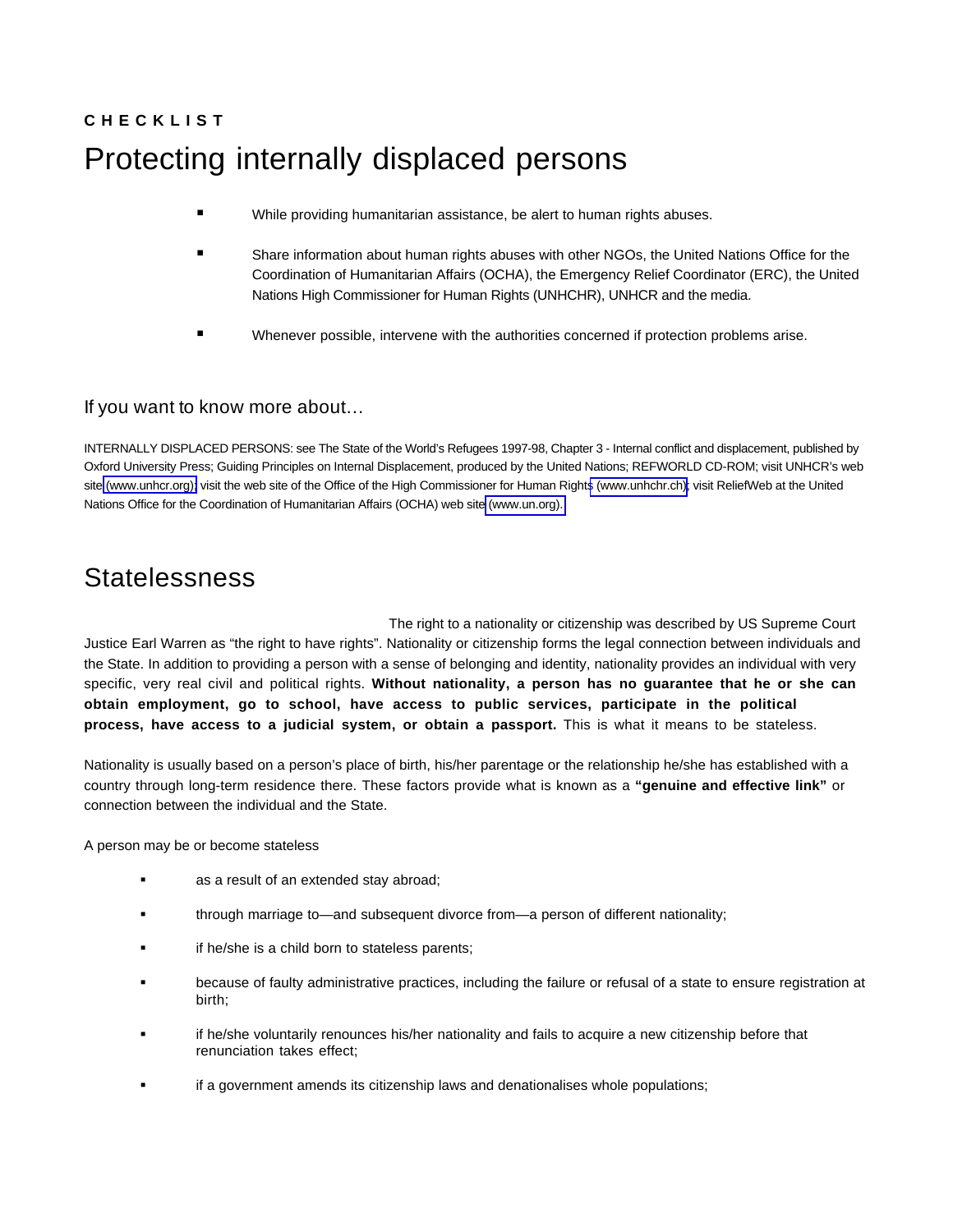- when states are formed, a state disintegrates, or a transfer of territory takes place, meaning new laws are adopted; and/or
- during mass expulsions.

#### In addition, **there are strong links between displacement and statelessness:**

- displacement can cause statelessness (when, for example, a person's displacement is followed or accompanied by a redrawing of territorial boundaries);
- displacement can be a consequence of statelessness (when stateless and denationalised populations are forced to leave their usual place of residence); and
- statelessness can be an obstacle to the resolution of refugee problems (when, for example, countries refuse to readmit former refugees on grounds of statelessness).

Statelessness can seriously affect people's security and the realisation of their human rights. It can also be a source of regional instability and can even become a threat to international peace and security.

**Statelessness is a problem that States should resolve.** Governments must take steps, both formally and in practice, to ensure they do not withdraw or withhold the benefits of citizenship from whole sections of the population who can demonstrate a genuine and effective link with the country and who, without State action, would otherwise be stateless.

States argue that it is their sovereign right to determine, under their own laws, who are and are not their citizens. International law provides for the sovereign right of each State to determine its citizens. Equally, international law calls upon States to act in accordance with international conventions and customs and the principles of law—a basic tenet of which is the avoidance of statelessness—when addressing issues of nationality.

International documents that cite the right to a nationality include:

- the Universal Declaration of Human Rights (1948),
- the Convention on the Nationality of Married Women (1957),
- the Covenant on Civil and Political Rights (1966),
- the Convention on the Elimination of All Forms of Discrimination Against Women (1979), and
- **the Convention on the Rights of the Child (1989).**

But the two primary international conventions on Statelessness are the 1954 Convention relating to the Status of Stateless Persons and the 1961 Convention on the Reduction of Statelessness, both developed under the auspices of the United Nations. **The 1954 Convention relating to the Status of Stateless Persons** helps regulate and improve the status of stateless persons and helps ensure that stateless persons enjoy fundamental rights and freedoms without discrimination. The Convention was adopted to cover those stateless persons who were not refugees and who were not, therefore, covered by the 1951 Convention relating to the Status of Refugees. The Convention's provisions are not a substitute for granting nationality to those born or habitually resident in a State's territory; they do not diminish the necessity of acquiring citizenship. Rather, the Convention sets forth the stateless persons' rights and obligations related to their legal status in the country of residence. Rights include access to courts, property rights and religious freedom. Obligations include conforming to the laws and regulations of the country. The Convention also addresses matters that affect the daily lives of people, such as access to employment, education, public relief, labour legislation and social security.

**The 1961 Convention on the Reduction of Statelessness** defines ways in which persons who would otherwise be stateless can acquire or retain nationality through an established link with a State through birth or descent. The Convention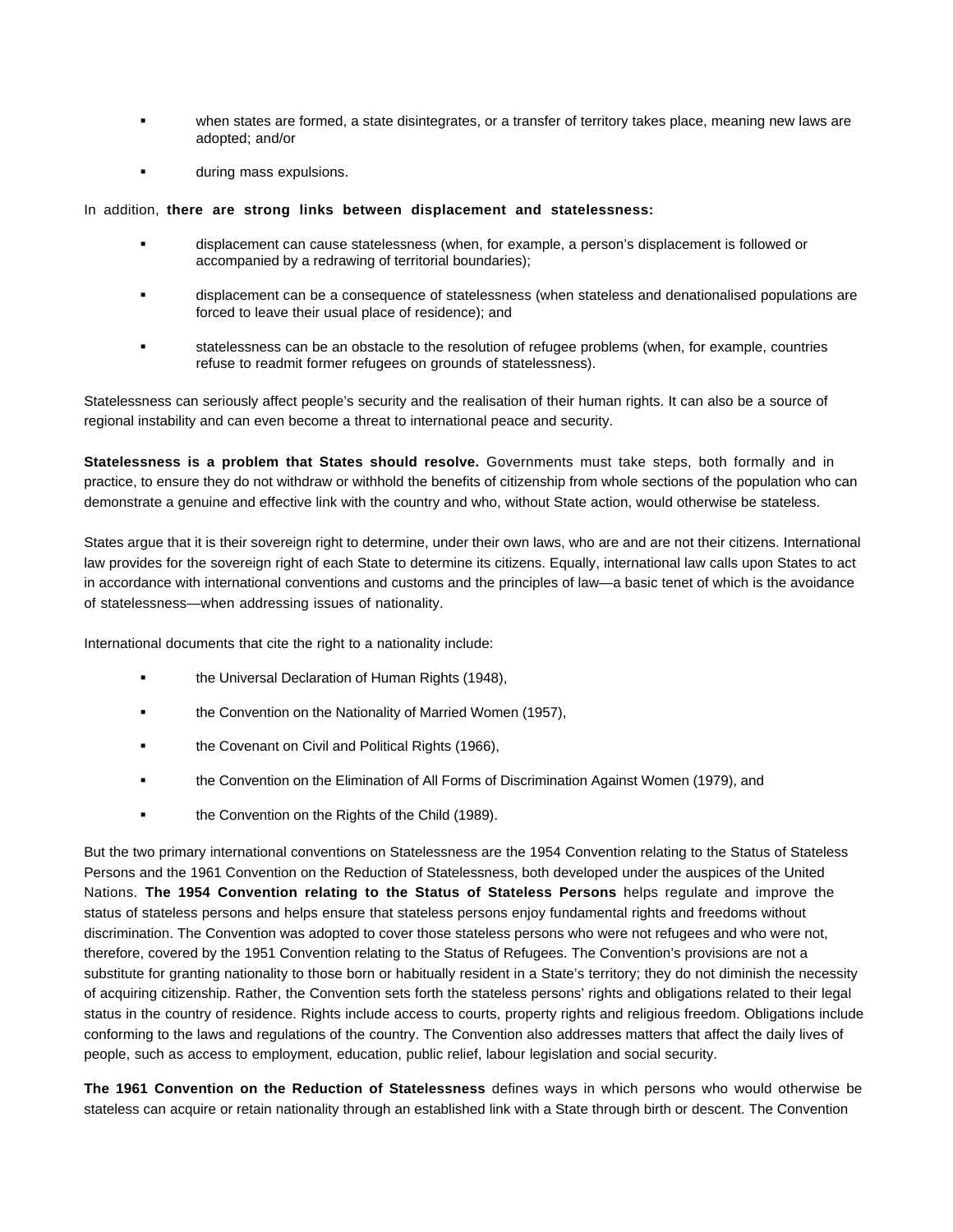covers such issues as the granting of nationality, the loss or renunciation of nationality, deprivation of nationality and transfer of territory. Retention of nationality, once acquired, is also emphasised.

Unfortunately, relatively few states have acceded to either Convention perhaps because, among other reasons, there was no body appointed to supervise and promote these Conventions until relatively recently. It has become clear, however, that **promoting accession to these Conventions is an important way of protecting stateless persons.** Accession to the 1954 Convention provides stateless persons with many of the rights necessary to live a stable life. Accession to the 1961 Convention would help resolve many problems which result in statelessness. It would also serve as a reference point for national legislation.

In 1996, the UN General Assembly called on UNHCR to promote accession to the 1954 and 1961 Conventions on Statelessness and provide governments with technical and legal advice on their nationality legislation. The agency works with governments drafting nationality legislation, helps coordinate emerging legal systems, assists and advises in individual and group cases of statelessness, and helps negotiate treaties related to statelessness. For States, assessing the risk of statelessness and finding ways to avoid it is the first step toward solving the problem of statelessness.

- Encourage governments to sign and implement the existing 1954 and 1961 international Conventions on Statelessness.
- Intervene with governments to find ways to avoid the creation of statelessness and to grant status in cases where statelessness cannot be easily resolved.
- Raise awareness of the problem of statelessness and act as advocates for stateless persons.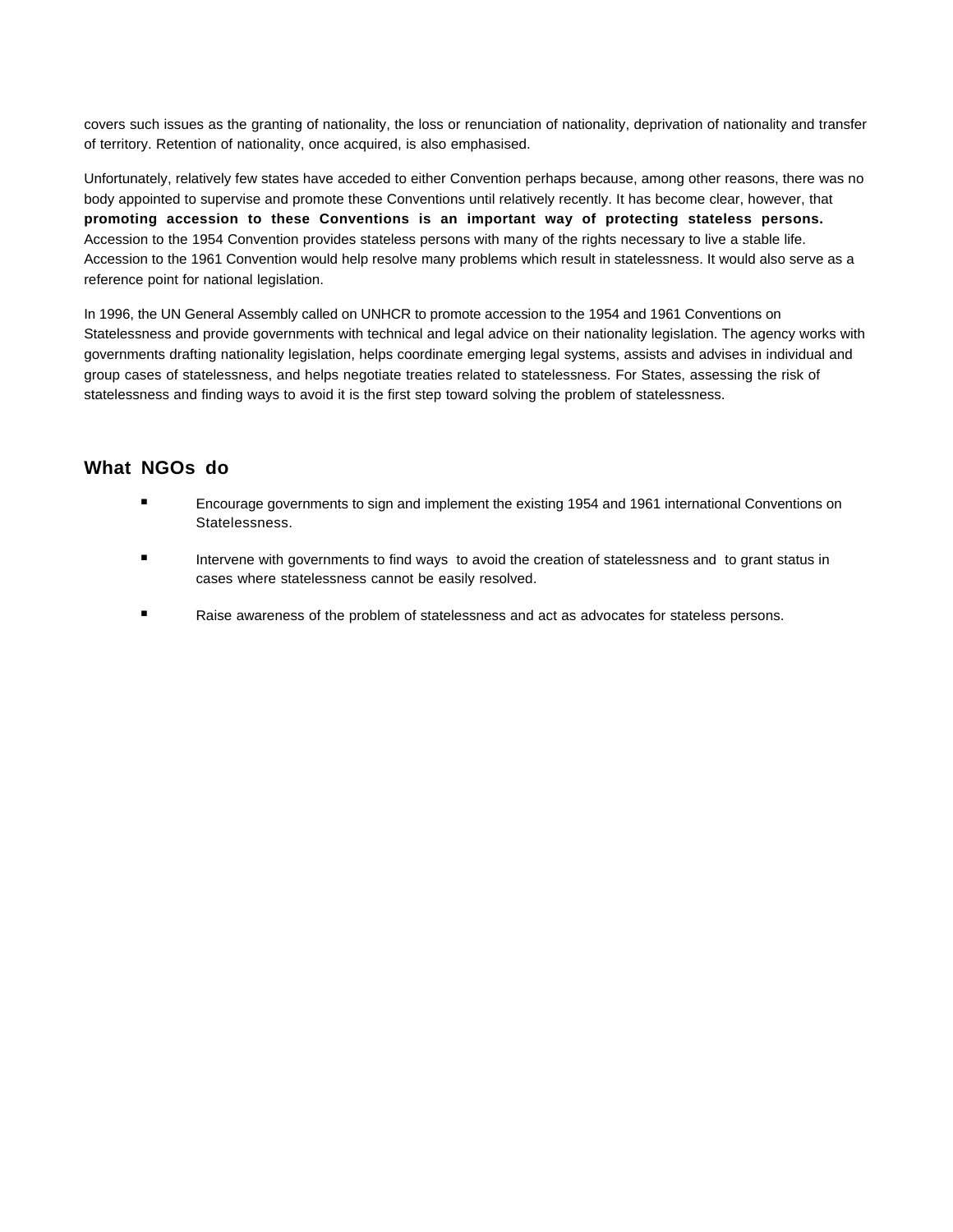# **C H E C K L I S T** Assisting stateless persons

- **Bring possible cases of statelessness to the attention of UNHCR.**
- Help stateless persons gain access to legal assistance/advice.
- Monitor developments and trends related to statelessness and share that information with other NGOs.

#### If you want to know more about…

STATELESSNESS: see The State of the World's Refugees 1997-98, Chapter 6 - Statelessness and citizenship, published by Oxford University Press; Information and Accession Package: The 1954 Convention relating to the Status of Stateless Persons and The 1961 Convention on the Reduction of Statelessness, produced by the Division of International Protection, UNHCR; Training Package: Statelessness and Related Nationality Issues, produced by the UNHCR Standards and Legal Advice Section; Protecting Refugees: Questions and Answers, produced by the Public Information Section, UNHCR; REFWORLD CD-ROM; visit UNHCR's web site [\(www.unhcr.](http://www.unhcr.org)org).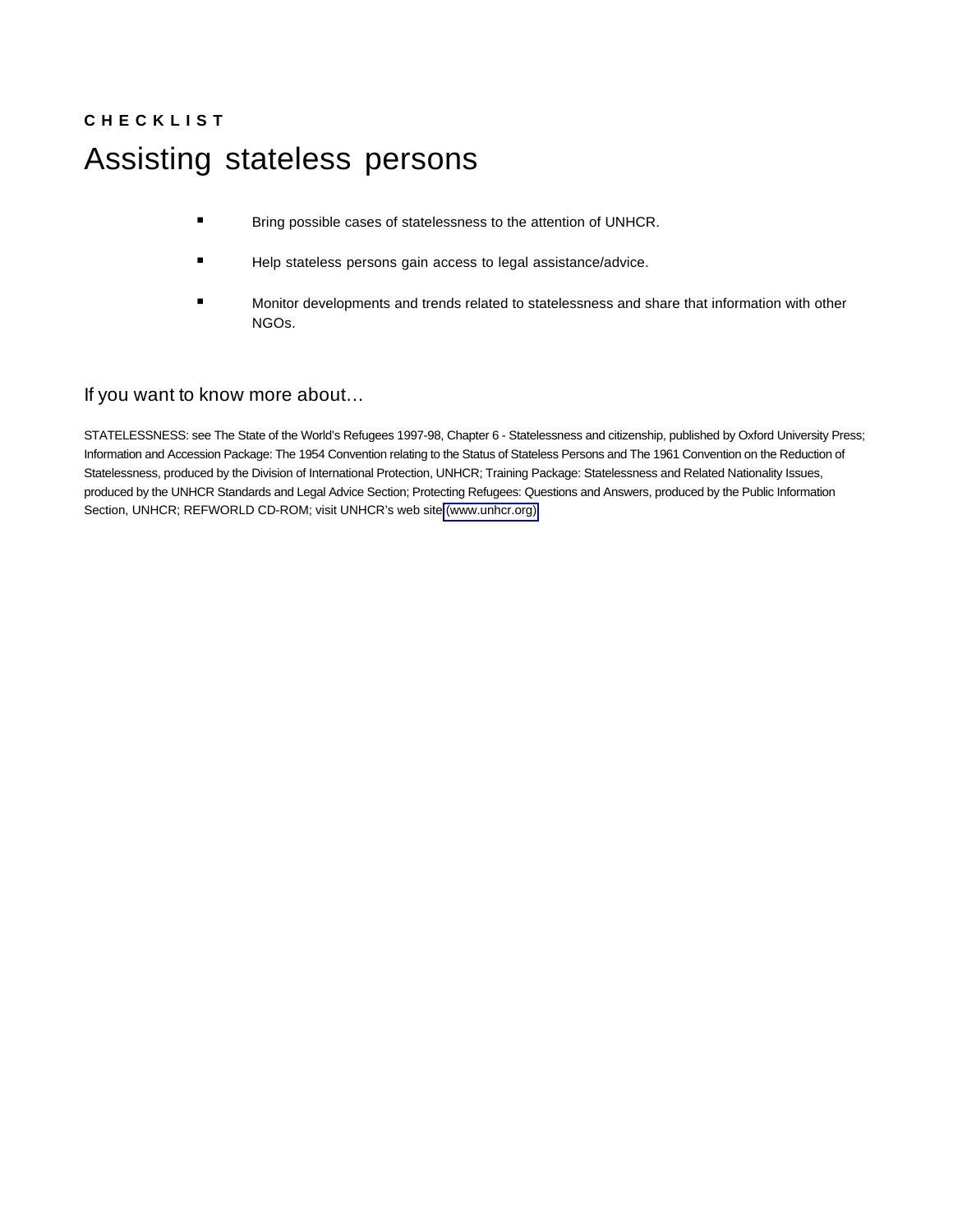## Frequently Asked Questions

## **Questions**

## Frequently Asked Questions

#### What is the difference between a refugee and an economic migrant?

Response: A migrant usually leaves his/her country voluntarily, to seek a better life. To a refugee, the economic conditions of the country of asylum are less important than its safety. In practice, the distinction may be sometimes difficult to establish, but it is fundamental: a migrant enjoys the protection of his/her home government; a refugee does not.

#### Can governments deport persons who are found not to be refugees?

Response: Persons who have been determined, under an equitable procedure, not to be in need of international protection are in a situation similar to that of illegal aliens, and may be deported. However, UNHCR urges that protection also be granted to people who come from countries devastated by armed conflicts or generalised violence.

#### Can a draft evader be a refugee?

Response: Every country has the right to call on its citizens to bear arms in periods of national emergency. However, citizens should have an equal right to conscientious objection. In cases where the option of conscientious objection is not observed, or where the conflict underway manifestly violates international norms, draft evaders who fear persecution (for example, on the basis of political opinions which authorities could impute to them) may be eligible for refugee status.

#### Can a criminal be a refugee?

Response: A criminal who has received a fair trial for a common-law offense and who flees his country to escape jail is not necessarily a refugee. However, a person accused of these or other non-political crimes—whether innocent or guilty—may also be persecuted for political or other reasons, and is thus not necessarily excluded from refugee status. Furthermore, people convicted of the "crime" of political activism may well be refugees.

#### Can a soldier be a refugee?

Response: A refugee is a civilian. A person who continues to pursue armed action against his/her country of origin from the country of asylum cannot be considered a refugee.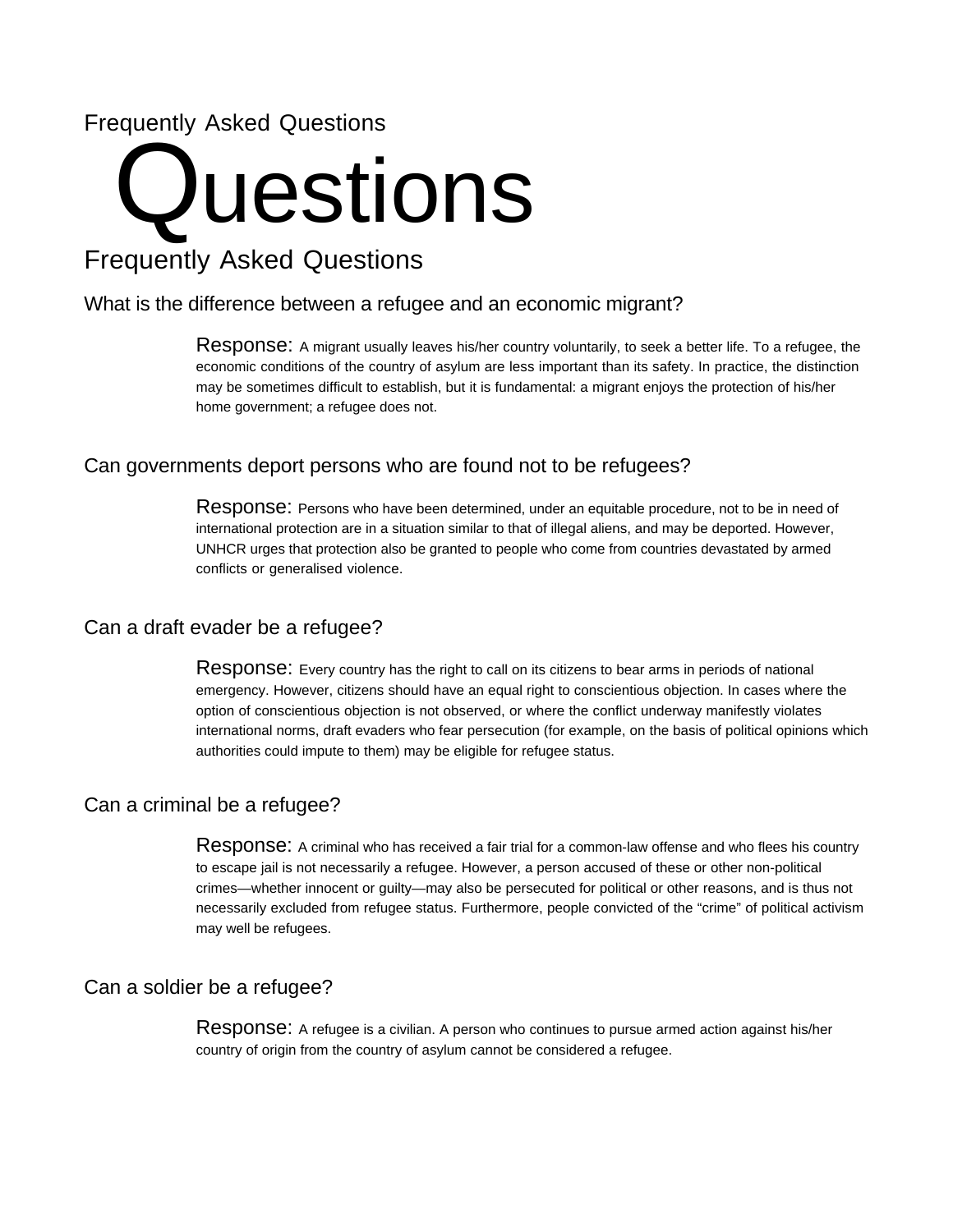#### Can a woman who fears that she, or her infant daughter, will be genitally mutilated if she returns to her country claim refugee status?

Response: In France, Canada and the United States, it has been officially recognised that genital mutilation represents a form of persecution and that women who fear genital mutilation in their countries do have a real claim to refugee status. In one case, a women who feared persecution in her country because of her refusal to inflict genital mutilation on her infant daughter was recognised as a refugee. (For a general discussion of gender-based persecution, see pages 40-41)

#### Why are resettlement quotas not always filled by UNHCR?

Response: Governments are not always ready to adapt their quotas and criteria to rapidly changing needs, and often establish their quotas in response to domestic interest groups. Thus they may target specific nationalities among whom UNHCR has not detected any pressing need for resettlement. Resettlement countries may also turn down cases such as families with pressing medical problems or other acute needs, who may be more costly in terms of welfare payments, or who may have limited ability to integrate rapidly into the resettlement country. In general, although some countries do accept "difficult to place" hardship cases, most resettlement countries prefer educated refugees with strong family and cultural links, an intact family structure, and a high likelihood of rapid integration. Such families may not always correspond to the pressing protection cases that UNHCR attempts to resettle.

#### Are there guidelines on stowaways, or people rescued at sea, who claim asylum?

Response: Ships' masters have a fundamental obligation under international law to rescue any persons in distress at sea. In some cases, such as the exodus of Vietnamese boat-people, such persons have been asylum seekers. Ships may also discover that they are carrying clandestine stowaways who may also be asylum seekers. The established international practice is that asylum seekers rescued at sea should be disembarked at the next port of call, where they should always be admitted, at least on a temporary basis, pending determination of their protection needs. Certain flag states of rescuing ships have provided guarantees of resettlement for persons rescued at sea.

There is no binding international convention relating to stowaway asylum seekers, and practice with respect to them varies widely. UNHCR advocates that, wherever possible, stowaways should be allowed to disembark at the first port of call, where their refugee status may be determined by the local authorities. If a port state does not allow a stowaway to disembark, and the ship's next port of call is in a state where the stowaway's life is threatened, then the action is tantamount to refoulement. In such cases, UNHCR officers are instructed to try to arrange for an interview on board. If the asylum seeker is found to be a refugee, he/she will be assisted in finding a durable solution—usually resettlement in a third country.

#### What rights do stateless persons have?

Response: Stateless persons are entitled to enjoy basic human rights, such as protection against torture and arbitrary detention. While rights granted under the 1954 Convention relating to the Status of Stateless Persons are particularly aimed at ensuring all stateless persons also have a legal status, generally they enjoy only those additional rights that States decide to grant them.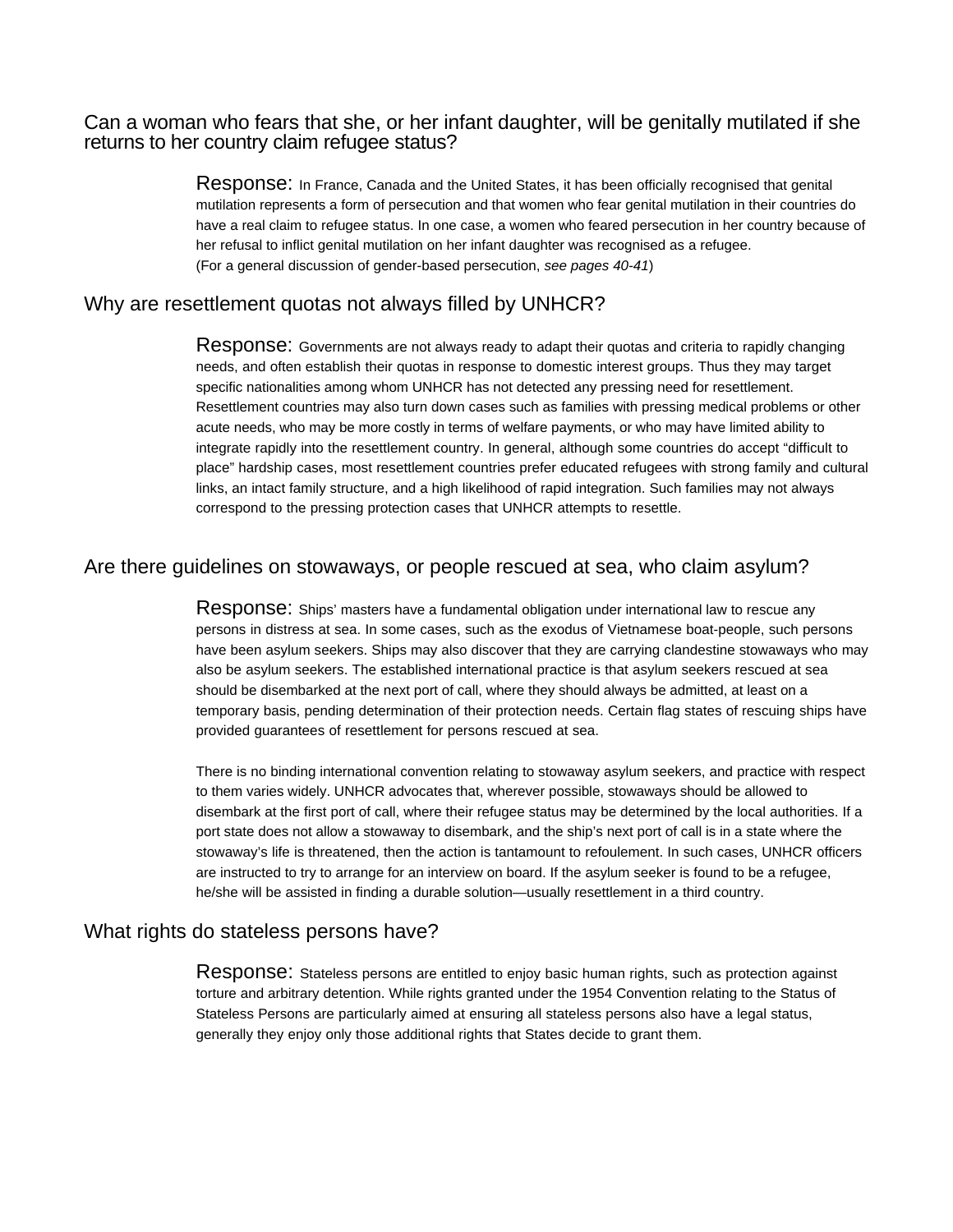### Protection-Related Terms

# **Glossary**

## Glossary of Key Protection-Related Terms

- Amnesty: a legal guarantee that exempts a person or group of persons from liability for criminal or political offenses. An amnesty can help promote the voluntary repatriation of refugees when it is respected and properly applied.
- Assistance: aid provided to address the physical and material needs of persons of concern. This may include food items, medical supplies, clothing, shelter, seeds and tools, as well as the provision of infrastructure, such as schools and roads. "Humanitarian assistance" refers to assistance provided by humanitarian organisations for humanitarian purposes (i.e., non-political, non-commercial, and non-military purposes). In UNHCR practice, assistance supports and complements the achievement of protection objectives.
- Asylum: the grant, by a State, of protection on its territory to persons from another State who are fleeing persecution or serious danger. A person who is granted asylum is a refugee. Asylum encompasses a variety of elements, including non-refoulement, permission to remain on the territory of the asylum country, and humane standards of treatment.
- Asylum-seeker: a person whose request or application for asylum has not been finally decided on by a prospective country of refuge.
- Cartagena Declaration on Refugees: a Declaration adopted by a colloquium of experts from the Americas in November 1984. The Declaration enlarges the refugee definition to include "...persons who have fled their country because their lives, safety or freedom have been threatened by generalised violence, foreign aggression, internal

conflicts, massive violation of human rights or other circumstances which have seriously disturbed public order". While the Cartagena Declaration is not a treaty, its provisions are respected across Central America and have been incorporated in some national laws.

- Cessation clauses: legal provisions that indicate when refugee status comes to an end. Cessation clauses are found in Article 1(C) of the 1951 Convention, and in Article 1 (4) of the 1969 OAU Convention.
- Convention on the Reduction of Statelessness: a Convention that provides for the acquisition of nationality by those who would otherwise be stateless and who have an appropriate link with the State through birth on the territory or through descent from a national. The Convention also provides for the retention of nationality by those who would become stateless if they were to lose the State's nationality. The Convention was adopted in August 1961 and came into force in December 1975. UNHCR has been mandated with specific functions under Article 11 of the 1961 Convention on the Reduction of Statelessness.
- Convention on the Rights of the Child (CRC): a Convention of 1989 that sets comprehensive standards for the protection of the rights of children. Article 2 of the CRC states that the CRC applies to all children without discrimination of any kind. Refugee children are therefore covered by the standards set by the CRC.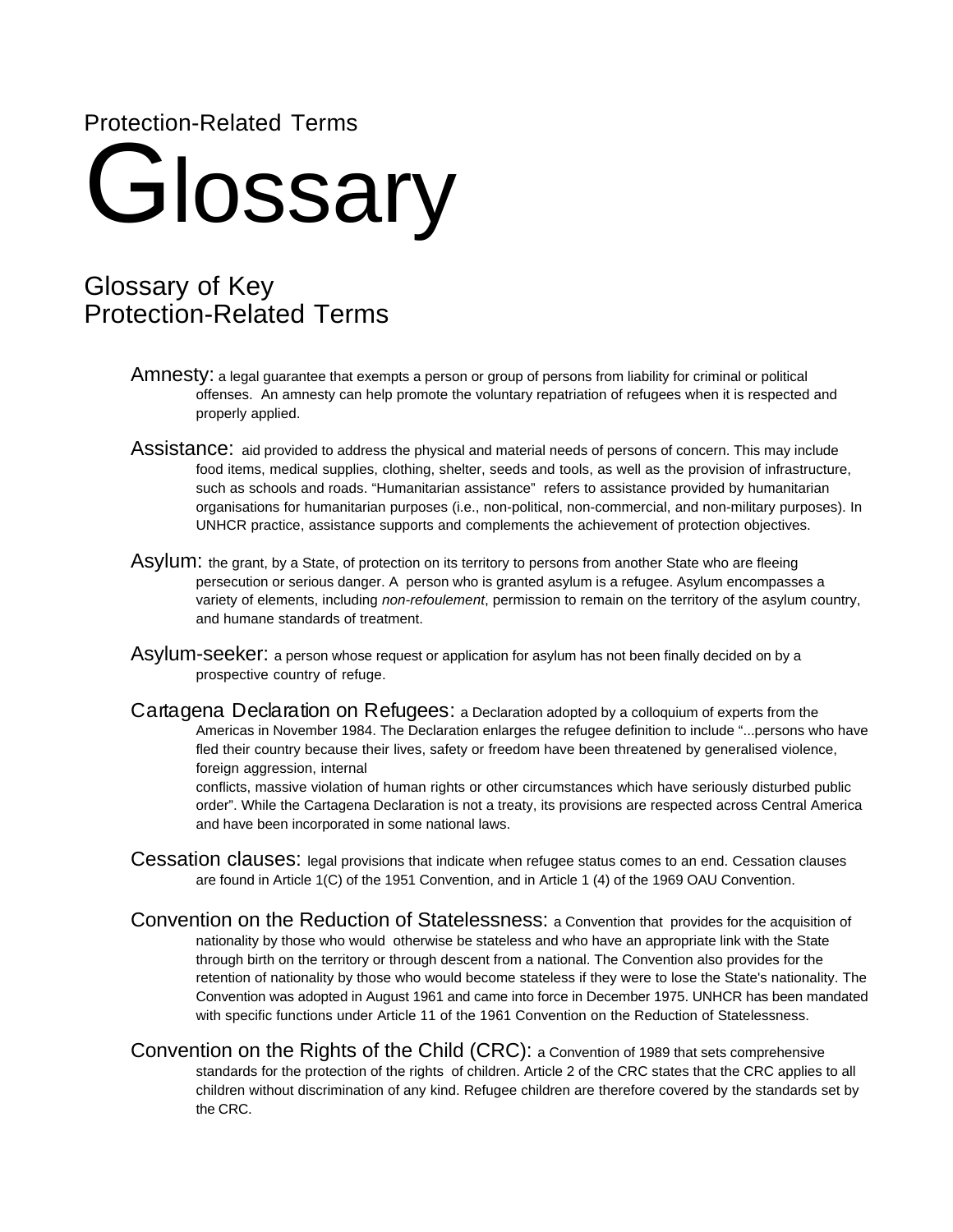- Convention relating to the Status of Refugees: a Convention that establishes the most widely applicable framework for the protection of refugees. The Convention was adopted in July 1951 and entered into force in April 1954. Article 1 of the 1951 Convention limits its scope to "events occurring before 1 January 1951". This restriction is removed by the 1967 Protocol relating to the Status of Refugees. To date, there are 137 States who are parties to the 1951 Convention and/or the 1967 Protocol.
- Convention relating to the Status of Stateless Persons: a Convention that provides the definition of a stateless person and establishes a framework by which a stateless person who is lawfully resident in a State can have legal status. The Convention was adopted in September 1954 and entered into force in June 1960.
- Convention refugees: persons recognised as refugees by States under the criteria in Article 1 A of the 1951 Convention, and entitled to the enjoyment of a variety of rights under that Convention.
- Country of first asylum: a country in which an asylum-seeker has been granted international protection as an asylum-seeker or a refugee.
- Customary international law: international laws that derive their authority from the constant and consistent practice of States, rather than from formal expression in a treaty or legal text. In order for State practice to contribute to the formation of customary international law, that practice should be conducted with a sense of legal

#### obligation.

#### Derivative status: see family unity principle

- Detention: restriction on freedom of movement, usually through enforced confinement. In UNHCR's view, detention should not normally be used as a measure to control asylum-seekers.
- Durable solutions: any means by which the situation of refugees can be satisfactorily and permanently resolved to enable them to live normal lives. UNHCR traditionally pursues the durable solutions of voluntary repatriation, local integration and resettlement.
- Duties of refugees: the obligations refugees must meet in the country of asylum. Under Article 2 of the 1951 Convention, refugees must conform to the laws and regulations of any country in which they find themselves. In particular, refugees must refrain from any acts that jeopardise the safety, security or public order of communities or countries of asylum.
- Exclusion clauses: legal provisions that deny the benefits of international protection to persons who would otherwise satisfy the criteria for refugee status. In the 1951 Convention, the exclusion clauses are found in Articles 1D, 1E and 1F. These clauses apply to the following categories: persons who are receiving protection or assistance from UN agencies other than UNHCR; persons who possess the rights and obligations attached to the possession of nationality of their country of residence; and persons in respect of whom there are serious reasons for considering that they have committed a crime against peace, a war crime, a crime against humanity, a

serious non-political crime, or acts contrary to the purposes and principles of the United Nations.

- Executive Committee of the High Commissioner's Programme (EXCOM): a Committee charged with advising the High Commissioner on the exercise of her functions. EXCOM is composed of representatives of 53 States with a demonstrated interest in refugee issues, and 43 States with observer status. NGOs have observer status in the Executive Committee.
- Executive Committee Conclusions on International Protection: formal texts that embody the results of EXCOM's annual deliberations on questions of refugee protection. EXCOM conclusions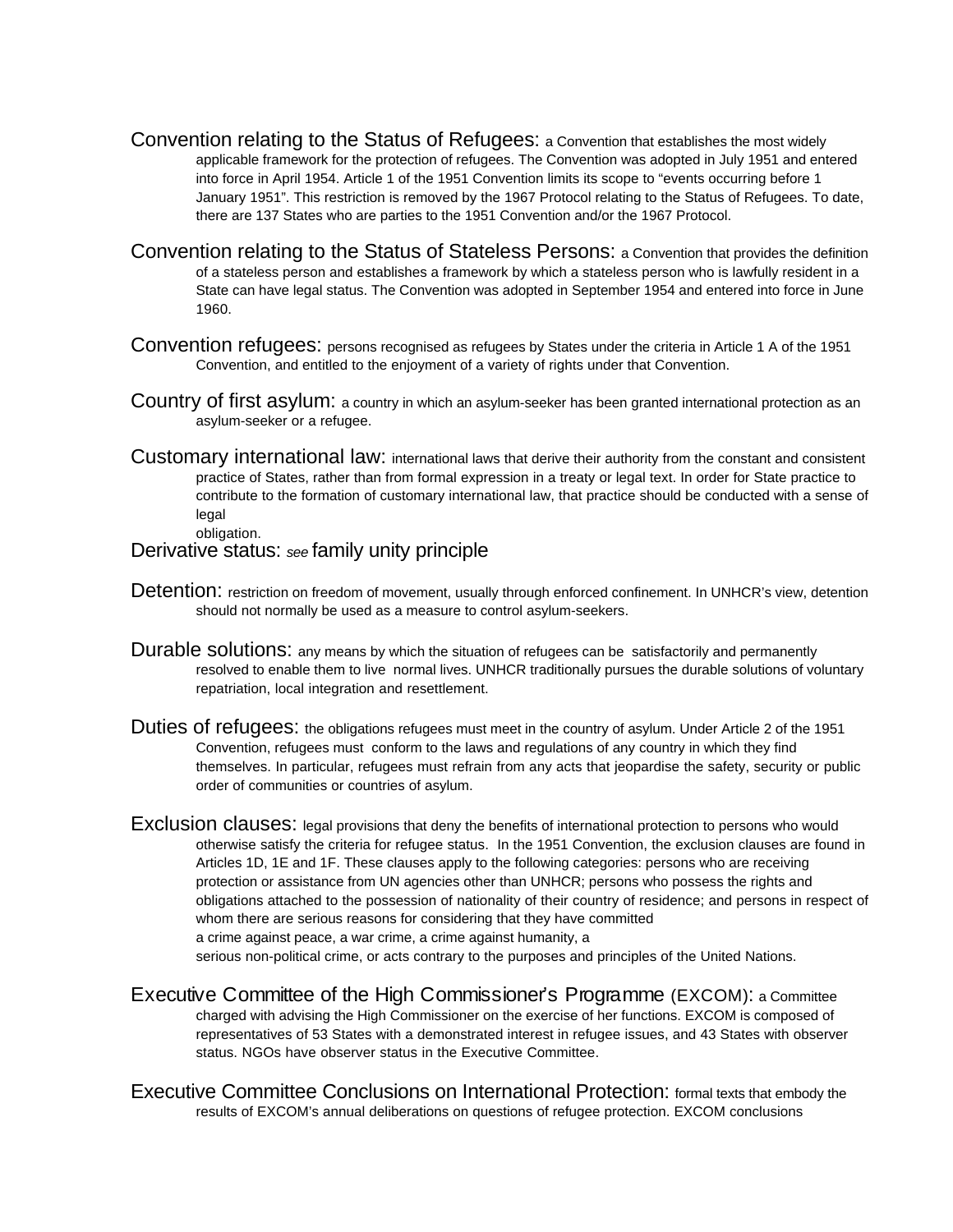contribute to the elaboration of principles and standards for the protection of refugees and other persons of concern to UNHCR.

- Expulsion: removal of a lawful resident from the territory of a State by government authorities. Under Article 32 of the 1951 Convention, national security and public order are the only permissible grounds for the expulsion of a refugee. The procedures by which a decision for expulsion is reached should be fair and just, and the refugee should be allowed a reasonable time to seek admission into another country.
- Family unity principle: a principle that gives effect to the protection of the family as the natural and fundamental group unit of society. Under this principle, refugee status may be granted to the spouse and dependents of a person who meets the refugee criteria. When spouses and dependents acquire refugee status by application of the family unity principle, they are said to enjoy "derivative status".
- Family reunification: any process by which the family unity principle may be implemented. It has a special application in the context of durable solutions, in general, and resettlement, in particular.
- Gender-related persecution: persecution that targets or disproportionately affects a particular gender. Under certain factual circumstances, gender-related persecution may come within the refugee definition.
- Group determination of refugee status: a practice by which all persons forming part of a large-scale influx are regarded as refugees on a *prima facie* basis. Group determination ensures that protection and assistance needs are met without prior individual status determination.
- Guiding Principles on Internal Displacement: a series of principles that articulates standards for protection, assistance and solutions for internally displaced persons. The Guiding Principles were presented to the Commission on Human Rights by the Representative of the Secretary General for Internally Displaced Persons in April 1998. They reflect and are consistent with human rights law, humanitarian law and refugee law, and provide guidance to States, other authorities, intergovernmental, and nongovernmental organisations faced with issues of internal displacement.
- Human rights: agreed international standards that recognise and protect the dignity and integrity of every individual, without any distinction. Human rights form part of customary international law and are stipulated in a variety of national, regional and international legal documents generally referred to as human rights instruments. The most prominent of these are the United Nations Charter, and the UN Bill of Rights (made up of the Universal Declaration of Human Rights, the International Covenant on Civil and Political Rights, and the International Covenant on Economic and Social Rights).
- Human rights law: the body of customary international law, human rights instruments and national law that recognises and protects human rights. Refugee law and human rights law complement each other.
- Humanitarian (status) cases: persons who are formally permitted, under national law, to reside in a country on humanitarian grounds. These may include persons who do not qualify for refugee status.
- Income-generating projects: projects designed to create income for persons of concern to UNHCR, and thus help them become self- supporting.
- Intergovernmental organisation (IGO): an organisation made up of States members. Examples include the United Nations Organization (UN), the Organization of African Unity (OAU), the Organization of American States (OAS), the European Union (EU), and the Commonwealth of Independent States (CIS).
- Internal displacement: involuntary movement of people inside their own country. This movement may be due to a variety of causes, including natural or human-made disasters, armed conflict, or situations of generalised violence.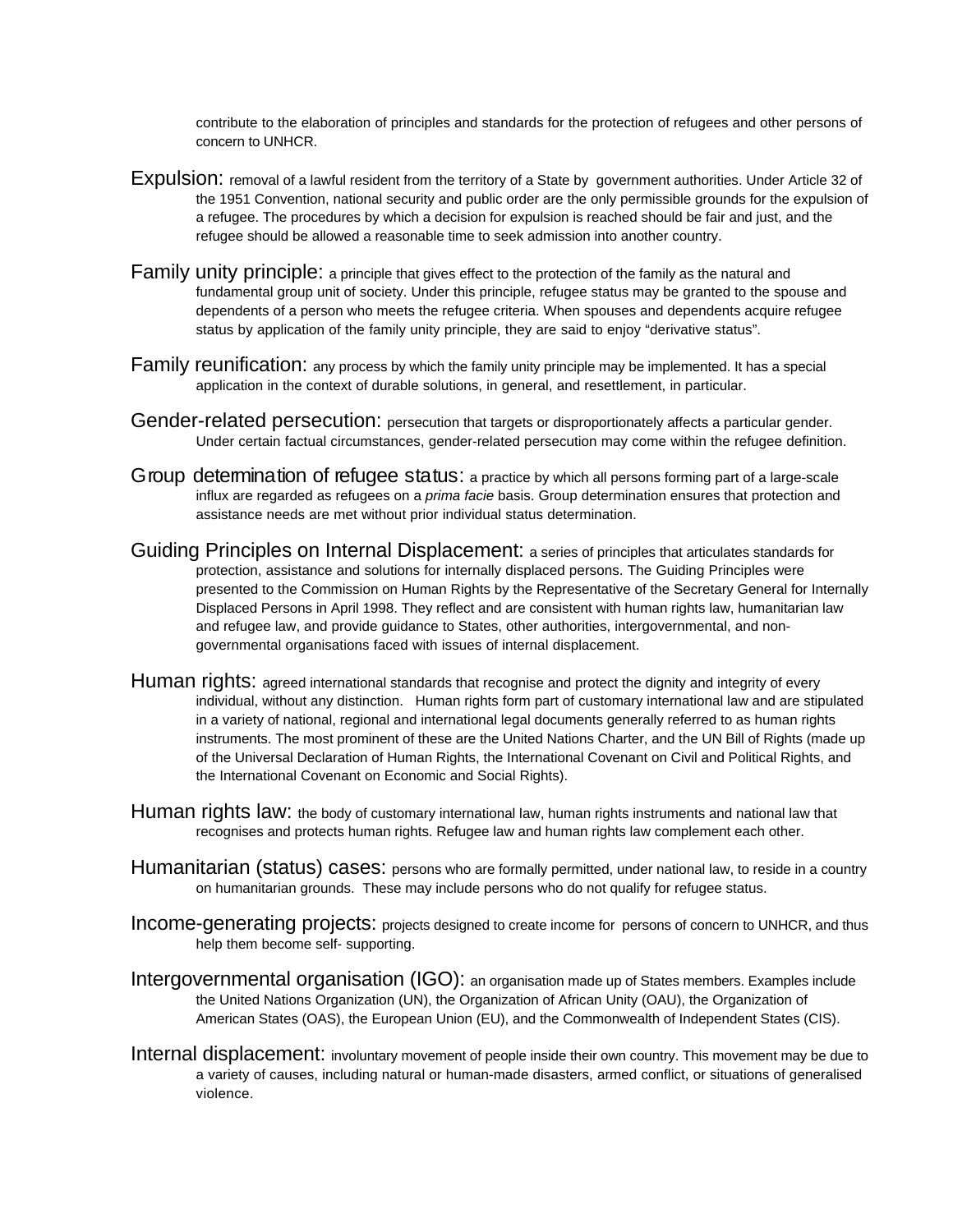- Internally displaced persons: those persons forced or obliged to flee from their homes, "…in particular as a result of or in order to avoid the effects of armed conflicts, situations of generalized violence, violations of human rights or natural or human-made disasters, and who have not crossed an internationally recognized State border" (according to the Guiding Principles on Internal Displacement).
- Internal disturbance: a situation characterised by acts of violence and disorder, but that falls short of armed conflict.
- Internal flight alternative (or the "relocation principle"): a factual determination that an asylumseeker could have avoided persecution in his country of origin by relocating to another part of the same country. This term is not favoured by UNHCR as it is often used to limit access to status determination procedures or to deny refugee status. UNHCR's position is that the possibility of internal relocation is relevant to status determination only in certain limited cases. Even when it is relevant, its application will depend on a full consideration of all aspects of the refugee claim.
- International humanitarian law (or the law of armed conflict): the body of law, regulations and principles that governs situations of international or non-international armed conflict. The core instruments of international humanitarian law are the four Geneva Conventions of 12 August 1949 and their two Additional Protocols of 8 June 1977. Virtually every State is a party to the Geneva Conventions of 1949.
- International protection of refugees: interventions by States or UNHCR on behalf of asylum-seekers and refugees to ensure that their rights, security and welfare are recognised and safeguarded in accordance with international standards. Such interventions include: ensuring respect for the principle of nonrefoulement; admission to safety; access to fair procedures for the determination of refugee status; humane standards of treatment; and the implementation of durable solutions. UNHCR is the only United Nations agency with a mandate for the protection of refugees.
- Irregular movement of refugees: the phenomenon of refugees or asylum-seekers moving without formal authorisation from countries in which they have already found protection, in order to seek asylum or permanent settlement in another country.
- Local integration: a durable solution to the problem of refugees that involves their permanent settlement in a country of first asylum.
- Mandate refugees: persons who are recognised as refugees by UNHCR acting under the authority of its Statute and relevant UN General Assembly resolutions. Mandate status is especially significant in States that are not parties to the 1951 Convention or its 1967 Protocol.
- Migrants (economic): persons who leave their countries of origin purely for economic reasons not in any way related to the refugee definition, or in order to seek material improvements in their livelihood. Economic migrants do not fall within the criteria for refugee status and are therefore not entitled to benefit from international protection as refugees.
- Minors: persons who are below the legal age of majority and are therefore not legally independent. This term includes adolescents. Under the Convention on the Rights of the Child (CRC), a "child" is a person who is below the age of eighteen, unless the applicable law sets a lower age. The CRC equates "child" with "minor".
- National: a person recognised to have the status of a legal bond with a State as provided for under law. Some States use the word "nationality" to refer to this legal bond, while other States use the word "citizenship".

Nationality: the status of being a citizen of a particular nation or country.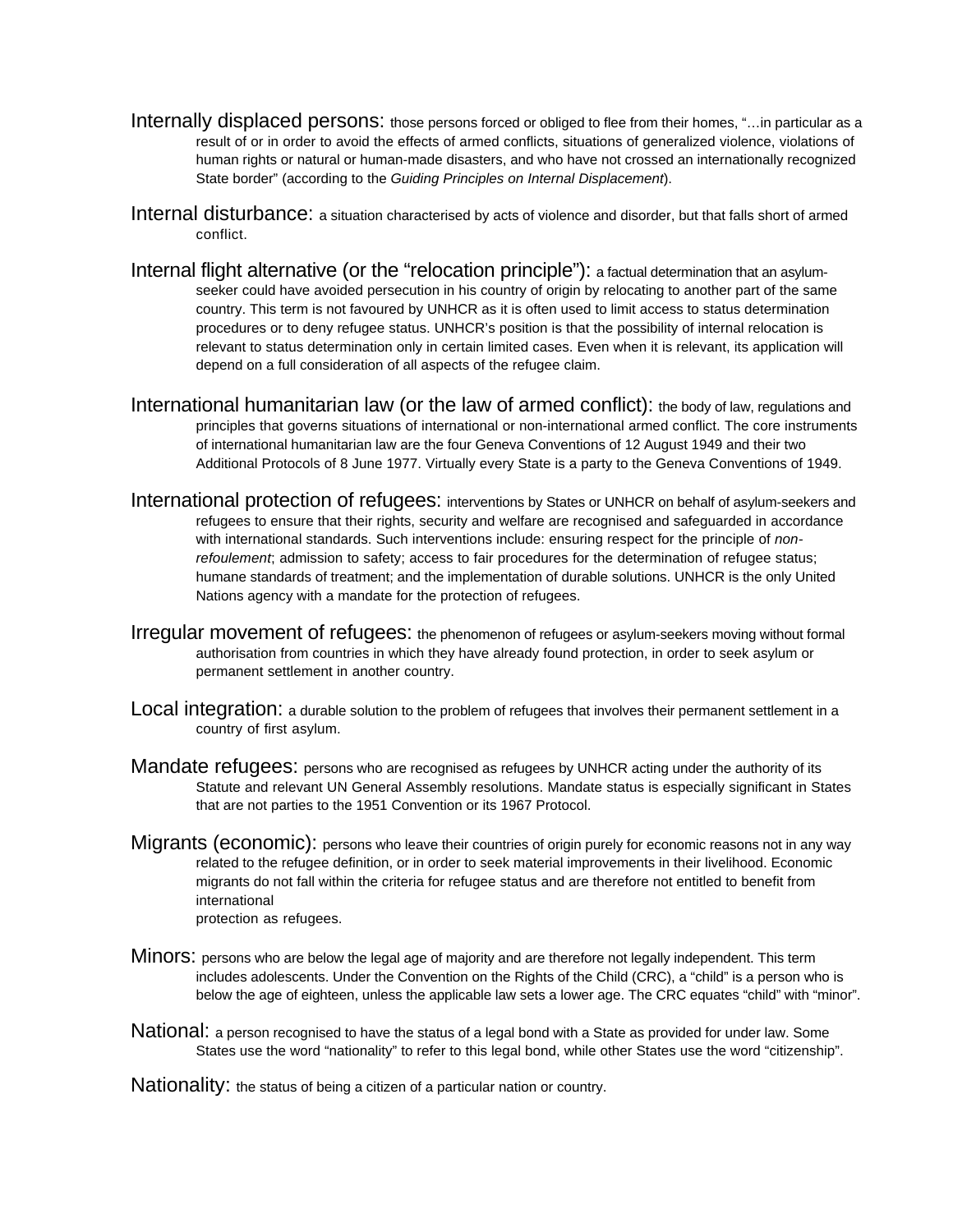- Non-governmental organisation (NGO): an organised entity that is functionally independent of, and does not represent, a government or State. This term is normally applied to organisations devoted to humanitarian and human rights causes, many of which implement their refugee-related programmes in partnership with UNHCR and other agencies.
- Non-refoulement: a core principle of refugee law that prohibits States from returning refugees in any manner whatsoever to countries or territories in which their lives or freedom may be threatened. The principle of nonrefoulement is a part of customary international law and is therefore binding on all States, whether or not they are parties to the 1951 Convention.
- OAU (Organization of African Unity) Convention Governing the Specific Aspects of Refugee Problems in Africa: the regional complement to the 1951 Convention whose refugee definition is broader than that provided in the 1951 Convention. Adopted in 1969, the OAU Convention provides that "the term 'refugee' applies to those fleeing from external aggression, occupation, foreign domination or events seriously disturbing public order in either part or whole of the country of origin".
- Partnership in Action (PARinAC): a framework intended to enhance partnership between NGOs and UNHCR and to improve protection and solutions for refugees and others of concern to UNHCR.
- Particular social group (membership of  $a...$ ): one of five possible grounds on which persecution may be established under the 1951 Convention. A particular social group would have distinct characteristics that set the group apart. Persons belonging to the group would share defining characteristics that may be innate or acquired (for example, interests, values, behaviour, or backgrounds). The defining characteristics would be such that relinquishing them would entail violating the basic human rights of the individuals concerned.
- People-Oriented Planning in Refugee Situations (POP): a training tool designed to assist refugee workers to ensure that all UNHCR programmes meet the needs of persons of concern, particularly women, by increasing their participation in and access to decision making.
- Persecution: generally refers to any severe violation of human rights. In the refugee context, "persecution" refers to any act by which fundamental rights are severely violated for reasons of race, religion, nationality, political opinion or membership of a particular social group.
- Persons of concern to UNHCR: a generic term used to describe all persons whose protection and assistance needs are of interest to UNHCR. These include refugees under the 1951 Convention, persons who have been forced to leave their countries as a result of conflict or events seriously disturbing public order, returnees, stateless persons, and, in some situations, internally displaced persons. UNHCR's authority to act on behalf of persons of concern other than refugees is based on General Assembly resolutions.

#### Prima facie determination of refugee status: see group determination of refugee status

- Reception centre: a location with facilities for receiving, processing and attending to the immediate needs of refugees as they arrive in a country of asylum.
- Refoulement: the removal of a person to a territory where she/he would be at risk of being persecuted, or of being moved to another territory where she/he would face persecution. Refoulement constitutes a violation of the principle of non-refoulement, and is therefore a breach of refugee law and of customary international law.
- Refugee centres: locations where refugees reside or may gather to receive information, counselling, material assistance or other services.
- Refugee law: the body of customary international law and various international, regional, and national instruments that establish standards for refugee protection. The cornerstone of refugee law is the 1951 Convention relating to the Status of Refugees.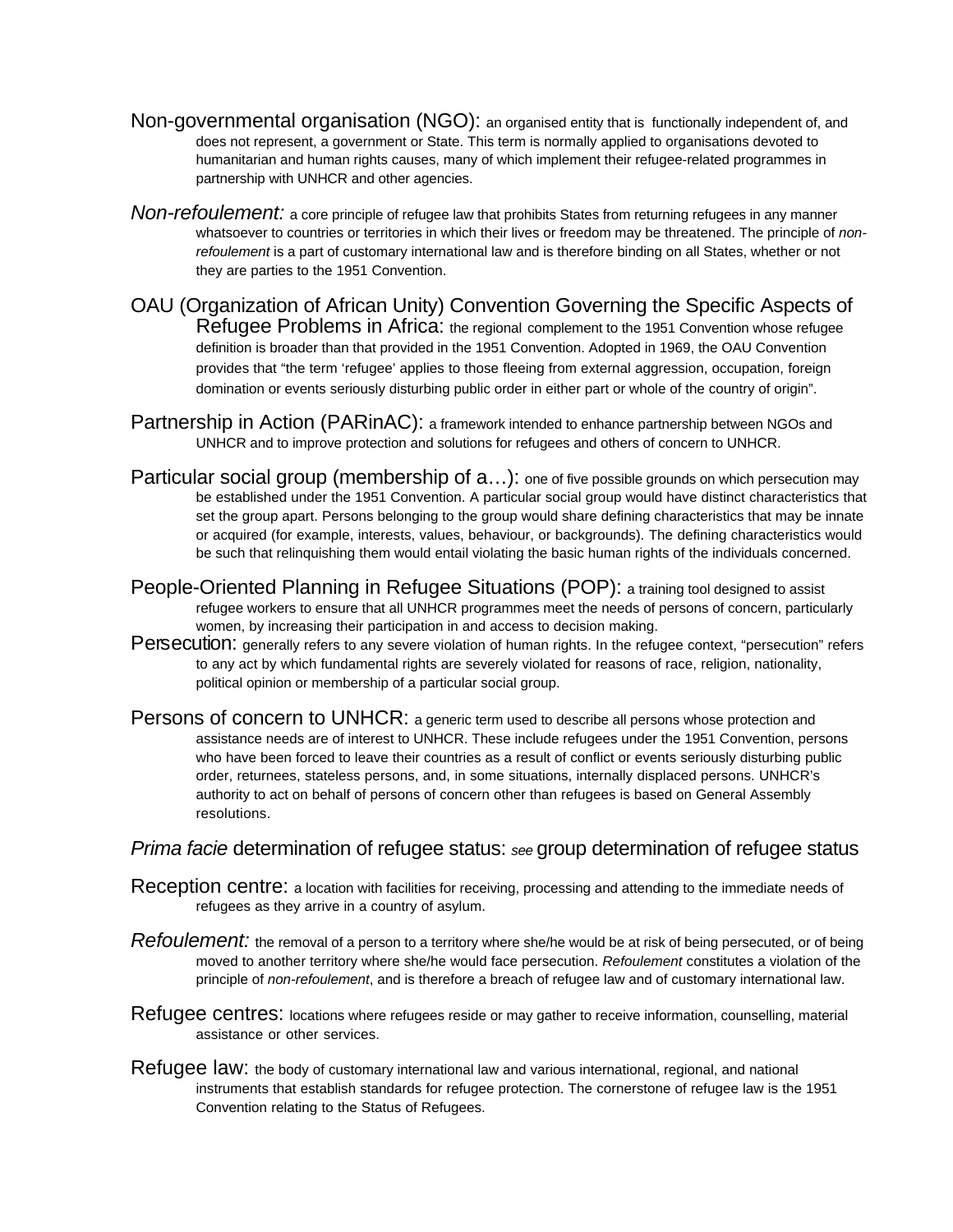- Refugee status determination procedures: legal and administrative procedures undertaken by UNHCR and/or States to determine whether an individual should be recognised as a refugee in accordance with national and international law.
- Refugees *sur place*: persons who were not refugees when they left their countries of origin, but who become refugees at a later date, owing to intervening events. Refugees sur place may owe their fear of persecution to a change in the country of origin, such as through a coup d 'état, or to bona fide political activities undertaken in the country of refuge.

Regional refugee instruments: international legal documents relating to refugees that are adopted by States or intergovernmental organisations within a geographical region or sub-region. Such instruments normally complement the 1951 Convention and reflect the peculiar character of refugee issues within the particular geographical area. Notable examples of regional instruments are the OAU Convention of 1969 and the Cartagena Declaration of 1984.

- Reintegration: the process by which refugees resume a normal life in their country of origin. Ideally, reintegration should follow from the durable solution of voluntary repatriation.
- Rejection at the border: in the refugee context, the refusal to allow an asylum-seeker entry into a prospective country of asylum. Rejection at the border may result in a violation of the principle of non-refoulement.
- Resettlement: the transfer of refugees from the country in which they have sought refuge to another State that has agreed to admit them. The refugees will usually be granted asylum or some other form of long-term resident rights and, in many cases, will have the opportunity to become naturalised citizens. For this reason, resettlement is a durable solution as well as a tool for the protection of refugees.
- Resettlement country: a country that offers opportunities for the permanent settlement of refugees. This would be a country other than the country of origin or the country in which refugee status was first recognised.
- Resettlement selection criteria: criteria by which UNHCR and resettlement countries select candidates for resettlement. Resettlement under the auspices of UNHCR is strictly limited to mandate refugees who have a continued need for international protection and who meet the criteria of the UNHCR Resettlement Handbook. Individual countries use a wide range of resettlement criteria.
- Safe areas/safety zones: areas, zones, or locations established to protect civilians during a time of conflict. The terms and conditions of establishing safety zones are governed by the law of armed conflict.
- Safe third country: a country in which an asylum-seeker could have found protection as a refugee, and in which he/she has been physically present prior to arriving in the country in which she/he is applying for asylum.
- Self-help organisations and projects: organisations and projects initiated, created and managed by refugees and other persons of concern for their own benefit.

#### Social group: see particular social group

Standards of treatment: standards derived from the 1951 Refugee Convention and other international instruments that set the parameters for the treatment of refugees. The 1951 Convention provides for various standards of treatment, depending on the particular rights in question. These are: treatment not less favourable than that generally accorded to aliens in similar circumstances; the most favourable treatment